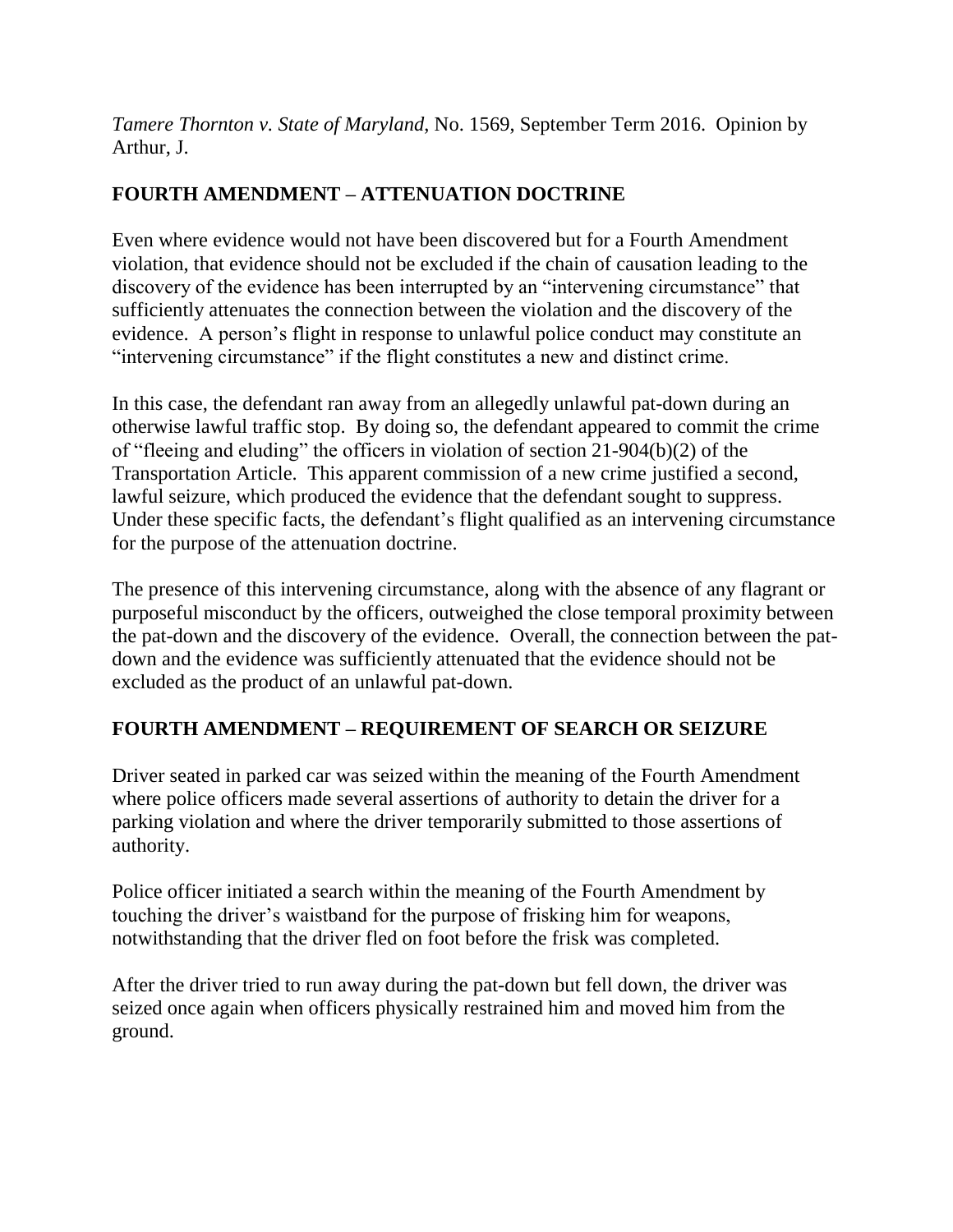# **MOTION TO SUPPRESS – STANDARD OF REVIEW**

Generally, the appellate court views the trial court's findings, the evidence, and the inferences drawn therefrom in the light most favorable to the party that prevails on an issue that a defendant raises in a motion to suppress evidence. The State is not entitled to these favorable inferences where the defendant raises an issue on which the State bears the burden of persuasion, where the State fails to persuade the trial court that it has met its burden, and where the trial court denies the motion to suppress on other grounds.

In this case, the trial court expressed doubt about whether a pat-down was supported by reasonable suspicion but went on to conclude that the evidence should not be excluded even if the officers lacked reasonable suspicion. Under those circumstances, it is inappropriate to view the record in the light most favorable to the State in conducting appellate review of the issue of reasonable suspicion.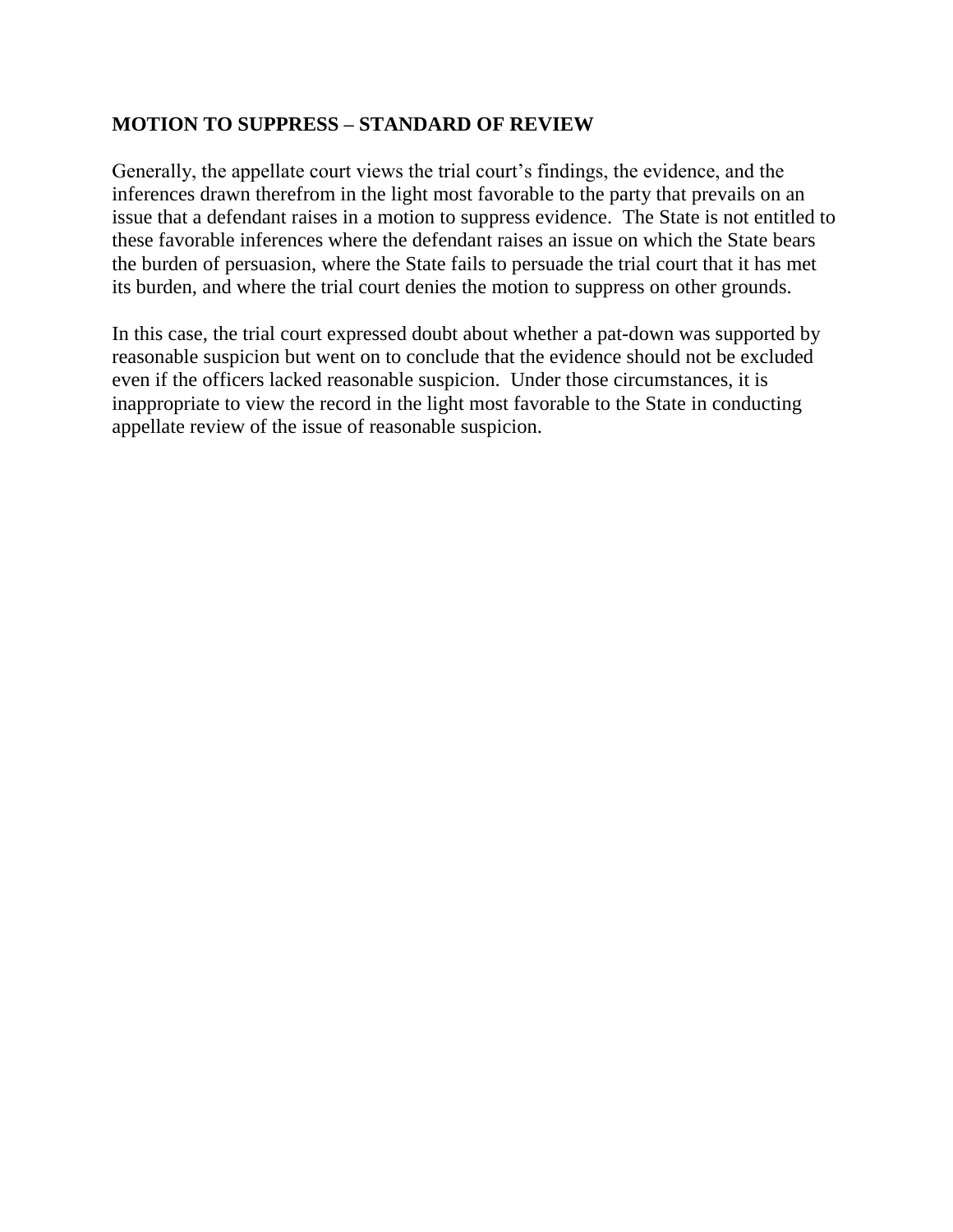Circuit Court for Baltimore City Case No. 116027021

# REPORTED

# IN THE COURT OF SPECIAL APPEALS

# OF MARYLAND

No. 1569

September Term, 2016 \_\_\_\_\_\_\_\_\_\_\_\_\_\_\_\_\_\_\_\_\_\_\_\_\_\_\_\_\_\_\_\_\_\_\_\_\_\_

# TAMERE THORNTON

v.

STATE OF MARYLAND

\_\_\_\_\_\_\_\_\_\_\_\_\_\_\_\_\_\_\_\_\_\_\_\_\_\_\_\_\_\_\_\_\_\_\_\_\_\_

Nazarian, Arthur, Friedman,

JJ. \_\_\_\_\_\_\_\_\_\_\_\_\_\_\_\_\_\_\_\_\_\_\_\_\_\_\_\_\_\_\_\_\_\_\_\_\_\_

Opinion by Arthur, J. \_\_\_\_\_\_\_\_\_\_\_\_\_\_\_\_\_\_\_\_\_\_\_\_\_\_\_\_\_\_\_\_\_\_\_\_\_\_

Filed: July 25, 2018

Pursuant to Maryland Uniform Electronic Legal Materials Act (§§ 10-1601 et seq. of the State Government Article) this document " authentic.



2018-10-16 14:27-04:00

Suzanne C. Johnson, Acting Clerk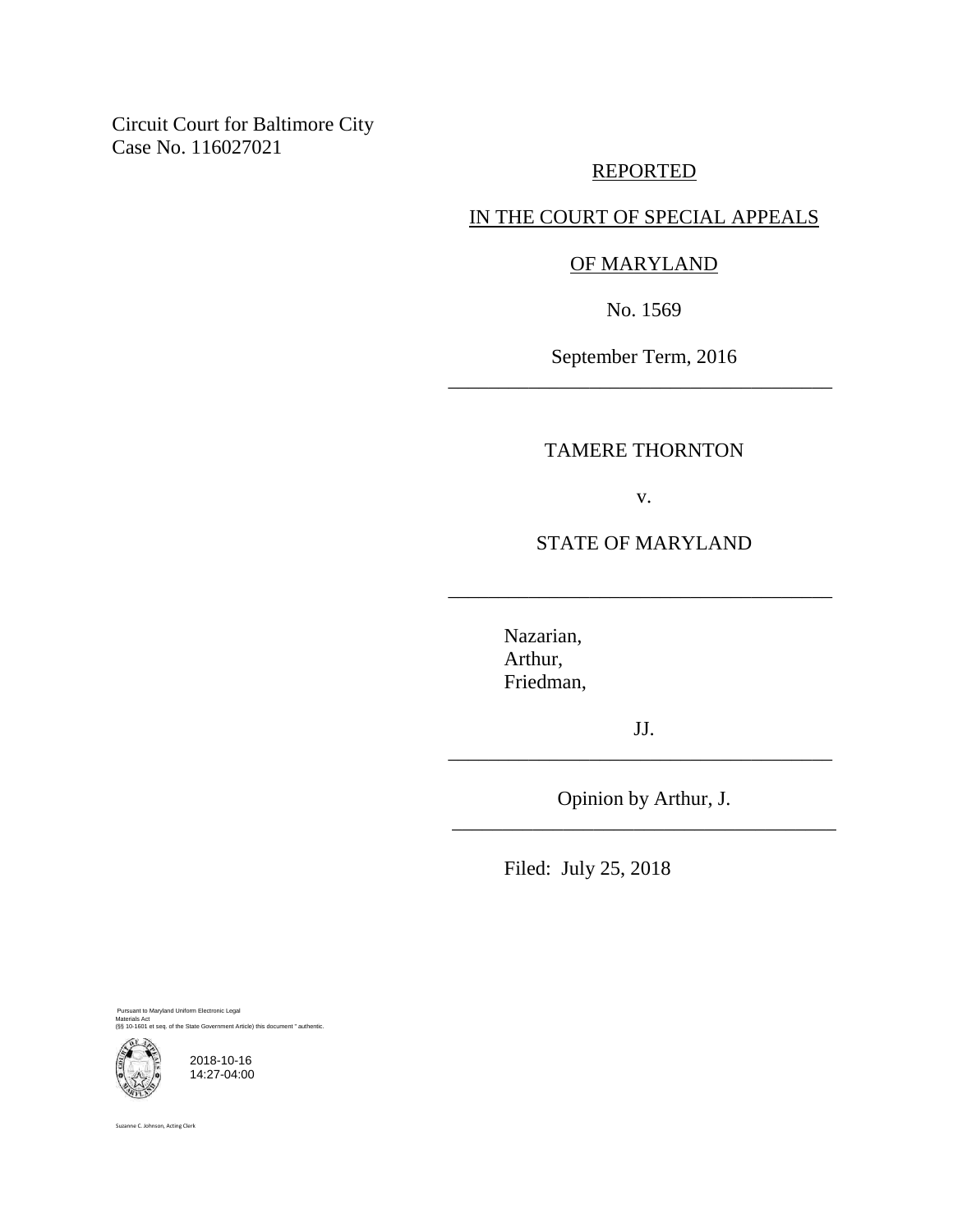Tamere Hassan Thornton<sup>1</sup> was charged in the Circuit Court for Baltimore City with offenses related to the possession of a handgun. After the circuit court denied his motion to suppress evidence, Thornton entered a plea of not guilty and allowed the case to proceed on an agreed statement of facts. On that basis, he was convicted of one count of possessing a regulated firearm after previously being convicted of a crime of violence. The court sentenced him to four years of imprisonment and permitted him to remain on bail during this appeal to challenge the suppression ruling.

For the reasons discussed in this opinion, we conclude that the circuit court did not err when it determined that the evidence of handgun possession was too attenuated from any unreasonable search to require the exclusion of that evidence. We affirm the judgment.

# **FACTUAL AND PROCEDURAL BACKGROUND**

The basic facts are as follows: police officers detained Thornton for a parking infraction across the street from his home; after asking Thornton a few questions, the officers ordered him to step out of his car so that they could perform a pat-down search; as soon as the officer started to pat down Thornton's clothing, Thornton tried to run away, but he fell after a short distance; and the officers quickly restrained him and lifted him off the ground to discover a handgun underneath him.

The officers placed Thornton under arrest and transported him to a police station. They did not issue a parking citation. The weapon that they recovered was a .32 caliber

<sup>&</sup>lt;sup>1</sup> Some documents in the record use the name "Thorton" rather than "Thornton."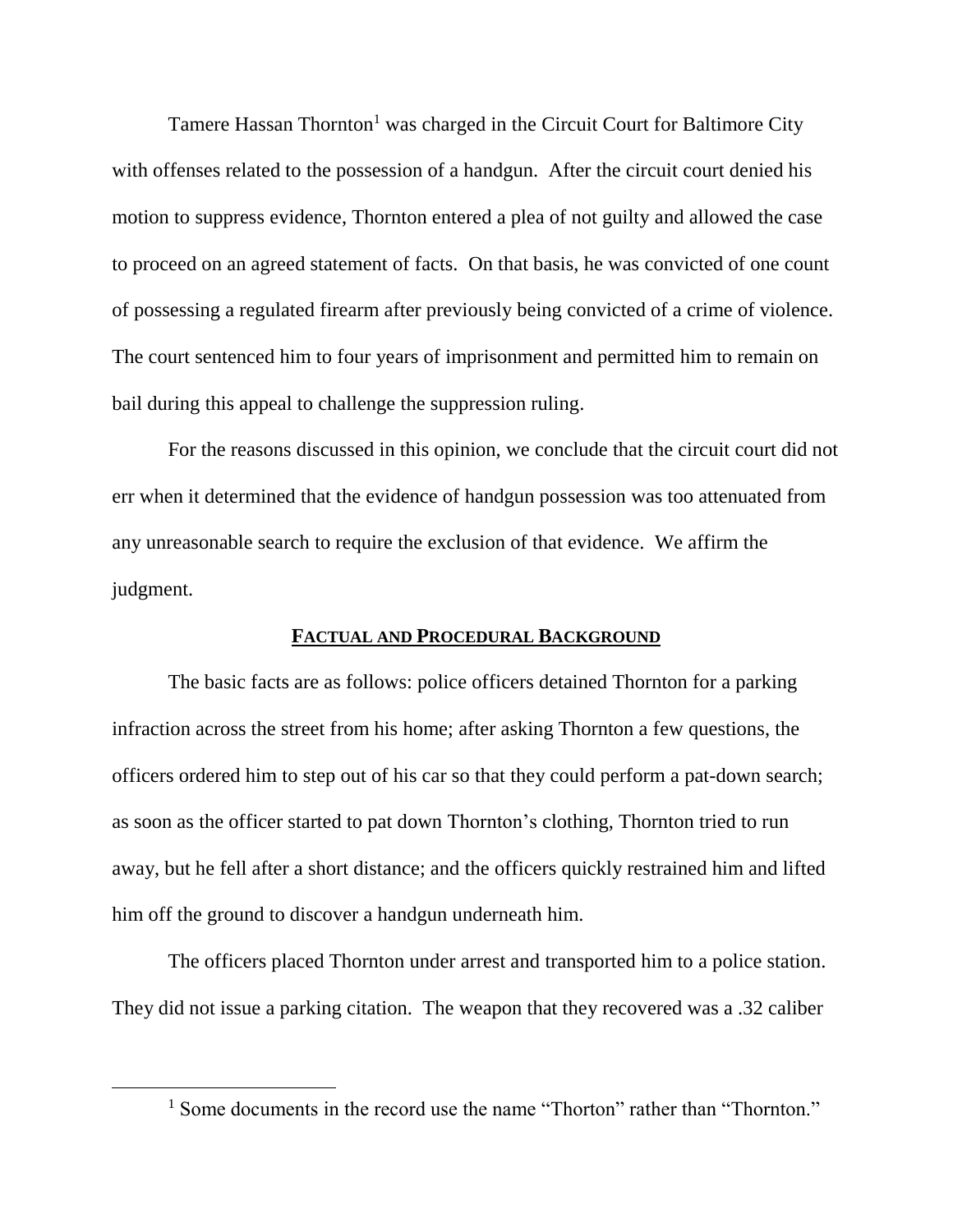semi-automatic handgun with a 2-1/8 inch barrel. It had one live round in the chamber and a magazine with five live rounds. Testing showed that it was operable.

Thornton was charged with five counts: (1) possessing a handgun after being convicted of a crime of violence; (2) possessing a handgun after being convicted of a disqualifying crime; (3) wearing, carrying, or transporting a handgun on or about his person; (4) wearing, carrying, or transporting a handgun in a vehicle travelling on a public road; and (5) possessing ammunition after having been prohibited from possessing a regulated firearm. He was released after posting bond.

Counsel for Thornton filed an omnibus motion, which included a request to suppress evidence obtained at the time of his arrest. The circuit court held a suppression hearing on August 29, 2016.

Only two witnesses testified: Baltimore City police officers Kenneth Scott and Jeremy Zimmerman. As the circuit court recognized, the two officers gave "somewhat conflicting stories" about some events leading to the discovery of the handgun. The court described Officer Scott's testimony as "unconvincing" in many respects, and it appeared to rely on some of Officer Zimmerman's testimony. To provide context for analyzing the court's ruling, this summary includes testimony from both officers.

At around 2:00 p.m. on January 11, 2016, three officers assigned to an "Operations Drug Unit" were travelling in an unmarked police vehicle on Midwood Avenue. According to Officer Scott, who was a passenger in that vehicle, they were "patrolling" and "driving through to go through McCabe for CDS," or controlled dangerous substances. He asserted that "McCabe" is "a high drug area, traffic [sic]"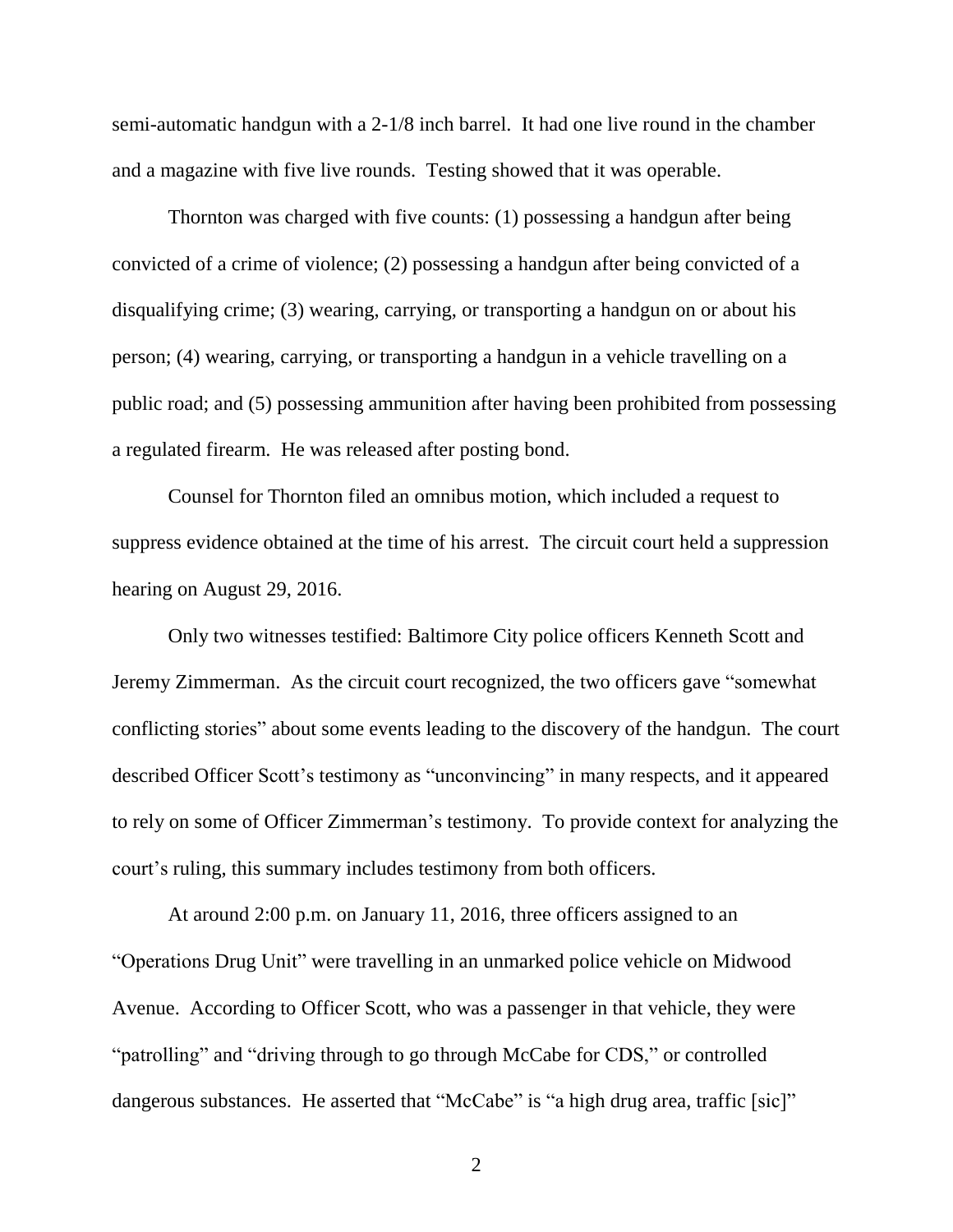located "right off of Midwood."<sup>2</sup> In the words of Officer Zimmerman, the driver of the vehicle, they were in the area looking for "[d]rugs, weapons, all kinds of things[.]"

At the same time, Tamere Thornton was sitting in the driver's seat of a Cadillac sedan parked across from his home on Midwood Avenue. The sedan's lights were off, and its engine was not running. On the same block, a tree-removal crew was occupying multiple parking spaces with two trucks and a set of cones. The sedan was parked nearby, facing against the flow of traffic, with its left wheels next to the curb. Maryland law requires that a vehicle parked on a two-way roadway must be "parked parallel to the right hand curb or edge of the roadway, with its right hand wheels within 12 inches of that curb or edge of the roadway." Md. Code (1977, 2012 Repl. Vol.), § 21-1004(a) of the Transportation Article ("TA").

Officer Scott noticed that the sedan was improperly parked on the wrong side of Midwood Avenue. Officer Zimmerman made a U-turn and stopped the unmarked police vehicle directly behind the sedan. The officers activated the emergency lights of the police vehicle, but did not activate its siren. Officer Zimmerman walked to the driver's side of the sedan, Officer Scott walked to the passenger side, and a third officer remained inside the police vehicle. The officers were wearing tactical vests with the word "POLICE" displayed in bold letters across their chests.

Thornton remained in the driver's seat of the sedan as the two officers approached.

<sup>&</sup>lt;sup>2</sup> It is unclear whether Officer Scott was referring to McCabe Avenue, a street that intersects with Midwood Avenue, or to Woodbourne-McCabe, a neighborhood in northern Baltimore.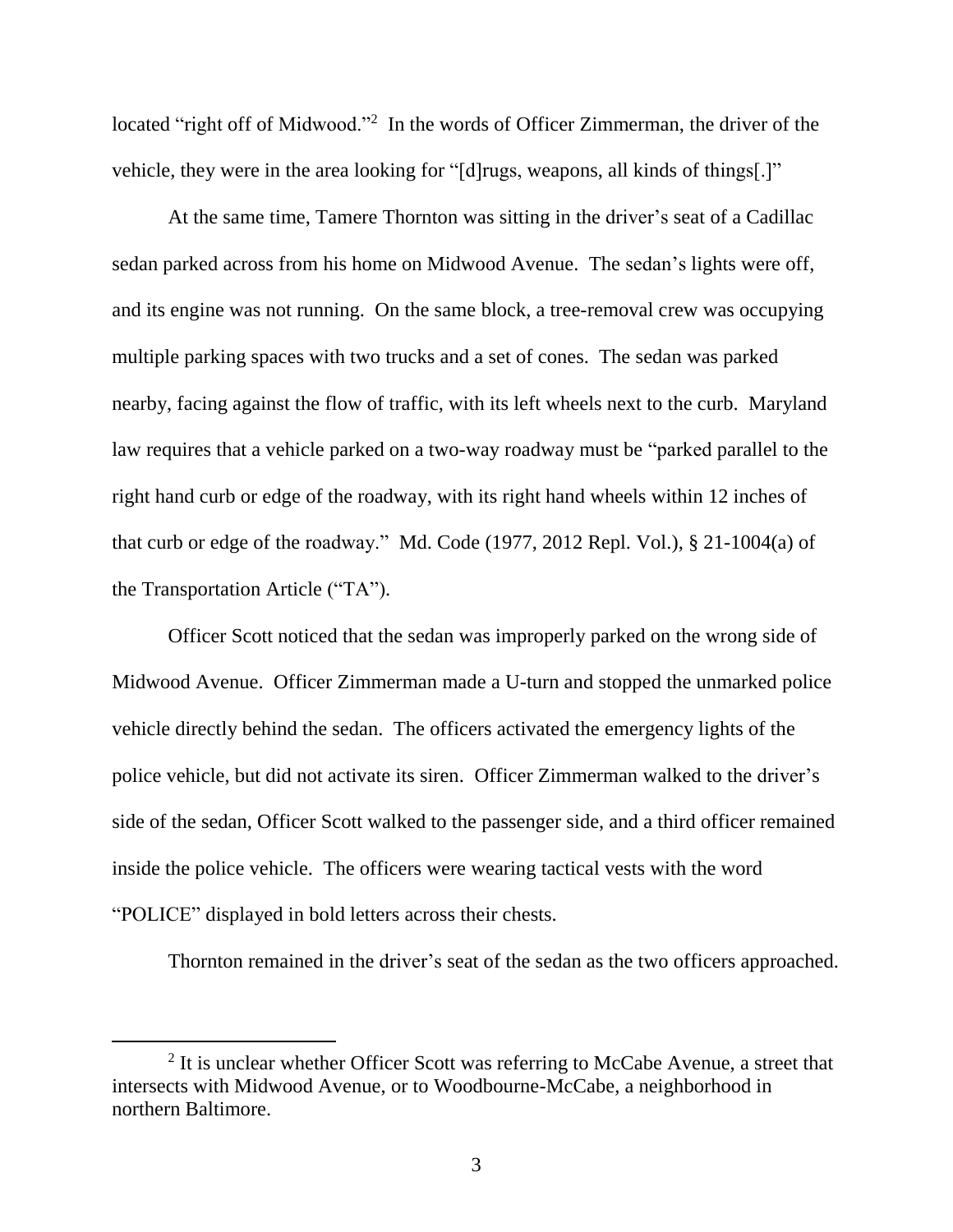For a brief period of time, less than one minute, the officers proceeded to ask Thornton a few questions. Although Officer Scott claimed that the initial purpose of the encounter was to inform the driver that the sedan was "on the wrong side of the street," no testimony indicates that the officers actually told Thornton about the parking violation. According to both officers, Thornton's demeanor was "laid back," and he did not say anything unusual during the exchange. Nevertheless, both officers testified that, because of certain hand movements that Thornton made, they suspected that he might be carrying a weapon. As the circuit court noted, Officer Scott testified in "fairly vague terms" about these hand movements, while Officer Zimmerman's testimony "was less vague" on that matter.

Officer Scott, a 10-year veteran of the police department, asserted that he had training and experience in identifying armed persons. Throughout his testimony, Officer Scott frequently stated his conclusion that Thornton displayed "characteristics of an armed individual" while seated in the sedan. The only applicable "characteristic[]" that Officer Scott mentioned is that an armed person sometimes will perform "checks" by touching his or her "front waistband area," which, Officer Scott said, is a common place for a person to carry a firearm.

Officer Scott testified that he could see Thornton "looking out his mirror" as the officers approached the sedan. Officer Scott claimed that, as he approached the passenger side of the sedan, he saw Thornton "numerous times like start making movements to his front area[.]" According to Officer Scott, Thornton kept his hands "down on the side" and "around his waistband area." When asked about any hand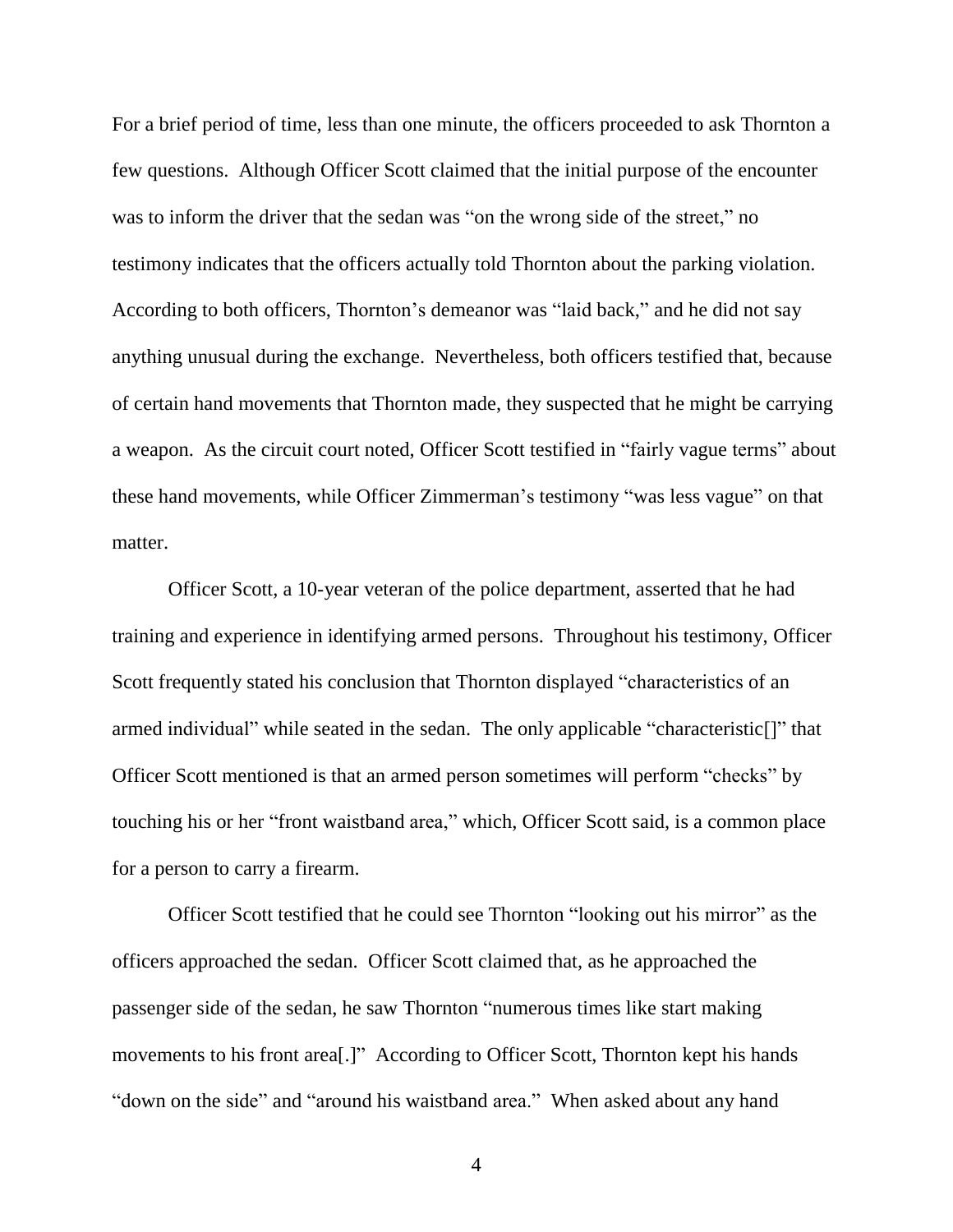movements that he may have observed, Officer Scott gave various responses:

[OFFICER SCOTT]: Like [Thornton] just kept like doing a check, like just trying to, I don't know, like push it down or just (indicating), I don't know, you know, just to make sure it's secured. I'm not sure what he was trying to do but, I mean, it just . . .

 $*$  \* \*

[OFFICER SCOTT]: He was still like, the same thing, like a weapons check, just trying to, you know, like he had something he was trying to hide.

\* \* \*

[OFFICER SCOTT]: It was more or less like his – yeah, I mean like, yeah, like I said, just trying to  $- I$  don't know if he was trying to push it down so like I guess we wouldn't be able to see it or I'm not sure, but I just know he just kept doing it . . .

\* \* \*

[OFFICER SCOTT]: But I mean, you know, it was just – something just didn't fit right with him keep checking his waist area.

Officer Scott testified that he did not speak to Thornton at first, but instead

focused on observing Thornton's conduct while Officer Zimmerman questioned

Thornton from the opposite side. At one point, Officer Scott heard Thornton say that he

"lived across the street."<sup>3</sup>

 $\overline{a}$ 

Officer Scott asked Thornton if he would permit the officers to search the sedan.

Thornton declined, which he certainly had the right to do. *See Longshore v. State*, 399

<sup>&</sup>lt;sup>3</sup> Officer Scott believed that Officer Zimmerman "probably talked to [Thornton] and got his license from him," with which he would have been able to verify that Thornton lived across the street. Officer Zimmerman said that he could not recall whether they obtained Thornton's license before or after the eventual arrest. The circuit court ultimately concluded that the evidence did not support a finding that the officers asked for identification or received it until after the arrest.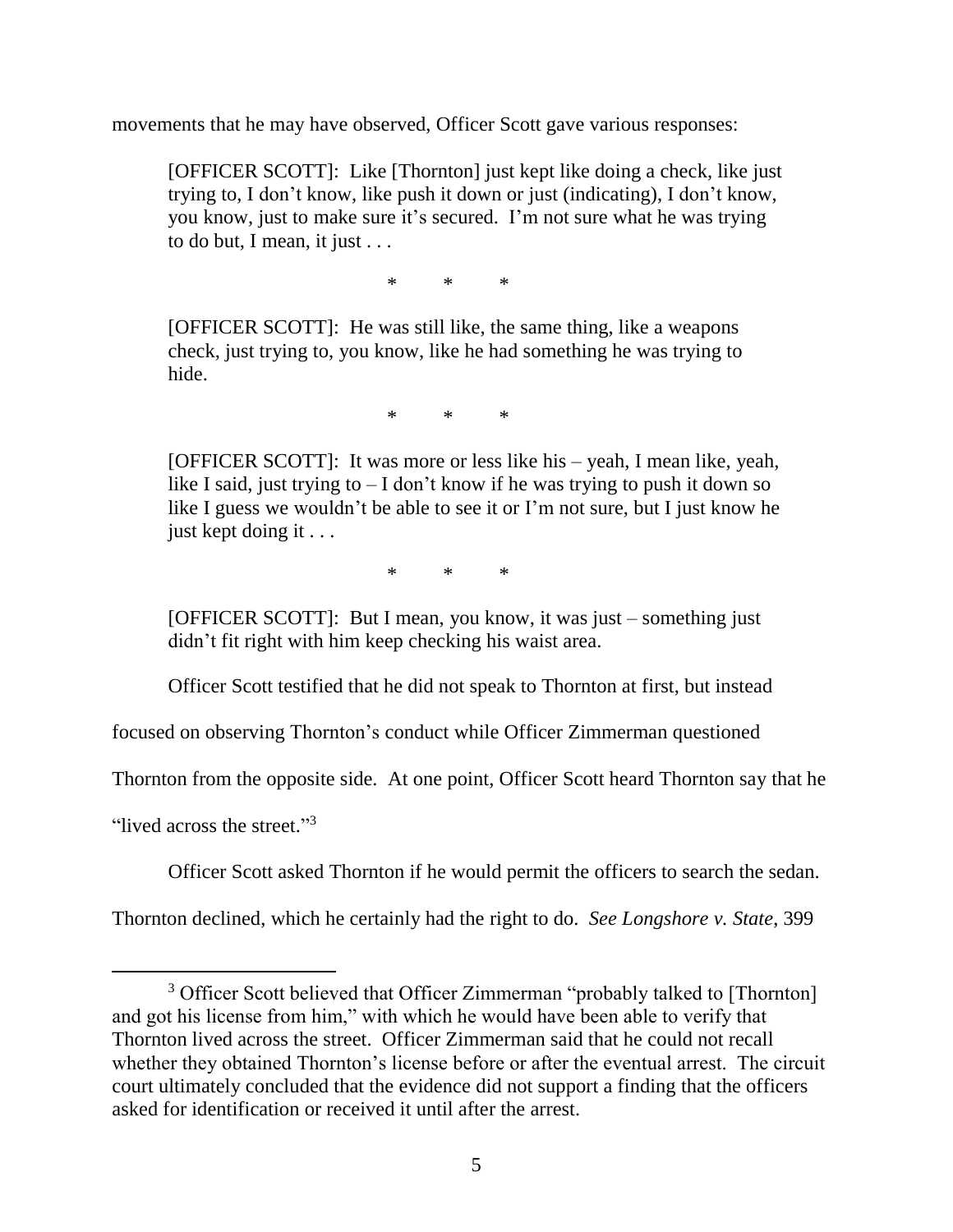Md. 486, 537-38 (2007) (explaining that a "person has a constitutional right to refuse to consent to a warrantless search of his or her automobile, and such refusal may not later be used to implicate guilt[,]" nor can it be used to justify a warrantless search).

In response, Officer Scott told Thornton that they would need to wait for a "K-9 unit" to arrive with an odor-detecting dog. In his testimony, however, Officer Scott admitted that he did not actually intend to call for a K-9 unit. Officer Zimmerman later explained in his testimony that officers sometimes tell a detained driver that they intend to call a K-9 unit only "to gauge the reaction" of the driver. The circuit court described this tactic as "a bluff." There is no indication that Officer Scott's "bluff" provoked any particular reaction from Thornton.

Officer Scott testified that, after announcing an intention to call for a K-9 unit, he told Officer Zimmerman to "pull [Thornton] out of the vehicle" for a weapons check. During cross-examination, Officer Scott was unable to explain why he would have first asked permission to conduct a vehicle search and then suggested that he would call a K-9 unit if he had truly believed all along that Thornton was carrying a weapon. Officer Scott could only say that "the hair on the back of [his] neck . . . stood up after a minute," which made him "think [Thornton] ha[d] something."

As the circuit court noted, Officer Zimmerman described in "greater detail," relative to his partner, the "specific motions" that Thornton allegedly made. Citing his training and experience from three years with the Baltimore City police, Officer Zimmerman asserted that common indications that a person may be armed include "a bladed stance away from" an officer, "security checks," "favoring one side of [the]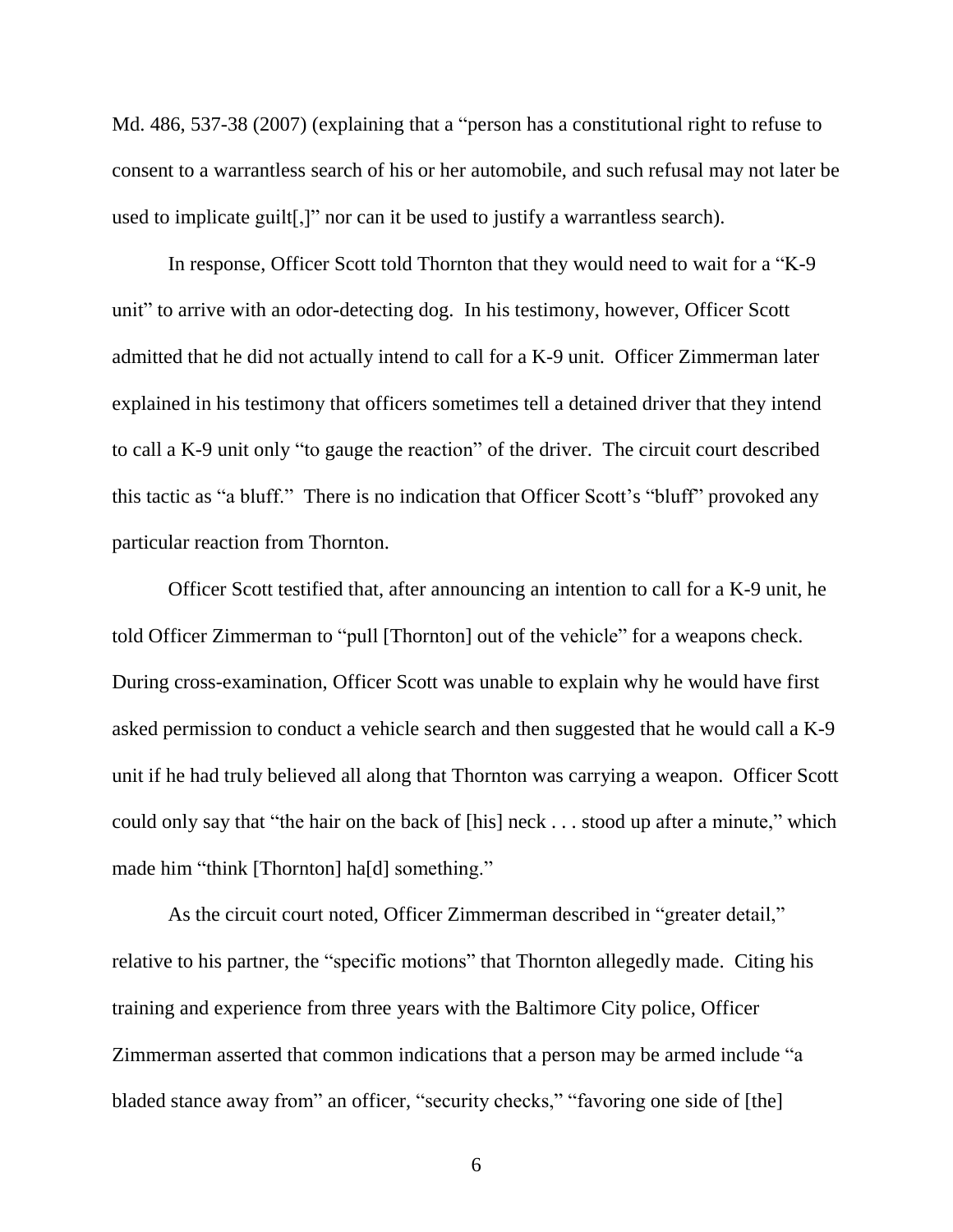body," and, in particular, "holding the area where the weapon is concealed." He asserted that, when trying to determine whether the occupant of a vehicle may be armed, one should "look for a shoulder moving up or down drastically" as a result of the effort "to reach under a seat or to . . . further conceal something in [the person's] front waistband."

Officer Zimmerman testified that, as he walked to the driver's side of the sedan, he "observed Mr. Thornton raise his right shoulder and kind of bring his elbows together," which Officer Zimmerman characterized as "consistent with attempting to conceal something in the front area of [a person's] body." Officer Zimmerman performed a demonstration of this movement as he described it a second time: "right shoulder up which kind of brings your hand up a little bit higher and then . . . elbows together, kind of pushing down."<sup>4</sup>

In Officer Zimmerman's opinion, "it was very apparent that [Thornton] was uncomfortable with whatever was in his lap," because he continued "making adjustments" around "where [his] belt buckle would be on [his] pants." Officer Zimmerman said that, although Thornton was not "grabbing anything," it appeared that he was "manipulating something" and that he "was obviously uncomfortable" with the "the position," or "the size," or "the shape" of whatever object he was manipulating. Officer Zimmerman testified that Thornton "would sit back down and attempt to adjust something in his waistband" whenever he "would lean over to the right to address"

<sup>4</sup> Although Officer Zimmerman said that Thornton raised his shoulder, the court later described it in these words: "dropping of the shoulder, elbows in, [and] reaching to the waistband area."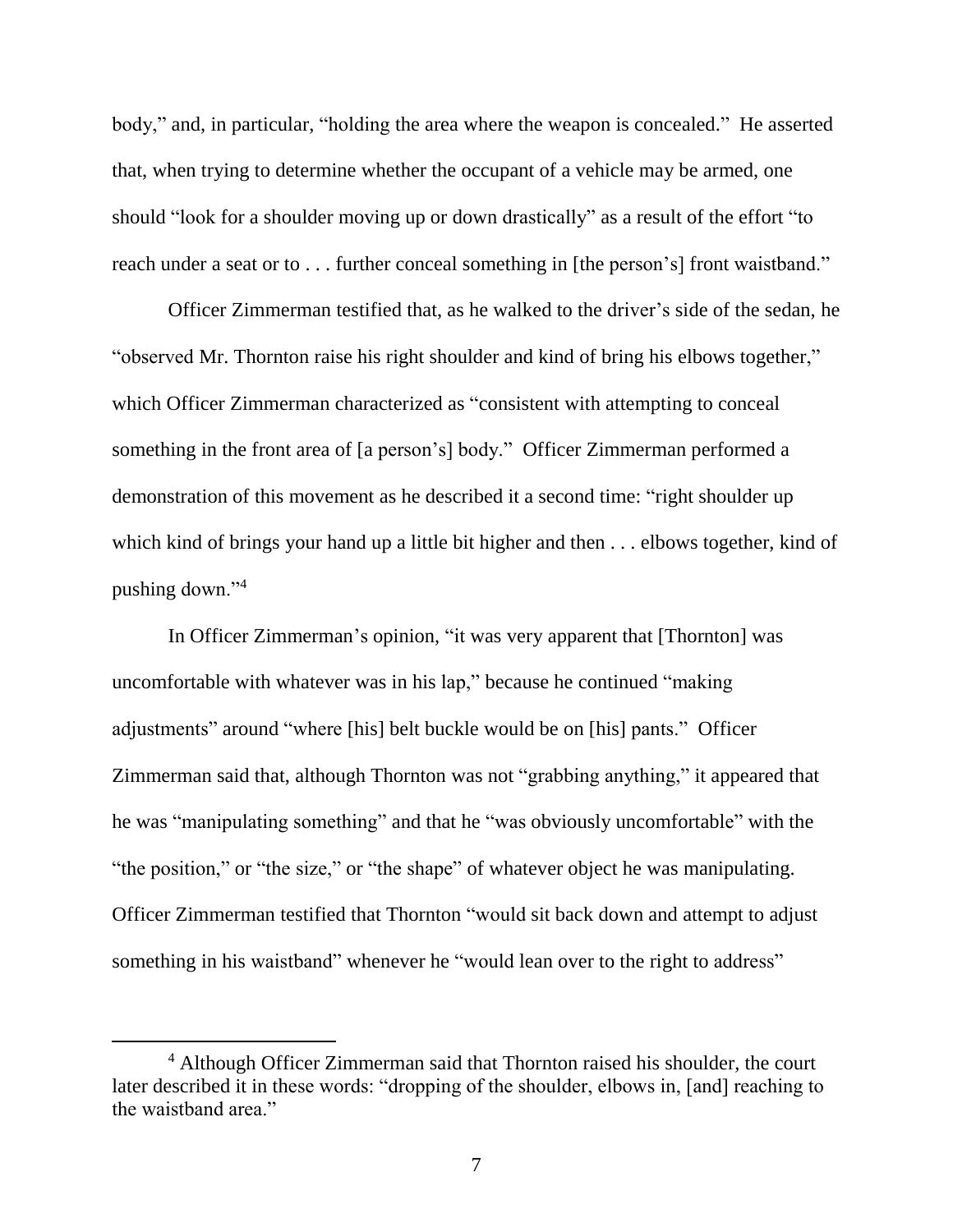Officer Scott. This happened "about two or three times," according to Officer Zimmerman.

In total, Officer Zimmerman estimated that Thornton made four or five "distinct movements" or "adjustments" near his waistband during the 30 or 40 seconds before they told him to step out the sedan. In Officer Zimmerman's opinion, those movements "were not . . . solely nervous movements[.]" Officer Zimmerman testified that, "[f]rom what [he] observed," he "believed that [Thornton] was concealing some sort of weapon . . . in his waistband[.]"

According to both officers, Thornton was not "free to leave" by the time they told him to step out of his car. Officer Zimmerman testified that he himself opened the door of the sedan and allowed Thornton to stand up. Officer Zimmerman did not recall seeing that Thornton needed to unbuckle his seatbelt when he stood up.

Officer Zimmerman told Thornton to place his hands on his head. Thornton complied. Officer Zimmerman claimed that, at that time, he had not yet made any physical contact with Thornton.

Officer Zimmerman started to pat down Thornton's clothing, beginning with the front waistband area. Officer Zimmerman testified that, "as soon as [he] began" to "touch [Thornton] to begin the pat down," Thornton started to run away. Officer Zimmerman said that he did not feel a weapon as he made contact with Thornton.

Officer Zimmerman claimed that Thornton "kind of pushed" him "aside a little bit and then ran, trying to run southbound in the block[.]" Thornton "slipped or fell," and Officer Zimmerman was "able to jump on top of" him while he was face-down with his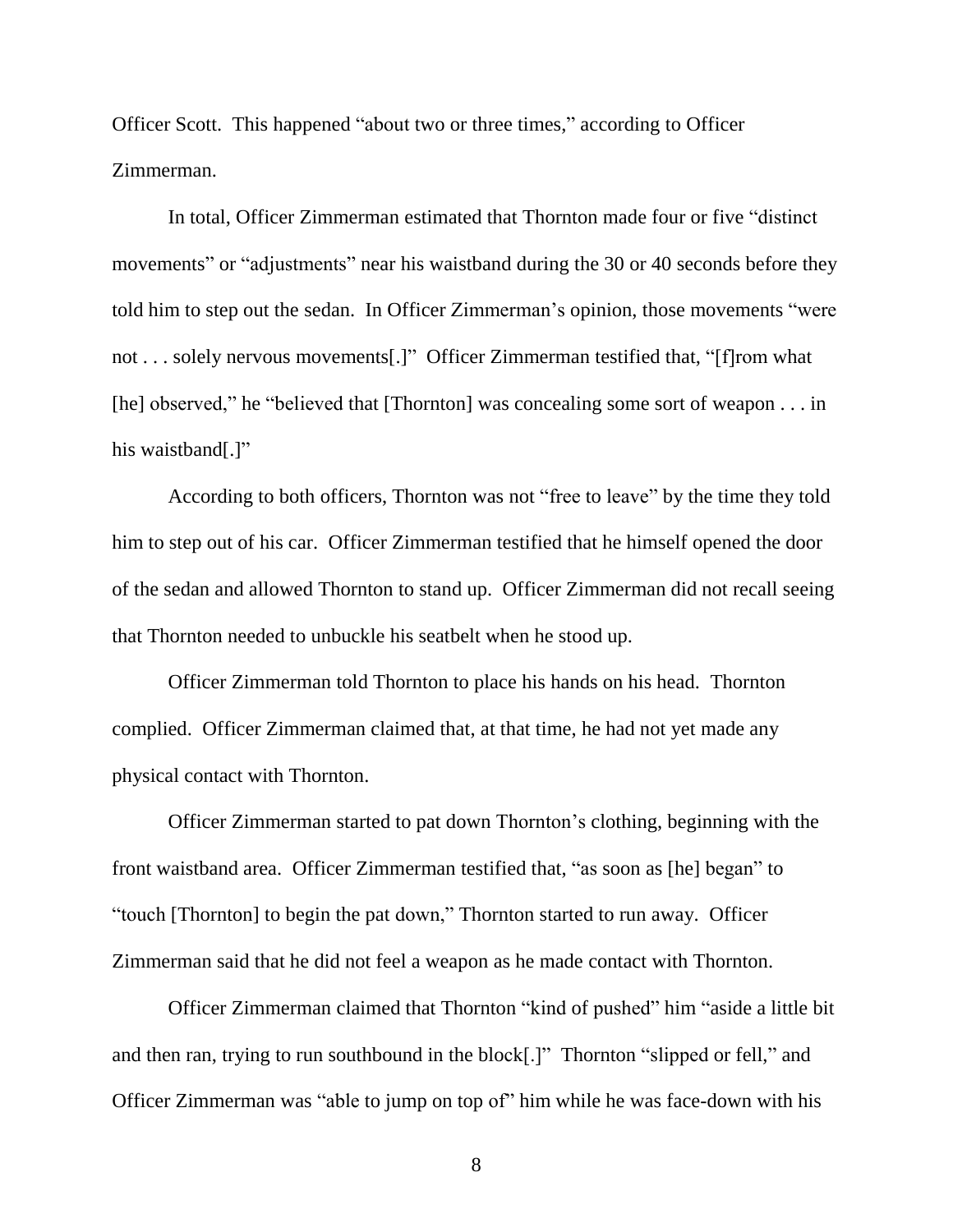hands under his chest. The two officers grabbed Thornton's hands and handcuffed him. When the officers "rolled [Thornton] over," Officer Zimmerman noticed "a handgun on the ground under him."

In Officer Scott's telling of the same events, Officer Zimmerman actually "pull[ed]" Thornton out from the sedan, announced to Thornton that he was going to check him for weapons, and "went down in the [waist] area" to start the pat-down. Then, according to Officer Scott, Thornton "tried to push [Officer Zimmerman] out of the way so he could try to run." Officer Scott said that, as Thornton "pushed away," Officer Zimmerman "was able to grab" him, while he "was trying to still move his feet[.]" Officer Scott said that Thornton "slipped" on some "dead branches" on the ground, which allowed them to regain control of him. According to Officer Scott, "once [they] got him in handcuffs, [they] picked him up, and the handgun was right there underneath of him."

Thornton elected not to testify, and defense counsel argued the motion based on the testimony of the two officers. Defense counsel conceded that the officers had the right to investigate Thornton's improperly parked sedan, but challenged whether their observations justified the pat-down. Defense counsel asserted that, "[a]t worst," the officers may have observed "some kind of movements that in their mind are a characteristic of an armed person[.]" Defense counsel argued that "in fact, if they saw enough to really think that [Thornton] had a gun, they wouldn't have been wasting their time even talking to him about permission to search the car, much less go for the K-9 unit." Defense counsel theorized that the officers were "looking for drugs" when they decided to search Thornton's person after he refused to consent to a vehicle search.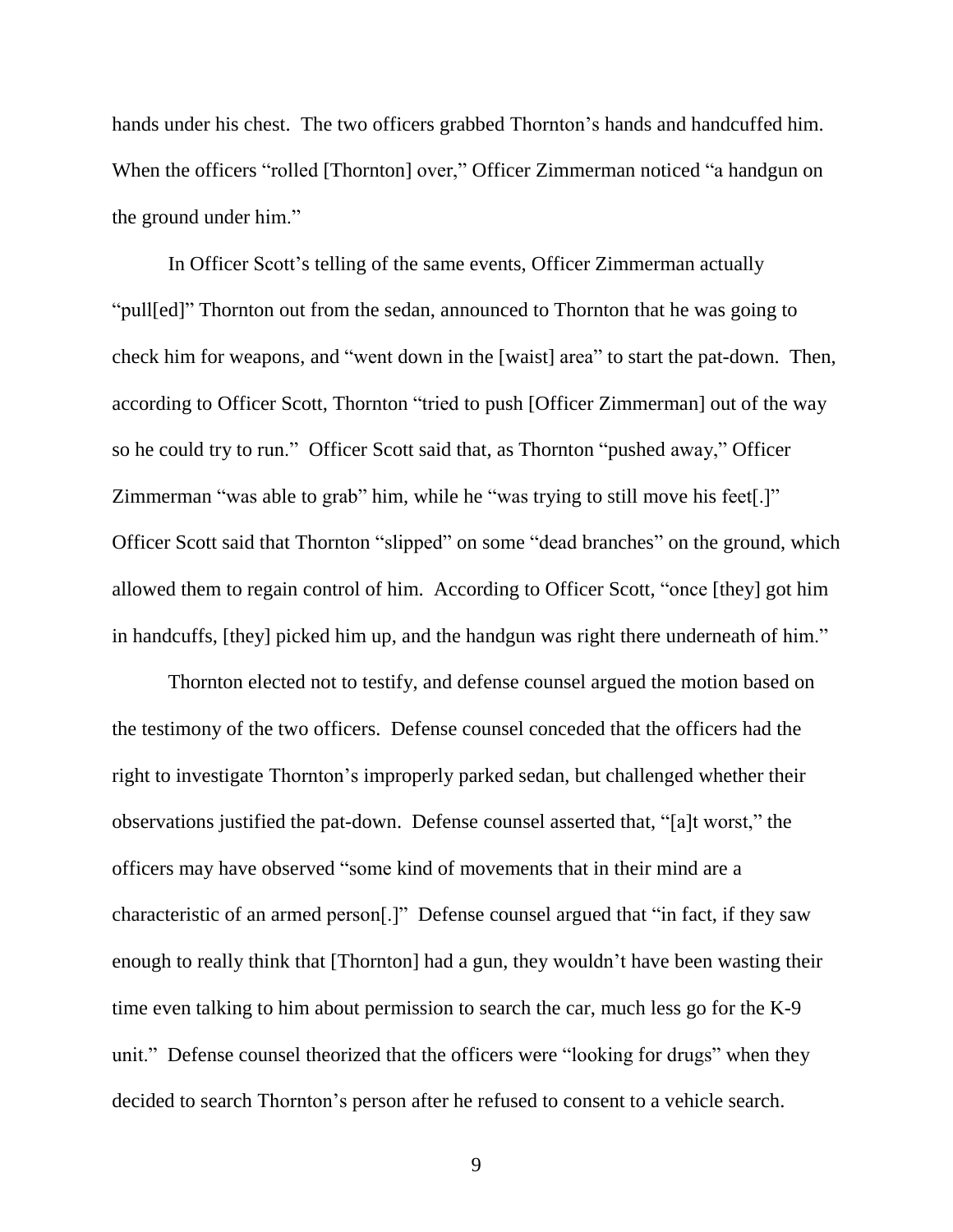As the sole justification for the pat-down, the State pointed to the officers' testimony that Thornton was "reaching into his waistband," considered in light of the officers' testimony about their training and experience in the identification of armed persons. The State also argued that "there really was no search" because the discovery of the gun occurred after what the State called Thornton's "unprovoked flight" as soon as the pat-down started. In response to that second argument, defense counsel asserted that the handgun should be suppressed as "the fruit of the poisonous tree."

After several hours of consideration, the court rendered a thoughtful and cautious oral ruling. The court noted: "Despite what appears on its face to be simple facts, the legal analysis is actually fairly complicated." While admitting that the case presented "a close question," the court announced that it would deny the motion to suppress.

The court, proceeding in chronological order, first determined that the officers had acted lawfully when they initially confronted Thornton. The court recognized that there was "some merit" to the suggestion that the officers were using the parking violation as "an excuse to inquire further into the driver who was sitting in the vehicle." Yet the court concluded that there was in fact "a real issue with an illegally parked car" to justify the initial investigation.

The court then examined the officers' "somewhat conflicting stories" about what happened after they approached Thornton's sedan. The court noted that Officer Scott provided "very few details" about observations that made him suspect that Thornton was armed. The court reasoned that Officer Scott's efforts to search the sedan were "somewhat inconsistent with his genuine belief that there might be a weapon involved."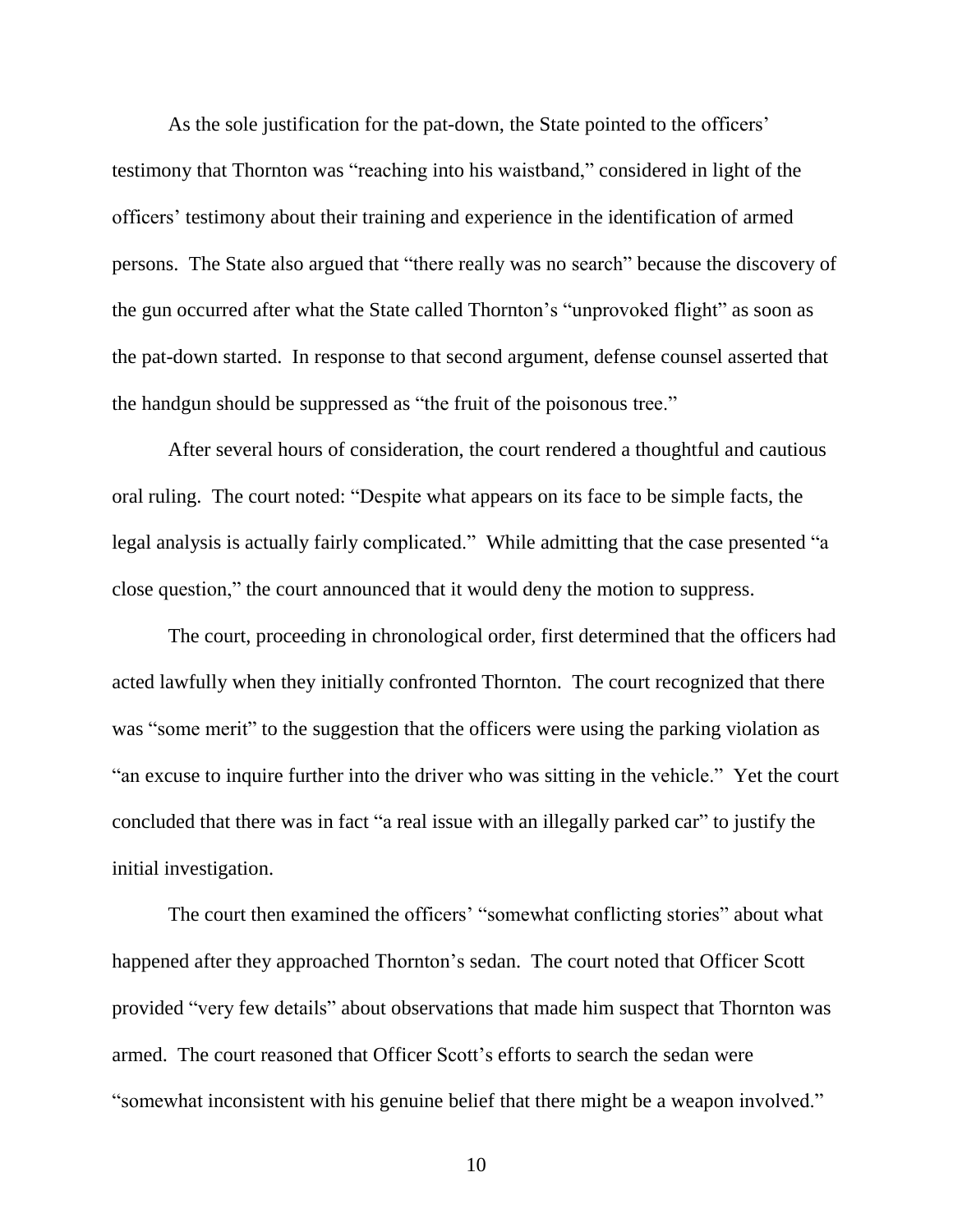The court concluded: "His testimony frankly was unconvincing." The court said that, if the State had offered only Officer Scott's testimony, the decision would be "relatively easy," because the court would conclude that "his testimony does not convince nor does it establish sufficient cause for a search."

By contrast, the court said that Officer Zimmerman's testimony was "substantially different," in that it included "much greater detail" as to "the specific motions" that suggested "that [Thornton] was possibly armed[.]" Specifically, the court mentioned the initial movement toward the waistband that Officer Zimmerman claimed to have seen as the officers were approaching the sedan. The court, "for purposes of the record," recounted that Officer Zimmerman "dipped a shoulder, straightened up, reaching for the belt area" in his in-court demonstration. The court said that this movement "if it took place as described, could be consistent with adjusting the position of a gun in the waistband or in some other actions toward the band."

Nevertheless, citing *In re Jeremy P.*, 197 Md. App. 1 (2011), the circuit court observed that "a security check by itself" typically "is not enough to establish either reasonable cause or probable cause because it could represent any variety of behaviors other than checking on a gun." The court noted the absence of any additional circumstances that might indicate dangerousness or criminality on Thornton's part. Summarizing the evidence, the court concluded: "All they have is this conduct with his hands while he's being approached by the police officers."

Although the court concluded that the officers were entitled to direct Thornton to exit the car, the court declined to conclude that the officers had sufficient justification to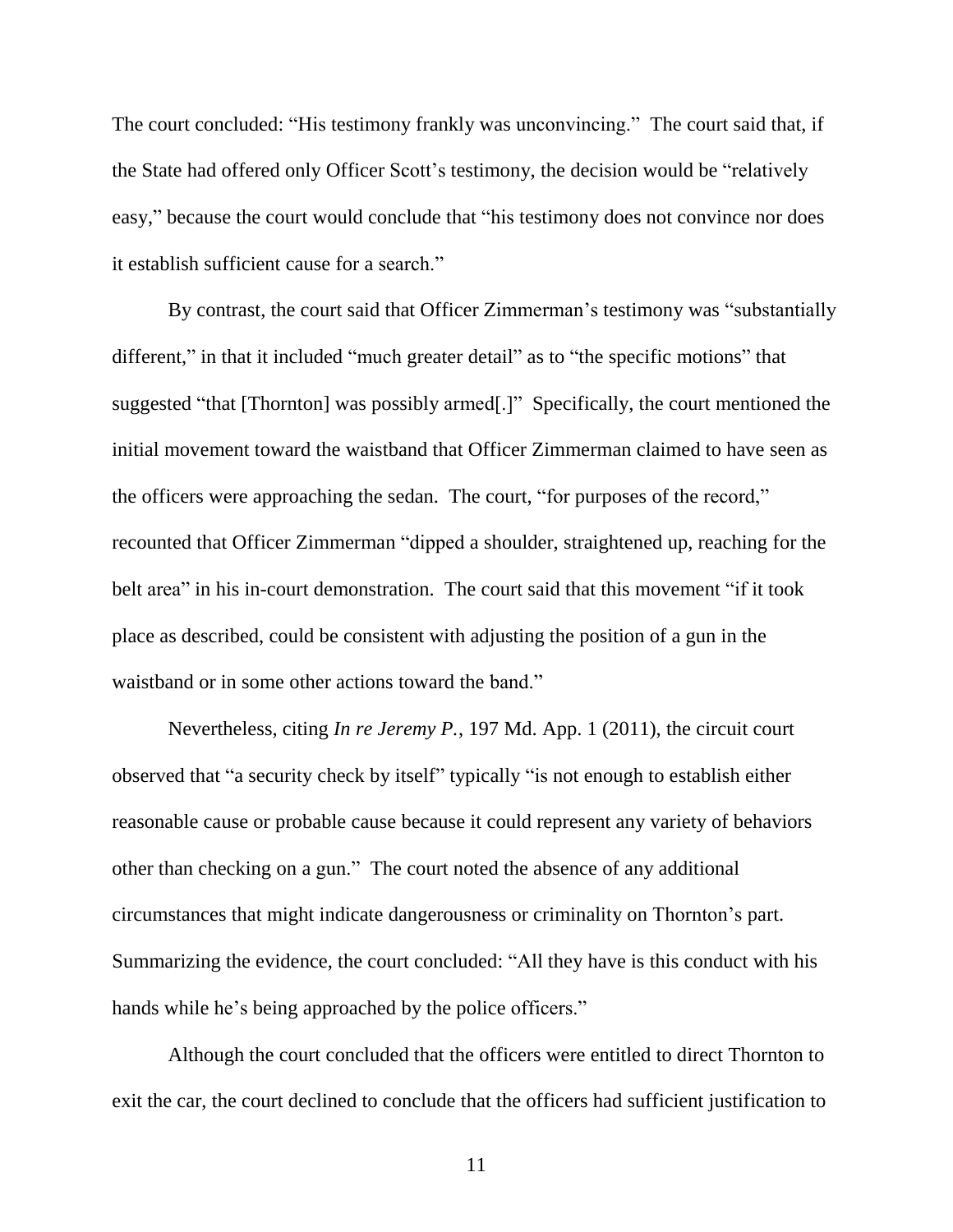pat down his clothing. In the court's words, the officers had "very questionable reasonably articulable suspicion" that Thornton was armed and dangerous when he stepped out of the car. The court said that, "had they done a frisk of him at this point," there would be a "serious question as to the legality of the frisk." Later, the court reiterated its opinion that "the initial search might in fact very well have been improper."

Nevertheless, the court said that "the search had not really begun as of the time when [Thornton] turned and ran" from Officer Zimmerman. Recounting the evidence, the court stated: "he begins to run, he is chased, it's not clear how far, he falls to the ground, he gets up[,] and the gun is found on the ground." The court reasoned that Thornton's flight "changes in some significant ways the analysis" because flight from the police may contribute to suspicion of criminal activity. The court also commented that it was "an interesting question" whether "a search t[ook] place or a seizure t[ook] place at all" under the circumstances, because the gun "f[ell] out from [Thornton's] waist[.]"

Finally, the court considered "whether, even if the search beg[an], improperly or illegally," there was "a subsequent event that attenuates the initial illegality." The court examined three "attenuation" factors: (1) "the time that has elapsed between the illegality and the acquisition of the evidence"; (2) "the presence of intervening circumstances"; and (3) "the purpose and flagrancy of the official misconduct." *See Myers v. State*, 395 Md. 261, 285-86 (2006) (discussing *Brown v. Illinois*, 422 U.S. 590, 603-04 (1975)).

Addressing the first factor, the court observed that the time lapse was "very small, very short[.]" Addressing the third factor, the court stated that the officers' conduct was "arguably illegal" when they attempted to frisk Thornton "under circumstances in which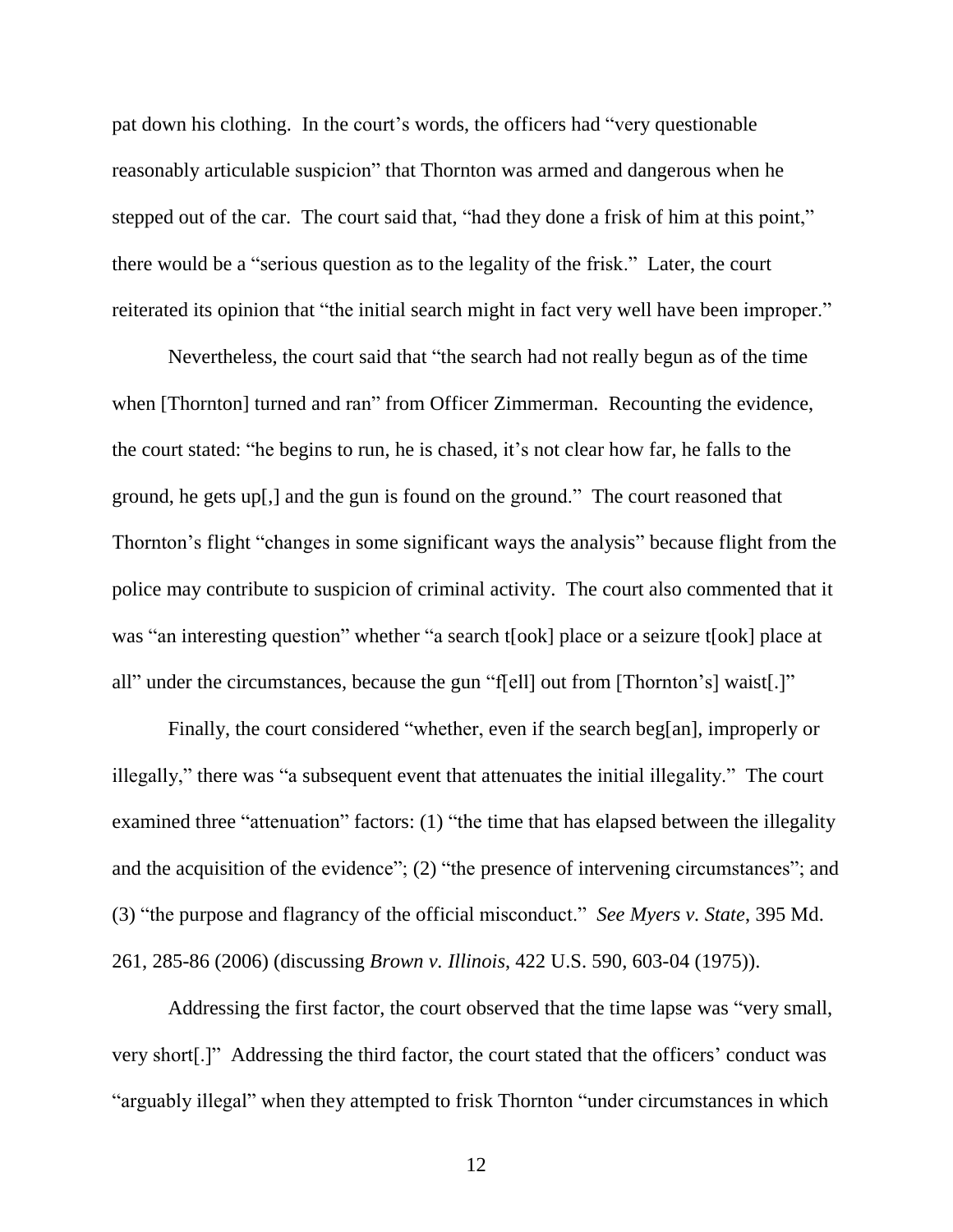the only indicator of potential criminal conduct was the furtive motions of his hands which they felt might have indicated the presence of a gun." The court considered the second factor to be the decisive one, explaining:

[T]he presence of the intervening circumstances, i.e., his flight[,] may have attenuated whatever problems there may have been in the initial attempt to do a Terry<sup>[5]</sup> search. So in this case, what we have is an attempt to search, that is not completed. The discovery of the gun absent a search, but following what might have been an illegal search under the Terry doctrine. It's a close question. . . . I've gone through all these cases and I've thought about this a great deal, and despite the fact as I said, I thought that in particular Officer Scott's testimony was not convincing, but nevertheless, I feel that under the circumstances and as described, I have to deny the motion.

The court emphasized that its ruling entailed the resolution of "a close question" of "whether th[e] initial attempted" frisk "might make . . . what follows . . . the fruit of the poisonous tree." The court suggested that, if Thornton wished to enter a plea, he should do so in a way to preserve his right to seek appellate review of the suppression ruling.

Thereafter, Thornton entered a plea of not guilty and submitted the case for trial on an agreed statement of facts. The court found Thornton guilty of possession of a regulated firearm after a previous conviction for a crime of violence. The court did not decide Thornton's guilt or innocence as to the other counts.

Thornton filed a timely notice of appeal.<sup>6</sup> At Thornton's request, this Court stayed

<sup>5</sup> *Terry v. Ohio*, 392 U.S. 1 (1968).

<sup>&</sup>lt;sup>6</sup> Thornton filed a notice of appeal on his own behalf. The clerk's office received his notice on September 12, 2016, but for unknown reasons the clerk made no corresponding docket entry. An attorney filed a second notice of appeal on Thornton's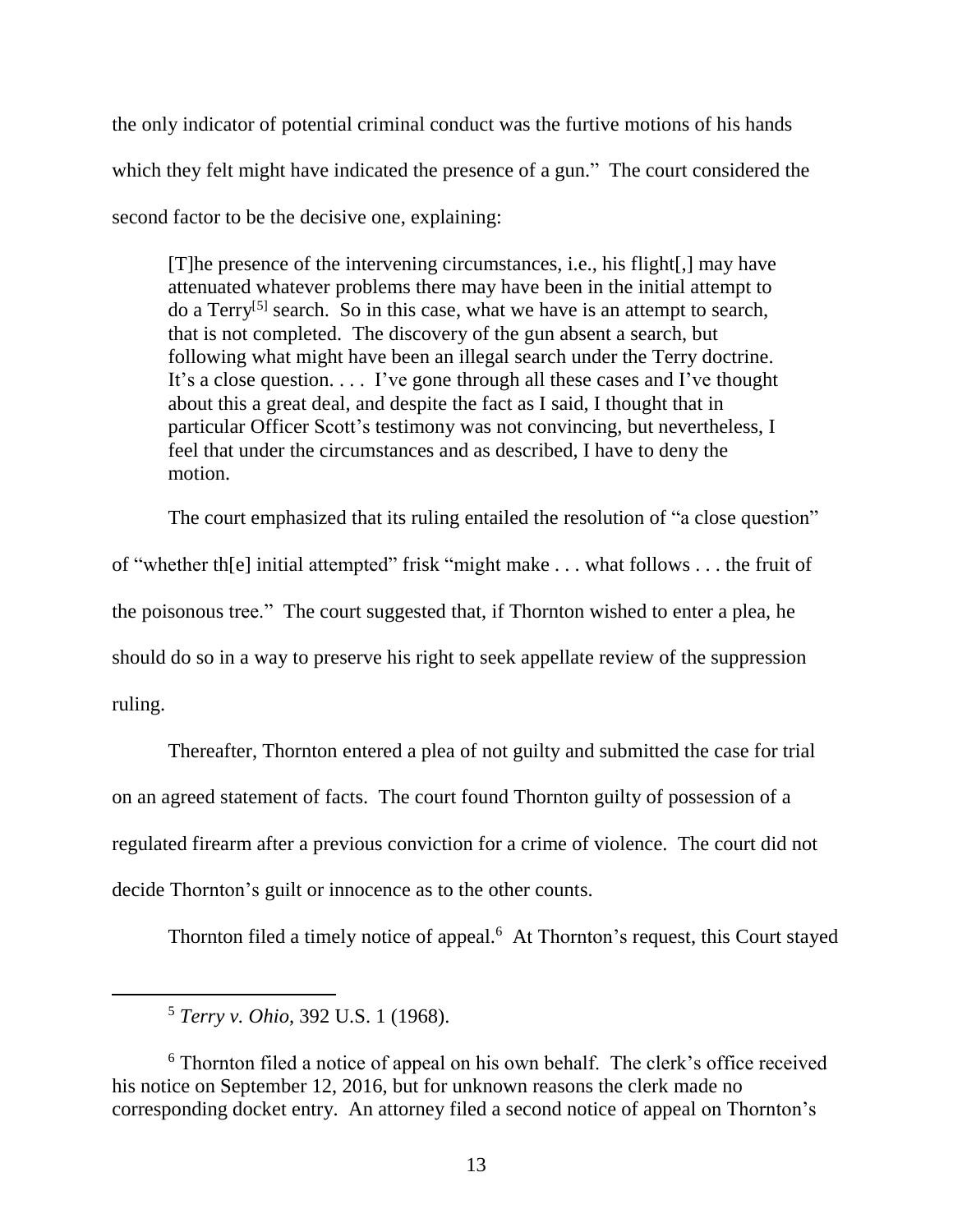his appeal temporarily, until the Court of Appeals decided *Sizer v. State*, 456 Md. 350 (2017), another case involving the attenuation doctrine.

## **DISCUSSION**

In this appeal, Thornton raises the single question of whether the circuit court erred in denying his motion to suppress evidence. Within that challenge, there are three main areas of dispute: (1) whether the discovery of the handgun occurred before or after an event implicating Thornton's constitutional rights; (2) whether the pat-down was justified at its inception by reasonable suspicion that Thornton was armed and dangerous; and (3) if the officers lacked adequate justification for the pat-down, whether the evidence discovered after Thornton's subsequent flight must be suppressed.

Before discussing those issues, we will begin with a general outline of the principles implicated in a pat-down of a vehicle occupant during a traffic stop.

# **A. Principles Governing Pat-Down Searches During Traffic Stops**

The Fourth Amendment to the United States Constitution states, in pertinent part, that the "right of the people to be secure in their persons, houses, papers, and effects, against unreasonable searches and seizures, shall not be violated[.]" Ordinarily, evidence obtained in violation of this right is inadmissible in a state criminal prosecution. *See,* 

behalf more than 30 days after he was sentenced. A subsequent handwritten notation in the court file states: "Application for leave to appeal fld [sic] pro-se on a guilty plea (titled 'Notice of Appeal') was originally fld [sic] on 9-12-16." Thornton, however, had not entered a guilty plea. Because he exercised his right to appeal within 30 days after his conviction and sentence after a not-guilty plea upon an agreed statement of facts, his appeal is properly before this Court. *See, e.g.*, *Rodriguez v. State*, 221 Md. App. 26, 35 (2015). The clerk of the circuit court should correct the docket entries to reflect that Thornton filed a notice of appeal on September 12, 2016.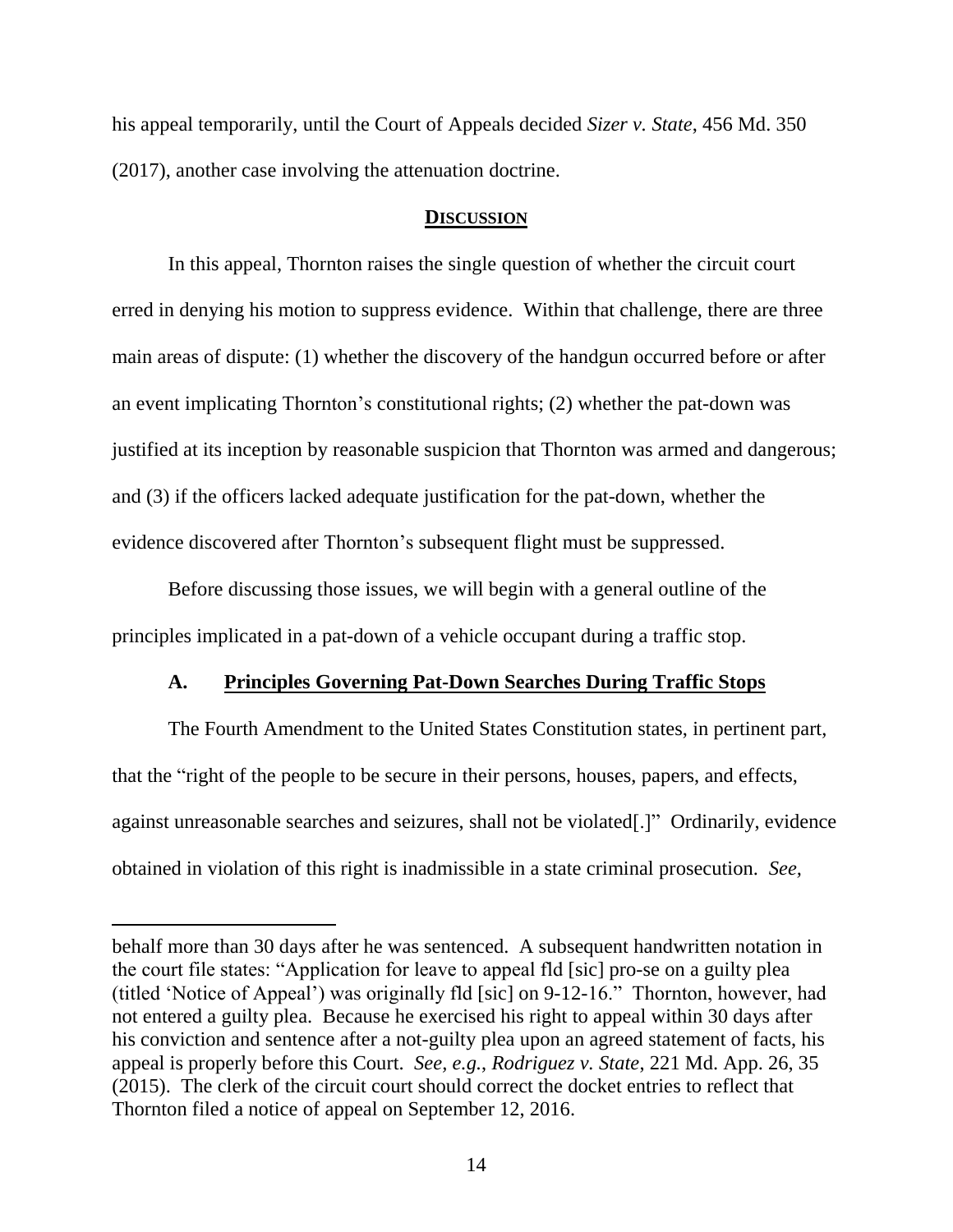*e.g.*, *Bailey v. State*, 412 Md. 349, 363 (2010) (citing *Swift v. State*, 339 Md. 139, 149 (2006), *which cited Mapp v. Ohio*, 367 U.S. 643, 655-56 (1961)). This rule excludes not only evidence obtained as a direct result of an unreasonable search or seizure, but also evidence that is the indirect product of the violation. *See, e.g.*, *Grant v. State*, 449 Md. 1, 29-30 (2016) (citing *Wong Sun v. United States*, 371 U.S. 471, 484 (1963)). Yet even where evidence is discovered after a Fourth Amendment violation, it should not be excluded if it was obtained "'by means sufficiently distinguishable'" from the illegality, rather than "'by exploitation of that illegality[.]'" *Cox v. State*, 421 Md. 630, 651 (2011) (quoting *Wong Sun v. United States*, 371 U.S. at 488).

Warrantless searches and seizures are presumptively unreasonable, and that presumption is "subject only to a few specifically established and well-delineated exceptions[.]" *Grant v. State*, 449 Md. at 16-17 (citing *Katz v. United States*, 389 U.S. 347, 356-57 (1967)). Once it is established that a search or seizure occurred without a warrant, the State bears the burden of showing that the search or seizure falls within an exception to the warrant requirement. *See, e.g.*, *Bailey v. State*, 412 Md. at 366.

One such exception is the so-called stop-and-frisk exception established by *Terry v. Ohio*, 392 U.S. 1 (1968). In *Terry*, the Supreme Court explained that a "seizure" occurs when a police officer approaches someone on the street and restrains the person's freedom to walk away, and that a "search" occurs when an officer pats down a person's clothing to find items hidden on the person. *Id.* at 16. The Court held that an officer "may conduct a brief, investigative 'stop'" of a particular person, without a warrant, as long as the officer "has a reasonable suspicion that criminal activity is afoot." *Crosby v.*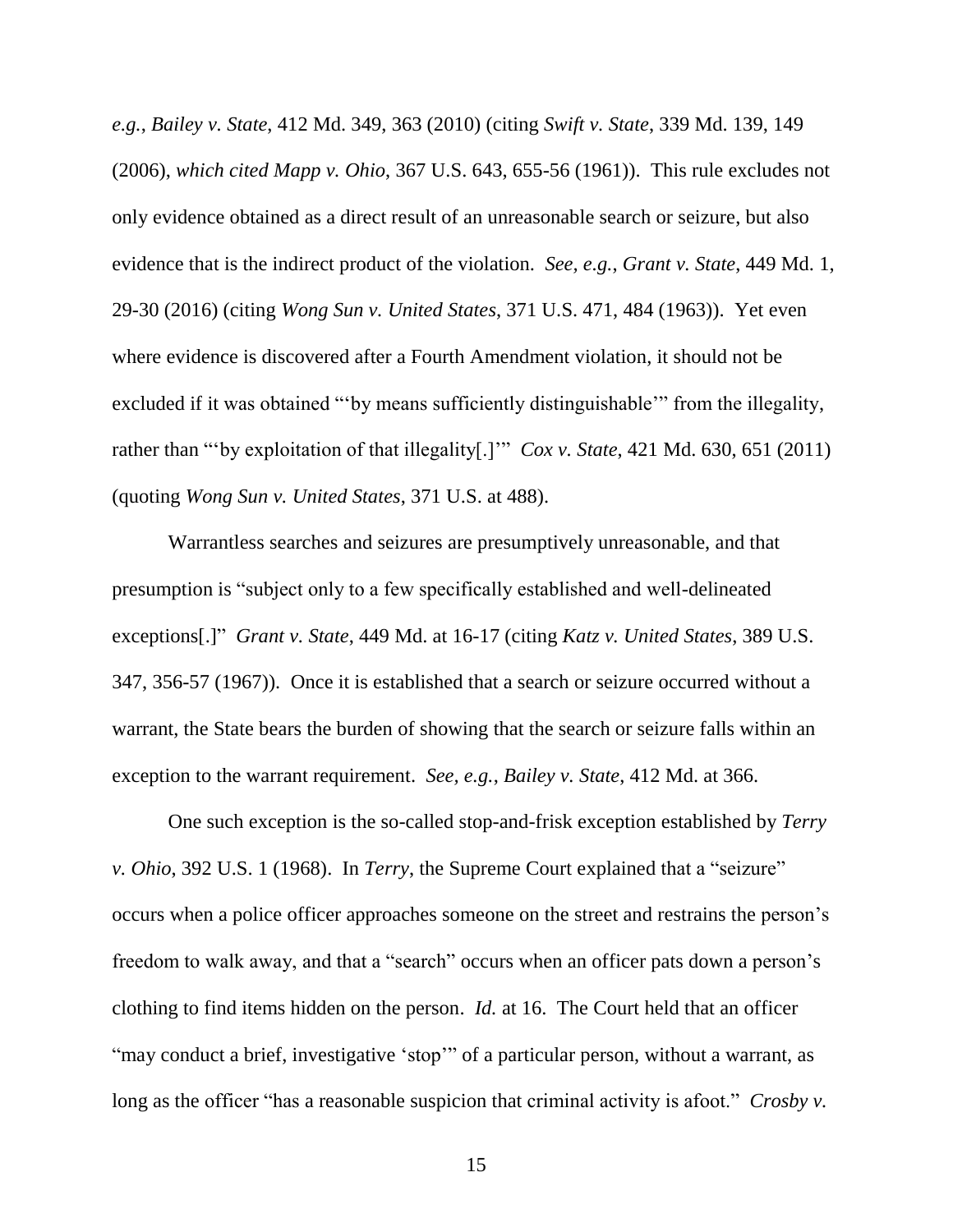*State*, 408 Md. 490, 505 (2009) (citing *Terry v. Ohio*, 392 U.S. at 17). During such a stop, if the officer has reason to suspect that the detained person is armed and dangerous, the officer may perform a protective "frisk," by patting down the person's outer clothing to discover any weapons that could be used to assault the officer. *See, e.g.*, *Sellman v. State*, 449 Md. 526, 530 n.1 (2016).

Much like the stop of a pedestrian, "a traffic stop entails a seizure of the driver 'even though the purpose of the stop is limited and the resulting detention quite brief.'" *Brendlin v. California*, 551 U.S. 249, 255 (2007) (quoting *Delaware v. Prouse*, 440 U.S. 648, 653 (1979)). An officer may stop a vehicle and detain its occupants, regardless of the officer's subjective motivations for doing so, if the officer at least has reasonable suspicion to believe that a traffic law has in fact been violated. *See State v. Williams*, 401 Md. 676, 685-91 (2007) (analyzing *Whren v. United States*, 517 U.S. 806 (1996)). This Court has held that a detention for a "parking violation[,]" such as Thornton's evident violation of TA § 21-1004(a), is "at least the functional equivalent to the stop of a moving vehicle in violation of the motor vehicle laws." *Herring v. State*, 198 Md. App. 60, 76 (2011). The Fourth Amendment analysis is essentially the same whether the officer stops a car that is in motion or whether the officer detains the occupant of a car that is already parked. *See Pyon v. State*, 222 Md. App. 412, 436 (2015).

Thornton has not disputed the court's finding that he was seated in the driver's seat of "an illegally parked car" or the court's conclusion that this parking violation justified a brief detention. Moreover, because the officers had lawfully detained him, they were entitled as a matter of course to order Thornton to exit the car. *See Maryland*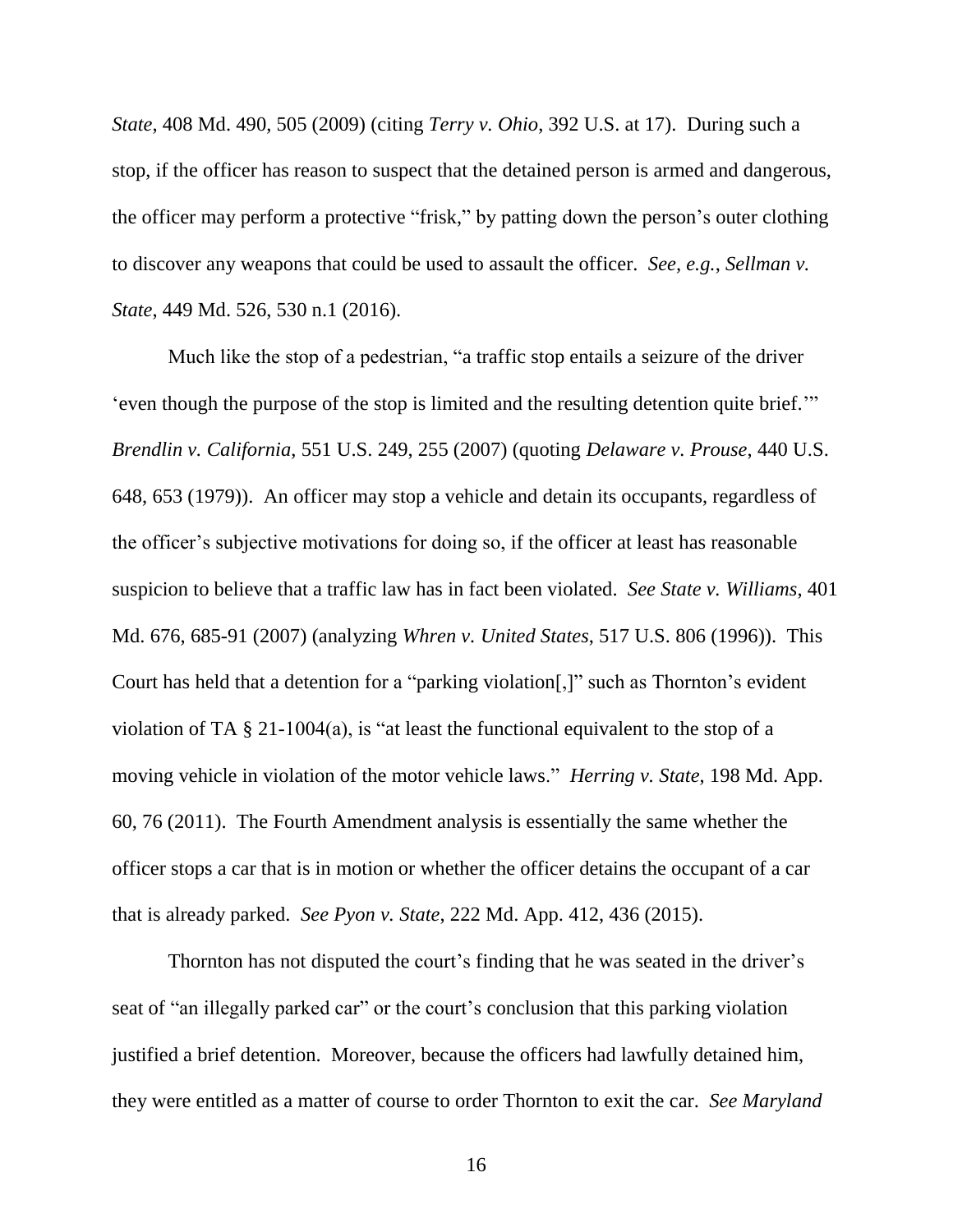*v. Wilson*, 519 U.S. 408, 410 (1997) (citing *Pennsylvania v. Mimms*, 434 U.S. 106 (1977) (per curiam)).

Nevertheless, the lawful stop of a vehicle for the purpose of issuing a citation does not itself justify a frisk of an occupant. *See Simpler v. State*, 318 Md. 311, 320-21 (1990). "To justify a patdown of the driver or a passenger during a traffic stop, . . . just as in the case of a pedestrian reasonably suspected of criminal activity, the police must harbor reasonable suspicion that the person subjected to the frisk is armed and dangerous." *Arizona v. Johnson*, 555 U.S. 323, 327 (2009).

In determining whether an officer has sufficient reason to suspect that a person is armed and dangerous, "due weight must be given, not to [the officer's] inchoate and unparticularized suspicion or 'hunch,' but to the specific reasonable inferences which [the officer] is entitled to draw from the facts in light of [the officer's] experience." *Terry v. Ohio*, 392 U.S. at 27. The Court of Appeals has described the standard as follows:

When reviewing whether reasonable suspicion exists, the test is the totality of the circumstances, viewed through the eyes of a reasonable, prudent, police officer. The test is objective: the validity of the stop or the frisk is not determined by the subjective or articulated reasons of the officer; rather, the validity of the stop or frisk is determined by whether the record discloses articulable objective facts to support the stop or frisk. Reasonable suspicion requires an officer to have specific and articulable facts which, taken together with rational inferences from those facts, reasonably warrant that intrusion. In other words, the officer has reason to believe that an individual is armed and dangerous if a reasonably prudent person, under the circumstances, would have felt that he was in danger, based on reasonable inferences from particularized facts in light of the officer's experience.

*Sellman v. State*, 449 Md. at 542-43 (citations, quotation marks, and brackets removed).

In this appeal, Thornton contends that the officers lacked reasonable suspicion to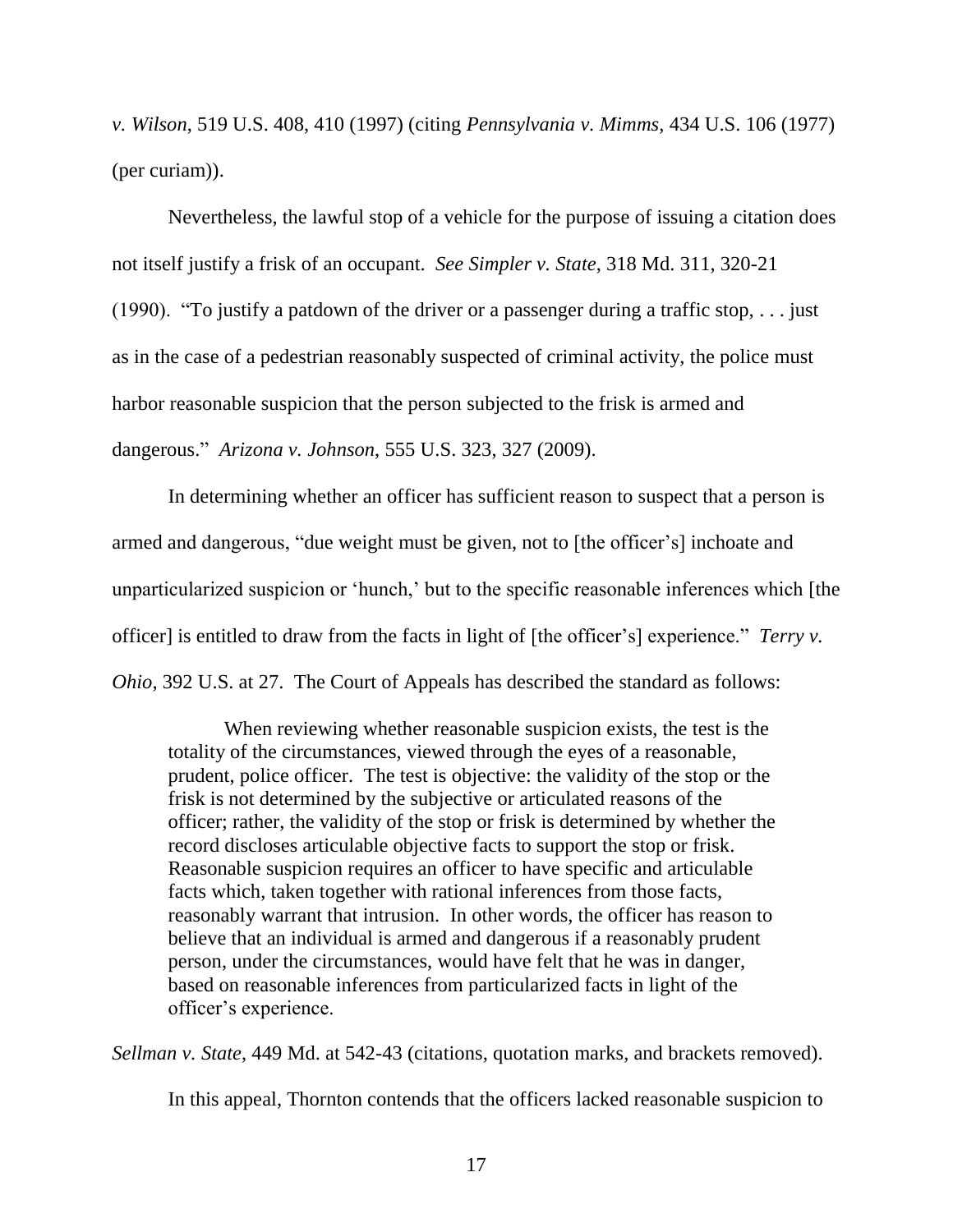believe that he was armed and dangerous and, therefore, that Officer Zimmerman performed an unreasonable search when he touched Thornton's waistband. He contends that the evidence of the discovery of the handgun should have been suppressed as the product of an unreasonable search. He argues that the circuit court was correct in declining to conclude that the pat-down was justified, but that the court erred in concluding that his flight from the officers attenuated the connection between the patdown and the discovery of the handgun.

### **B. The Seizure, Search, and Subsequent Seizure of Thornton**

Although the State contests each of Thornton's points, it opens its brief with an argument that, as a threshold matter, "the Fourth Amendment does not" even "apply" to this case. Under the State's theory, "there was no Fourth Amendment triggering event until after Thornton ran and fell, exposing the handgun." This argument is based entirely on the Supreme Court's opinion in *California v. Hodari D.*, 499 U.S. 621 (1991).

In *Hodari D.*, a juvenile tossed aside a rock of crack cocaine as he was running away from police officers, but before an officer tackled and handcuffed him. *Id.* at 622- 23. The "only issue" presented to the Supreme Court was "whether, at the time he dropped the drugs, Hodari had been 'seized' within the meaning of the Fourth Amendment." *Id.* Justice Scalia, writing for the majority, reasoned that "an arrest, ... the quintessential 'seizure of the person'" (*id.* at 624) under the Fourth Amendment, "requires *either* physical force . . . *or*, where that is absent, *submission* to the assertion of authority." *Id.* at 626 (emphasis in original). The Court concluded that Hodari "was not seized until he was tackled" by the officer, so the "cocaine abandoned while he was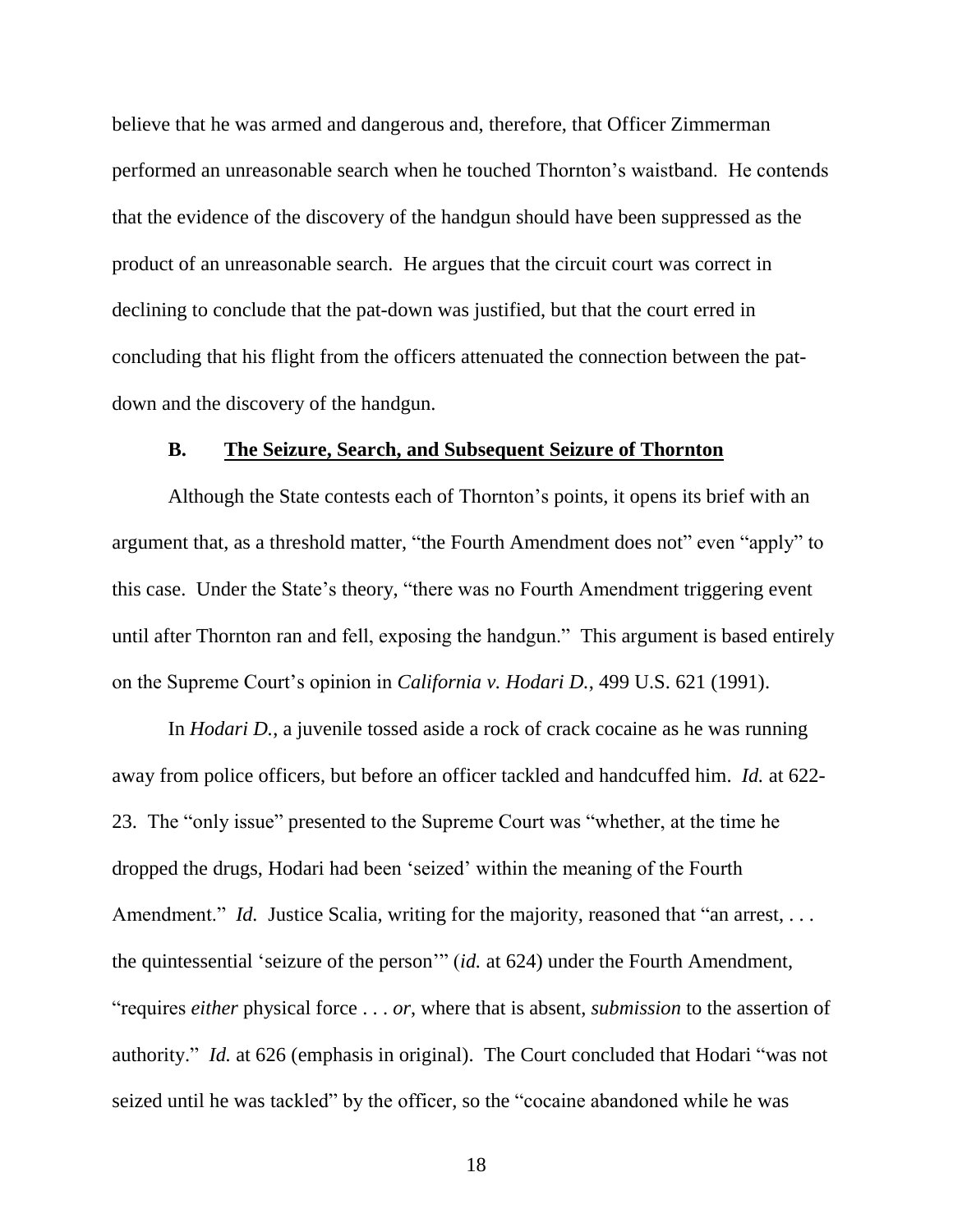running was . . . not the fruit of a seizure[.]" *Id.* at 629.

Because *Hodari D.* addresses a "narrow question" (*id.* at 626) about exactly when a person is seized within the meaning of the Fourth Amendment, the opinion at most informs our analysis of when Thornton himself was seized. Without question, the Fourth Amendment was implicated here well before the officers discovered the handgun. The officers displayed authority by pulling directly behind his car, activating emergency lights, approaching his car on both sides with the word "POLICE" displayed prominently on their vests, questioning him for a minute, suggesting that he would be required to wait for a K-9 unit, ordering him to exit his car, and ordering him to put his hands on his head. No reasonable person would conclude that Thornton was "free to leave" under those circumstances. *See, e.g.*, *Swift v. State*, 393 Md. at 156. While Thornton was submitting to the officers' assertions of authority, he was seized within the meaning of the Fourth Amendment, regardless of whether Officer Zimmerman touched him.

As part of its reasoning in *Hodari D.*, the Supreme Court also stated that an arrest through the application of force can occur "whether or not it succeed[s] in subduing the arrestee[.]" *California v. Hodari D.*, 499 U.S. at 624. Officer Scott described a similar seizure when he testified that he saw Officer Zimmerman "grab" Thornton while Thornton was trying to "move his feet," before Thornton managed to run away. In dicta, the Court in *Hodari D.* discussed a suspect's escape from an officer's grasp:

To say that an arrest is effected by the slightest application of physical force, despite the arrestee's escape, is not to say that for Fourth Amendment purposes there is a *continuing* arrest during the period of fugitivity. If, for example, [the officer] had laid his hands upon Hodari to arrest him, but Hodari had broken away and had *then* cast away the cocaine,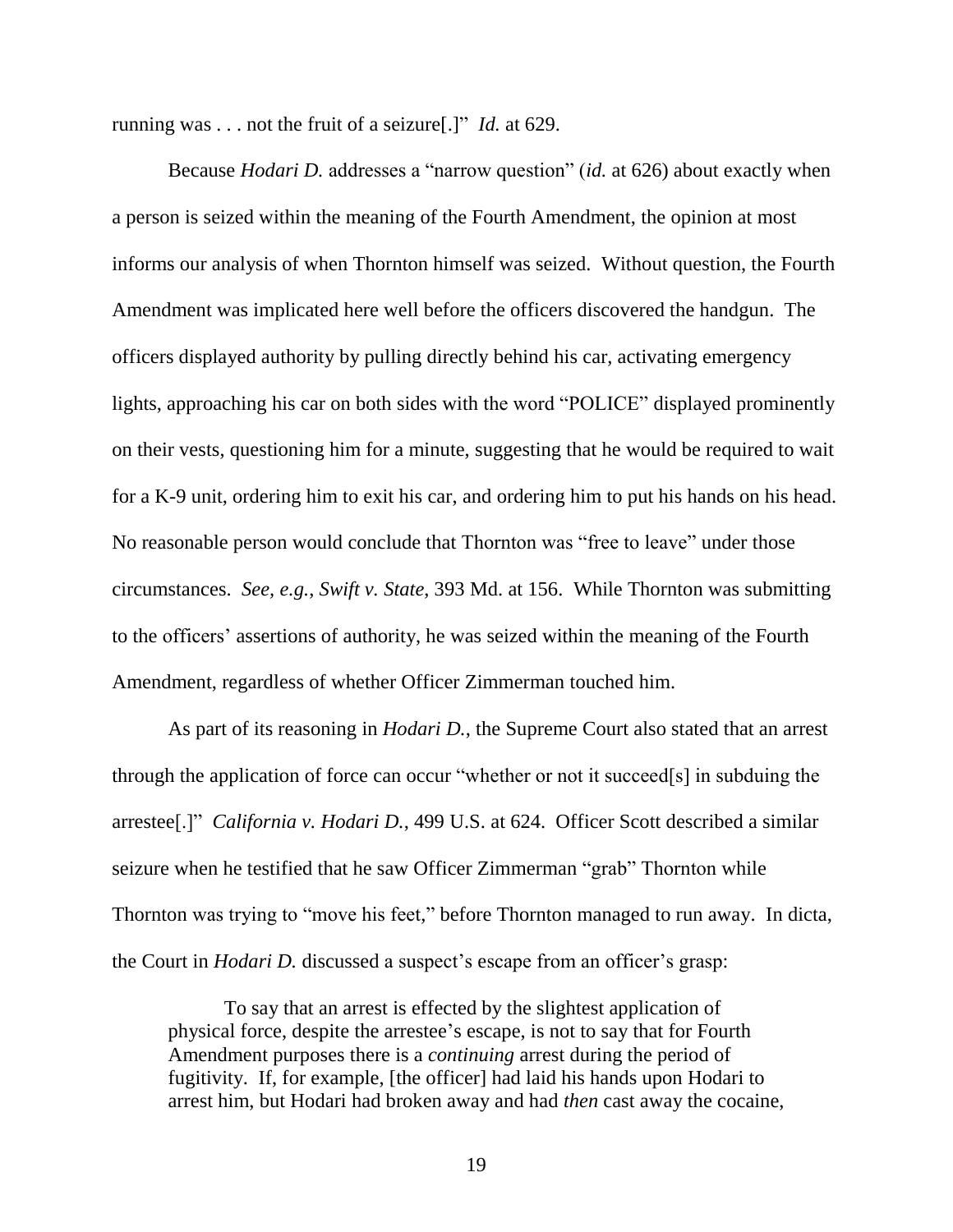it would hardly be realistic to say that that disclosure had been made during the course of an arrest.

*California v. Hodari D.*, 499 U.S. at 625 (emphases in original).

Emphasizing that passage, the State argues that Thornton was no longer seized for the brief moment (of unknown duration) during which he ran some short distance (of unknown length). Soon afterwards, the officers physically restrained Thornton by getting on top of him, grabbing his arms, placing him in handcuffs, and either rolling him over or lifting him off the ground. Only after they moved him did they discover the handgun underneath where he had fallen. The State theorizes that forcibly moving a suspect from the ground to reveal an object beneath the suspect is "doctrinally equivalent" to observing a suspect voluntarily discard an object while fleeing.

Even if we agreed with that premise, it would fail to address the central issue of Thornton's challenge. Thornton is not even challenging the legality of the seizure or seizures of his person. Rather, Thornton contends that Officer Zimmerman conducted an unreasonable search of his person, leading to the discovery of the handgun.

The State has expressly conceded that Officer Zimmerman made physical contact with Thornton by touching his waistband to initiate a pat-down. It is beyond dispute that the purpose of this contact was to frisk Thornton for weapons, not to restrain his movement. Such a frisk is a "search" subject to the Fourth Amendment's reasonableness requirement. *See Terry v. Ohio*, 392 U.S. at 16 ("it is nothing less than sheer torture of the English language to suggest that a careful exploration of the outer surfaces of a person's clothing all over his or her body in an attempt to find weapons is not a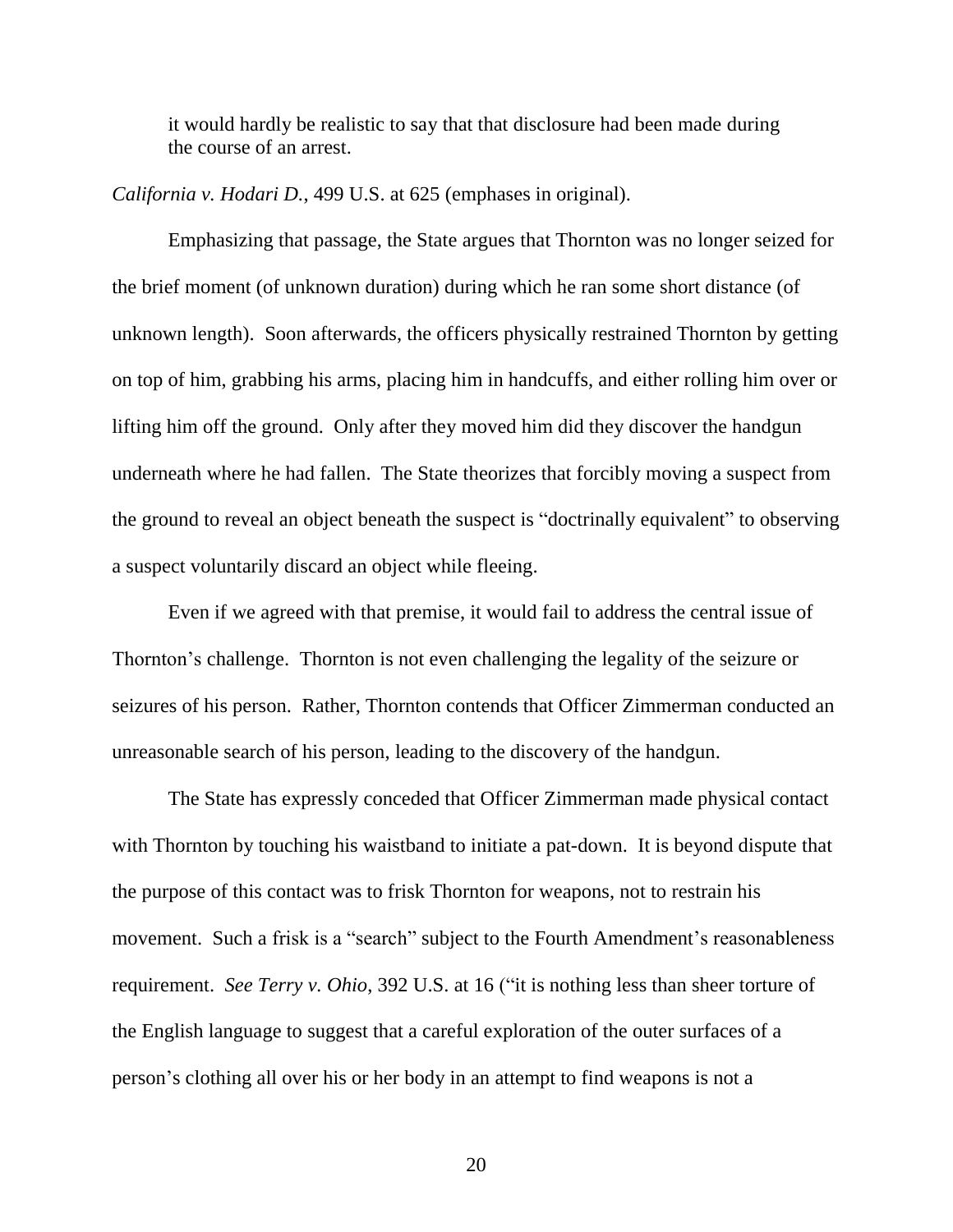'search'"). A frisk is unreasonable unless it is "justified at its inception[.]" *Id.* at 20. Hence, "'[b]efore an officer places a hand on the person of a citizen in search of anything, [the officer] must have constitutionally adequate, reasonable grounds for doing so[.]'" *Sellman v. State*, 449 Md. at 558 (quoting *United States v. Powell*, 666 F.3d 180, 185 (4th Cir. 2011)) (further quotation marks omitted).<sup>7</sup>

It is true that Officer Zimmerman did not feel the handgun during the momentary pat-down and that the officers noticed it only after Thornton's flight and the physical seizure of his person. The exclusionary rule, however, bars the use of "both the primary evidence obtained as a direct result of an illegal search or seizure and . . . evidence later discovered and found to be derivative of an illegality, the so-called 'fruit of the poisonous tree.'" *Utah v. Strieff*, 579 U.S. \_\_\_, \_\_\_, 136 S. Ct. 2056, 2061 (2016) (quoting *Segura v. United States*, 468 U.S. 796, 804 (1984)) (further quotation marks omitted). The circuit court's ruling here turned on whether evidence of the discovery of the handgun needed to be suppressed where the discovery occurred "absent a search, but following on what might have been an illegal search under the Terry doctrine.<sup>[1]</sup> In other words, as the court explained, the pivotal question was whether an initial unlawful pat-down "might make . . . what follows on it . . . the fruit of the poisonous tree." The court addressed that

 $<sup>7</sup>$  Arguably, a search had begun even before Officer Zimmerman touched</sup> Thornton's waistband. Just as a "seizure can occur without any physical contact," "an officer can initiate a frisk before physically touching a person" if, under all of the circumstances, "a reasonable person would have believed that the search was being initiated." *Doornbos v. City of Chicago*, 868 F.3d 572, 581 (7th Cir. 2017) (holding that a reasonable person could conclude that a search occurred where officer displayed authority and reached out to conduct frisk, but in response the person pushed the officer and tried to run away).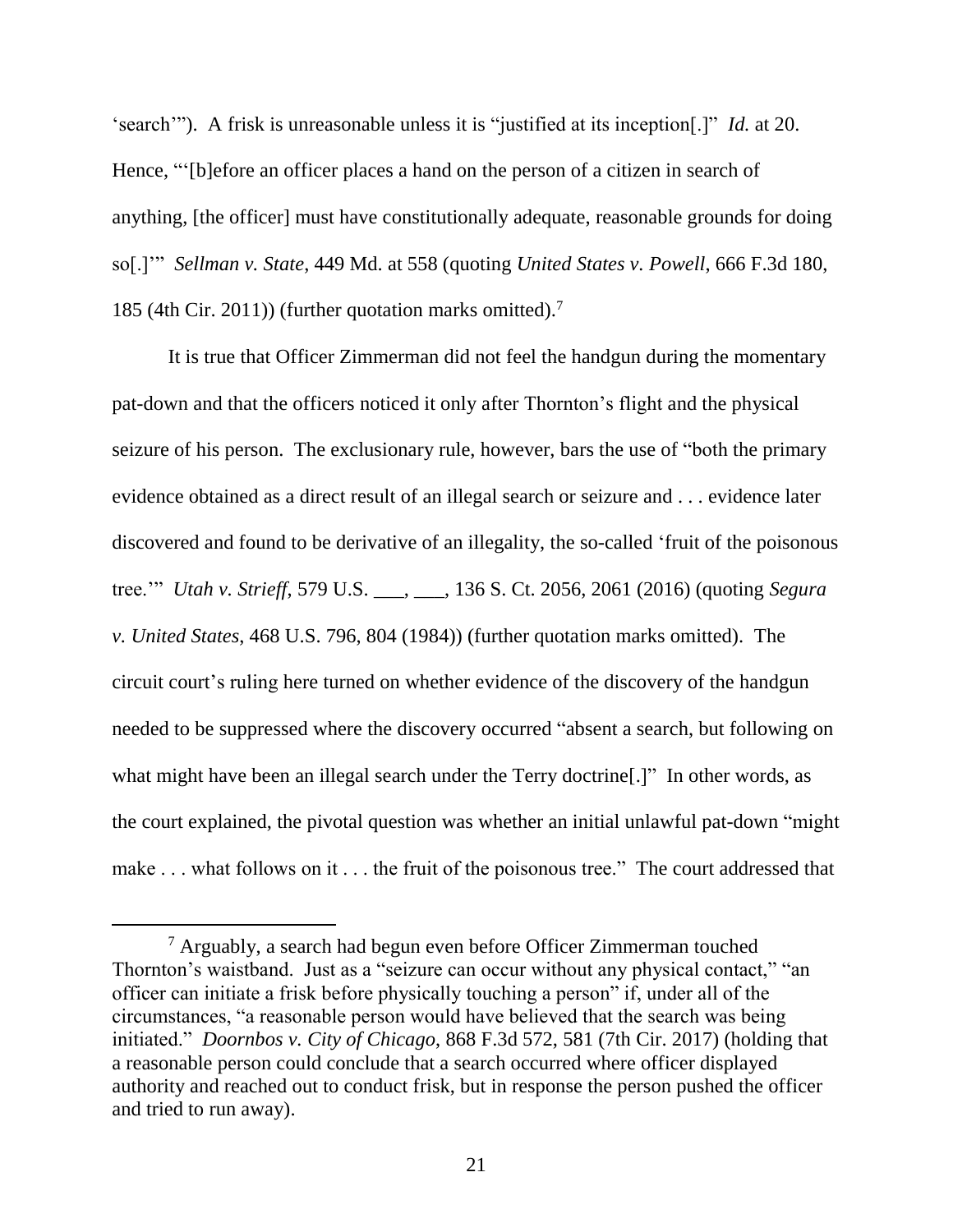question through the attenuation doctrine, one of the exceptions to the general rule excluding evidence derived from a Fourth Amendment violation. *See, e.g.*, *Utah v. Strieff*, 136 S. Ct. at 2061.<sup>8</sup>

At most, *Hodari D.* negates something that was not even a component of Thornton's challenge. Thornton has not contended that he was continuously seized during the period in which he ran from the officers, nor was he required to make such a showing. To prevail on the suppression motion, he only needed to establish "'two propositions'": (1) the "'primary illegality'" of an unreasonable search; and (2) "'the cause and effect relationship between the primary illegality and the evidence in issue[.]'" *Cox v. State*, 421 Md. at 651-52 (quoting *Gibson v. State*, 138 Md. App. 399, 404 (2001)). The circuit court here reasoned that, even if Thornton could establish the first proposition, he could not establish the second.

#### **C. Existence or Nonexistence of Reasonable Suspicion for the Pat-Down**

Thornton and the State present competing arguments about whether the pat-down was justified by reasonable suspicion that Thornton was armed and dangerous. At a more basic level, the parties also disagree about *how* this Court should analyze that issue.

As both parties acknowledge, the ordinary standard of review for a suppression ruling is well established. The review of the ruling is based on information from the record of the suppression hearing. *See, e.g.*, *Sizer v. State*, 456 Md. 350, 362 (2017).

<sup>&</sup>lt;sup>8</sup> In addition, evidence should not be excluded if the evidence was derived from an independent source or if it was inevitable that the police would have discovered the evidence. *See, e.g.*, *Utah v. Strieff*, 136 S. Ct. at 2061.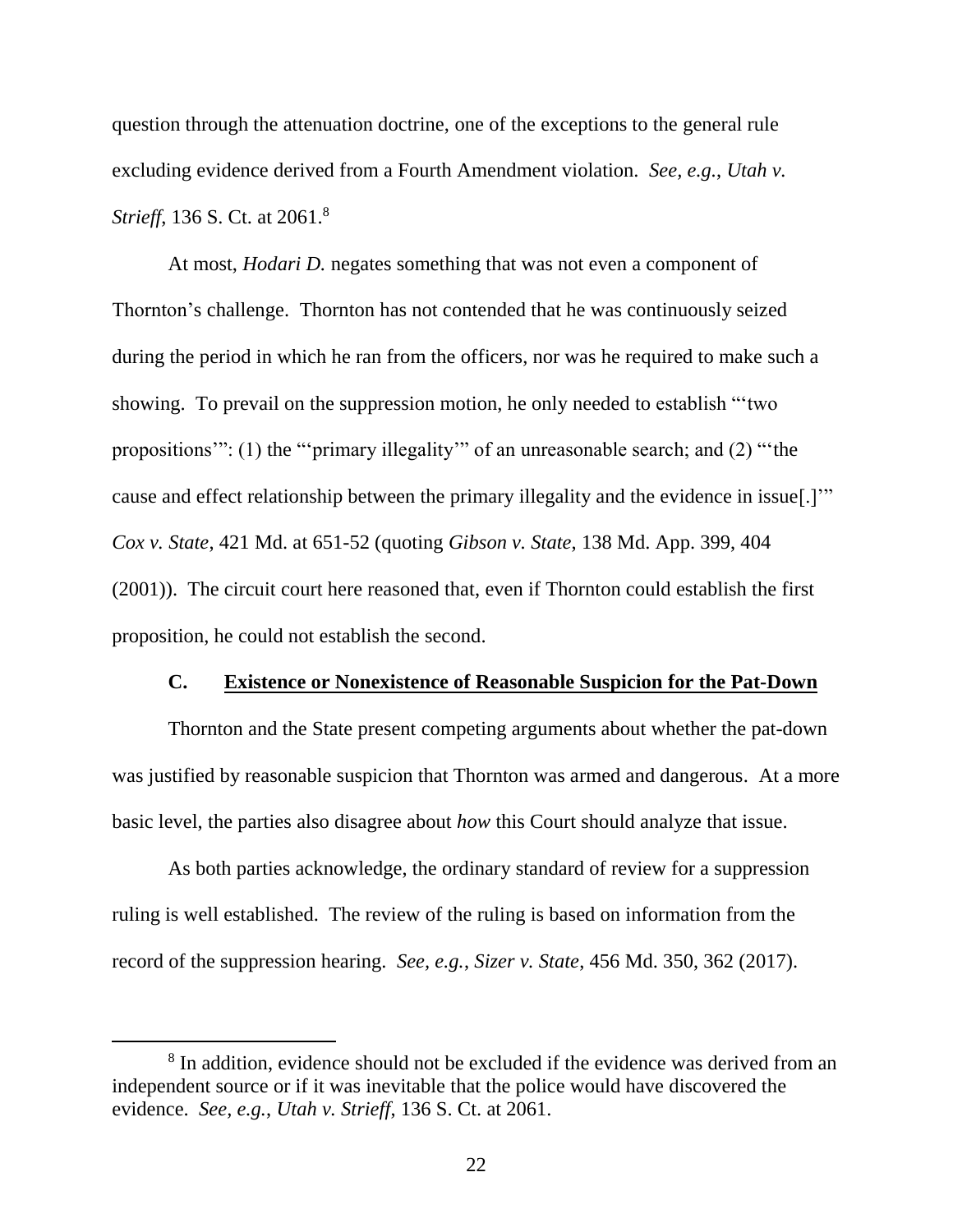Suppression rulings present a mixed question of law and fact. *Swift v. State*, 393 Md. at 154. Because the "trial court is in the best position to resolve questions of fact and to evaluate the credibility of witnesses[,]" the appellate court defers to the trial court's factual findings unless those findings are clearly erroneous. *Id.* at 154-55 (citing *State v. Green*, 375 Md. 595, 607 (2003)). Under this standard, the appellate court views "the trial court's findings of fact, the evidence, and the inferences that may be drawn therefrom in the light most favorable to the party who prevails on the issue that the defendant raises in the motion to suppress." *Hailes v. State*, 442 Md. 488, 499 (2015) (citing *Raynor v. State*, 440 Md. 71, 81 (2014)) (quotation marks and brackets removed). By contrast, the appellate court reviews "without deference the trial court's application of the law to its findings of fact." *Id.* "'[W]here, as here, a party has raised a constitutional challenge to a search[,]" the appellate court makes "an independent constitutional evaluation by reviewing the relevant law and applying it to the unique facts and circumstances of the case.'" *Grant v. State*, 449 Md. at 14-15 (quoting *State v. Wallace*, 372 Md. 137, 144 (2002)).

The usual two-step approach is difficult to follow here, because the circuit court was reluctant to make express factual findings or legal conclusions on the issue of reasonable suspicion. The transcript makes it clear that the court was, at the very least, not fully convinced about whether the officers had reasonable suspicion to justify the patdown. The court was only confident enough to decide that, under the attenuation doctrine, the evidence should not be excluded even if the officers lacked reasonable suspicion. The court discussed the issue of reasonable suspicion in hypothetical terms,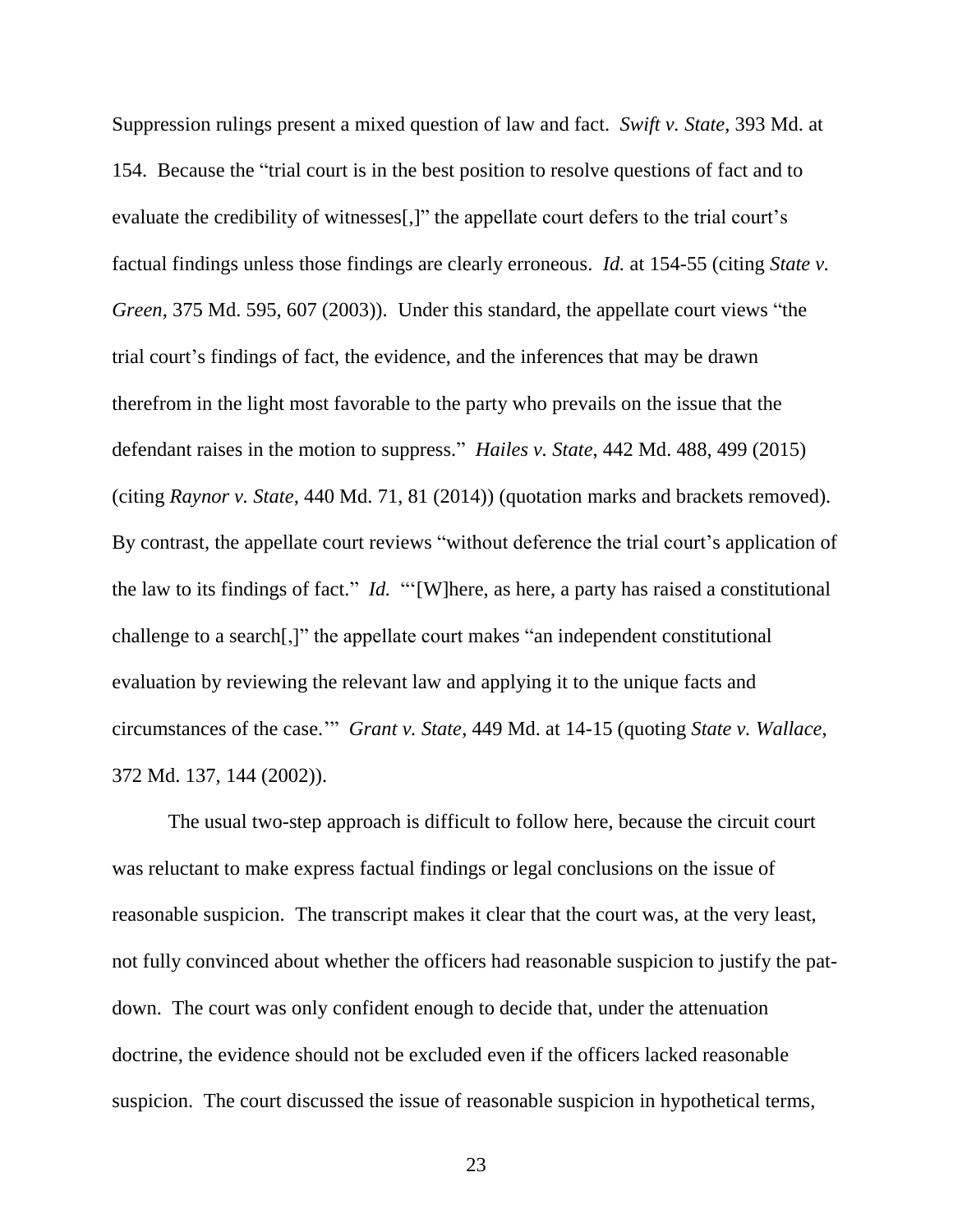implying that it might have doubts about what the officers actually observed, in addition to doubts about the legal significance of any such observations. Most notably, the court spoke about the significance of Thornton's conduct "if it took place as described" by Officer Zimmerman, which is not quite the same as a finding that the conduct actually took place as described.

In their opening briefs, both parties argue that this Court should decide the issue of reasonable suspicion in their favor, based on the existing record. Thornton asserts that the circuit court concluded, or at least strongly suggested, that the officers lacked reasonable suspicion to conduct the pat-down, and he argues that the court was correct in doing so. The State admits that the court "was struggling" to decide whether the officers had reasonable suspicion, but it asserts that the court's ruling was "crafted in such a manner that it did not address" that issue.

Despite the State's assertion that "the judge never reached the issue," the State goes on to argue that, to the extent this Court considers the issue, this Court should view the facts in the light most favorable to the State as the party that prevailed on the motion. In reply, Thornton asserts that, even though the court did not explicitly say so, "the entirety" of the ruling "leaves little doubt that the court would have granted the motion to suppress if the only issue had been whether or not there was reasonable suspicion supporting the frisk." Consequently, Thornton contends that "the evidence regarding *that sub-issue* should be viewed in the light most favorable" to him. (Emphasis in original.) He argues that it would "not make logical sense" to review all findings in the light most favorable to the State where the State did not prevail on all issues.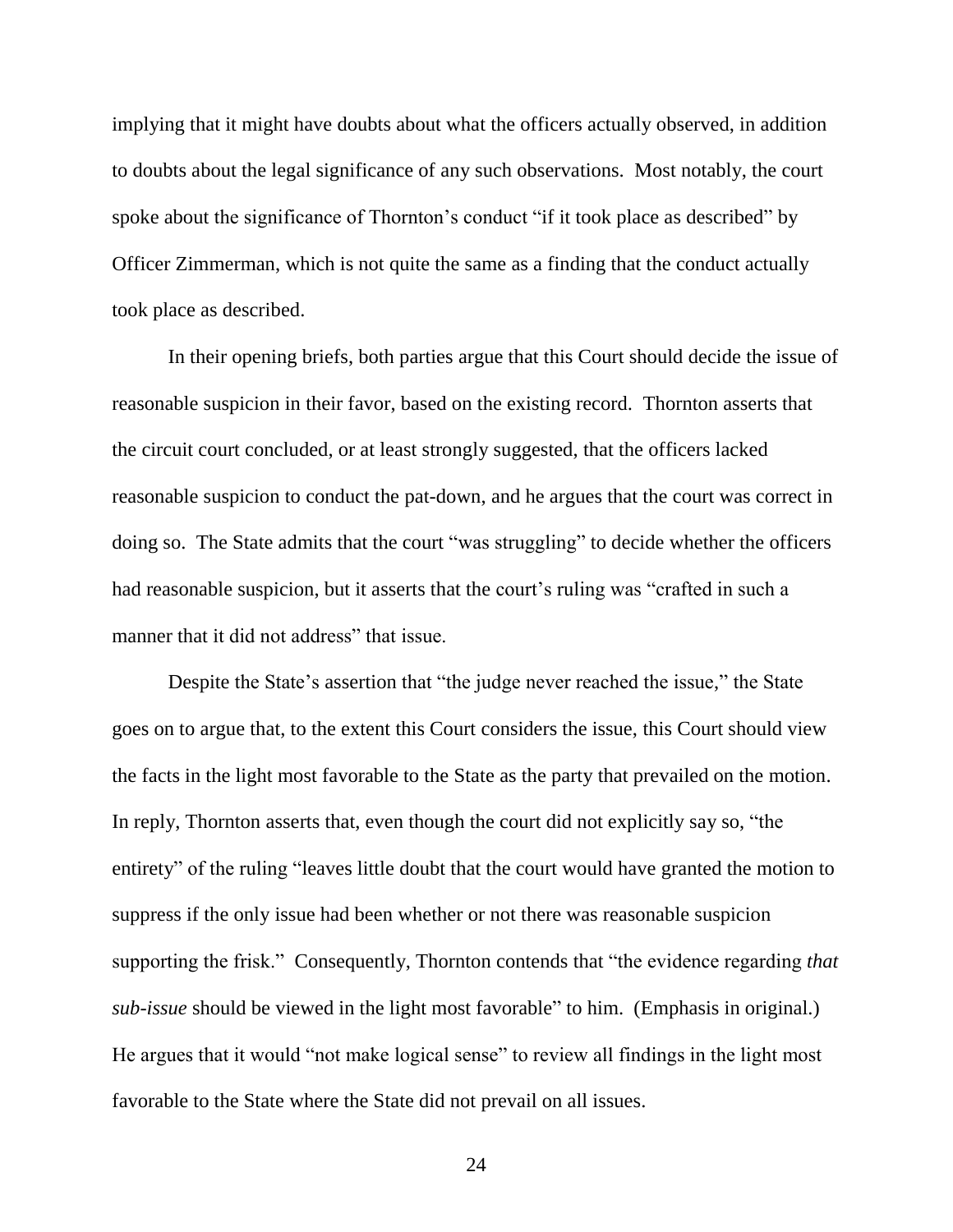Generally, where "'there is no factual statement or conclusion, there is no reason for the appellate court to examine the record with an evidentiary slant in favor of the [prevailing party] in order to sustain a non-existent presumption.'" *Grant v. State*, 449 Md. at 33 (quoting *Goodwin v. Lumbermens Mut. Cas. Co.*, 199 Md. 121, 129-30 (1952)). Where "one party prevails on one issue that the defendant raises in the motion to suppress, but does not prevail on the motion to suppress, the appellate court views the trial court's findings of fact, the evidence, and the inferences that may be drawn therefrom in the light most favorable to the party that prevailed on the issue insofar as the appellate court considers the issue." *Hailes v. State*, 442 Md. at 499 n.5.

Here, the State in no sense prevailed in persuading the court that the officers had reasonable suspicion to justify the frisk. Although the court did not expressly rule in Thornton's favor, the court had acknowledged earlier in the hearing that the State bore the burden of overcoming the presumptive unreasonableness of a warrantless search. Thus, Thornton would have been entitled to prevail on that issue even if the evidence were inconclusive. *See Grant v. State*, 449 Md. at 28-29 (citing *Epps v. State*, 193 Md. App. 687, 704 (2010)). It would be inappropriate to view the facts in the light most favorable to the State regarding an issue on which the court could not say that the State had carried its burden.

The State's account of the facts preceding the pat-down is noticeably more favorable to the State than is the version described by the circuit court. For example, throughout its brief, the State repeatedly asserts that the court "credited" Officer Zimmerman's testimony. But while it is apparent that the court accepted certain portions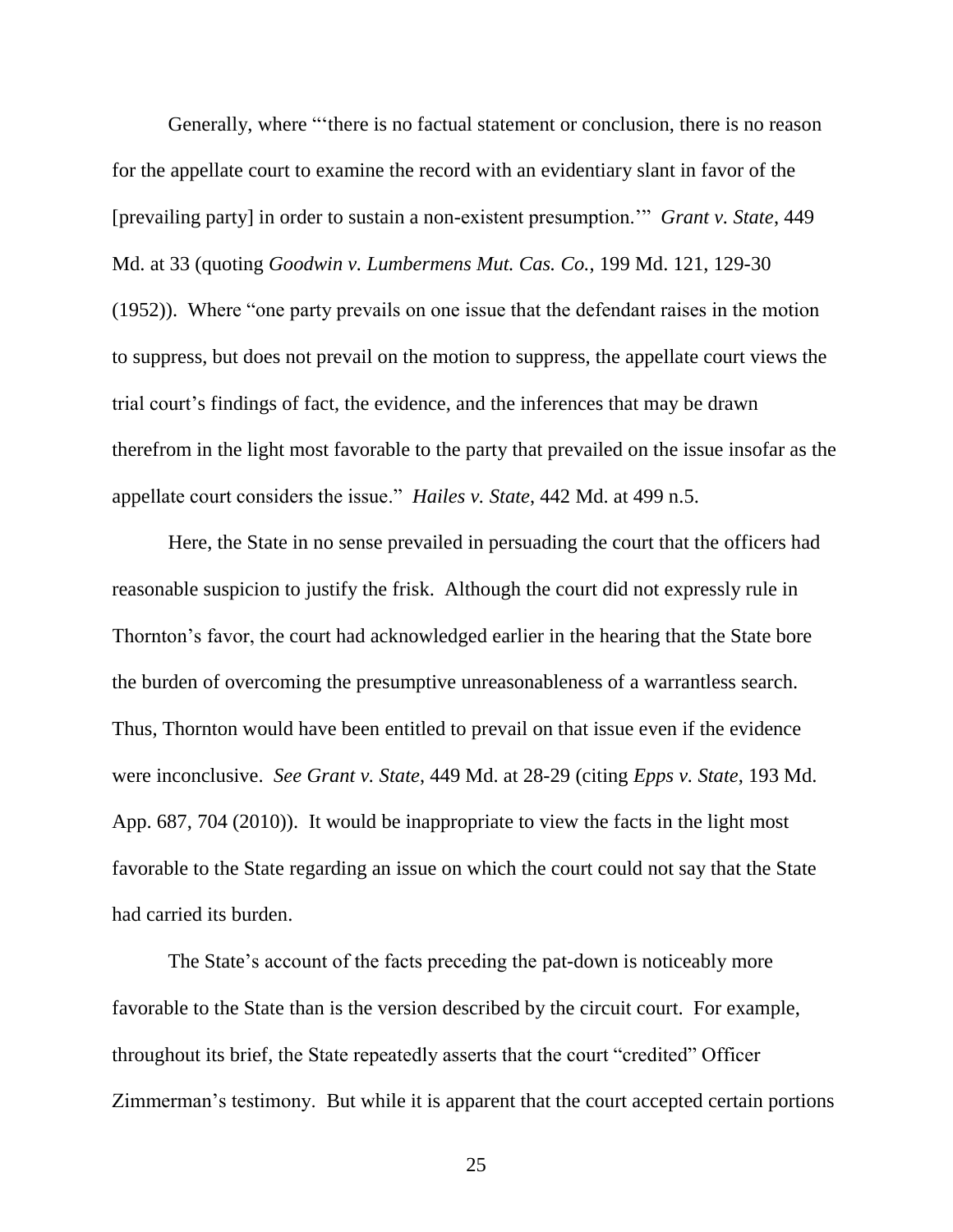of Officer Zimmerman's testimony, the court made no comment about his overall credibility. *Cf. Sizer v. State*, 456 Md. at 361 (noting that the hearing judge expressly stated that she found the "testifying officers 'to be truthful and credible' and that they had 'testified . . . without embellishment[]'"). The State insists that there is "no reason in the record" to doubt Officer Zimmerman's testimony, but the State fails to mention that the circuit court asked probing questions to the prosecutor specifically about "the credibility of the assertion that *they* saw actions consistent with someone being armed[.]" (Emphasis added.) It would be a mistake to interpret the court's statement, that Officer Zimmerman's testimony was "substantially different" from the "unconvincing" testimony of his partner, as a blanket endorsement of everything said by Officer Zimmerman. Considered in context, the court was contrasting the level of specificity in the officers' testimony, not making some sort of binary credibility assessment.<sup>9</sup>

The State, treating Officer Zimmerman's testimony as an established fact, asserts that Officer Zimmerman saw Thornton make multiple adjustments to his waistband while the officers were questioning him. Yet in its ruling the circuit court mentioned only the initial movement that Officer Zimmerman said that he observed while the officers were first approaching. The court made a point to describe for the record Officer

<sup>&</sup>lt;sup>9</sup> The court emphasized that Officer Scott "g[ave] very few details" about the observations that aroused his suspicion. The court went on to say: "[Officer Scott's] testimony frankly was unconvincing. But . . . Officer Zimmerman's testimony is substantially different. There was much greater detail as to what the specific motions were that constituted proof or suggestion that [Thornton] was possibly armed[.]" Later, the court reiterated that, while Officer Scott's testimony "does not convince nor does it establish sufficient cause for a search or anything else, Officer Zimmerman's testimony is more specific and the like."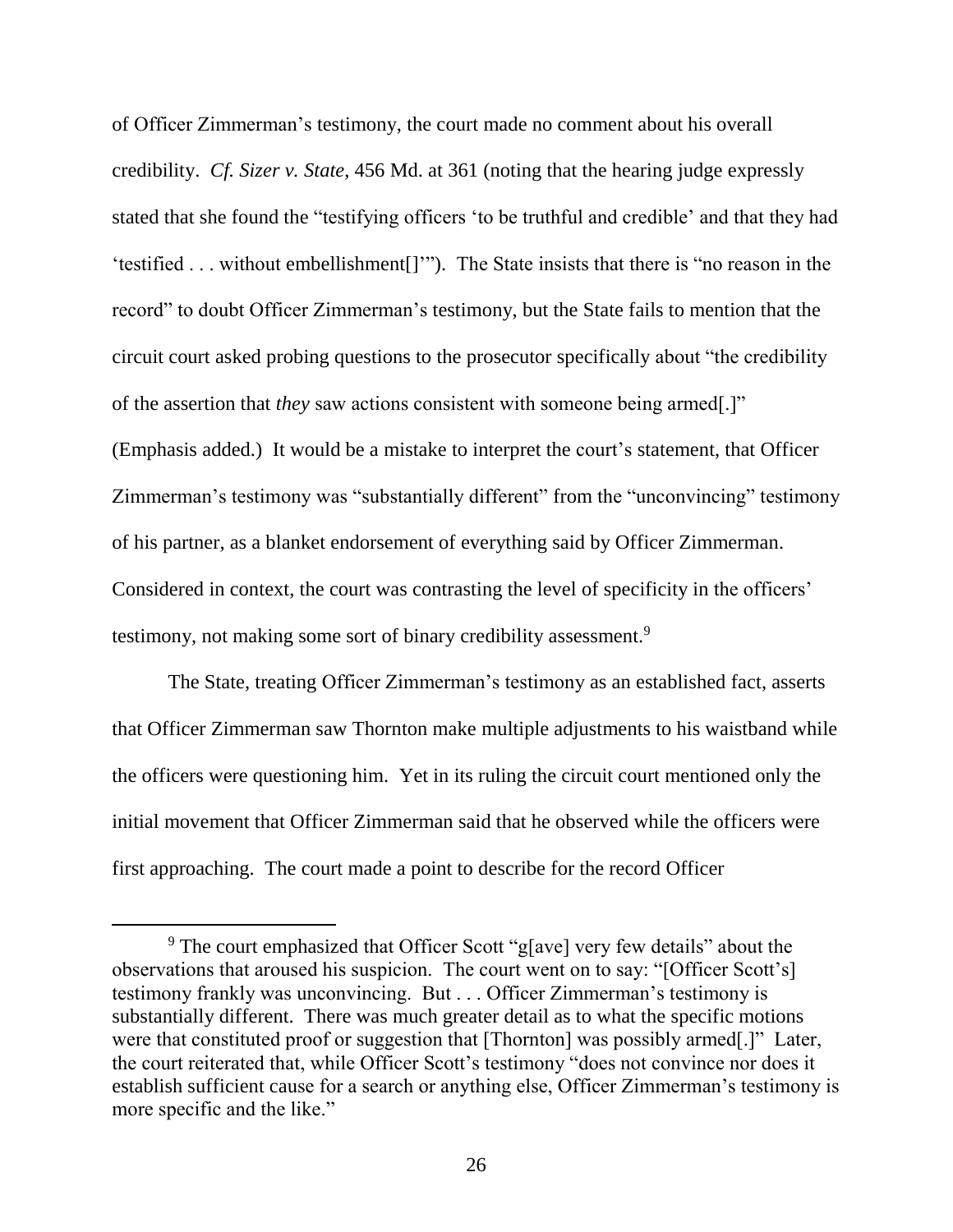Zimmerman's demonstration of that movement. By contrast, the court said nothing about the additional "checks" or "adjustments" that the officers claimed to observe while they were questioning Thornton. The court concluded, "[a]ll they ha[d]" to generate suspicion was "this conduct with his hands while he's being approached by the police officers. Any such conduct, the court said, "could be consistent with adjusting the position of a gun in the waistband or in some other actions toward the band."

As Thornton points out, Maryland cases have held that an officer's observation of some feature that could be consistent with the possession of a concealed weapon, standing alone, ordinarily is not enough to justify a stop and frisk. In *Ransome v. State*, 373 Md. 99 (2003), the Court of Appeals concluded that an officer "did not have a reasonable basis for frisking" (*id.* at 111) a man who "had done nothing to attract police attention other than being on the street with a bulge in his pocket at the same time [the officer] drove by." *Id.* at 109-10. The Court acknowledged that "a noticeable bulge in a man's waist area may well reasonably indicate that a man is armed" (*id.* at 107), but the Court also noted that men often "carry innocent personal objects in their pants pockets" that "will create some sort of bulge." *Id.* at 108. The Court concluded, generally, that an officer's observation of a bulge in a man's clothing may justify a frisk in "combination" with other "circumstances justifying a reasonable belief that the bulge noticed by the officer may be a weapon or that criminal activity may be afoot[.]" *Id.* at 109.

In addition to citing *Ransome*, Thornton focuses his argument on *In re Jeremy P.*, 197 Md. App. 1 (2011), a case involving officer testimony about waistband adjustments. In that case, a detective stopped Jeremy P., a juvenile, after the detective observed him,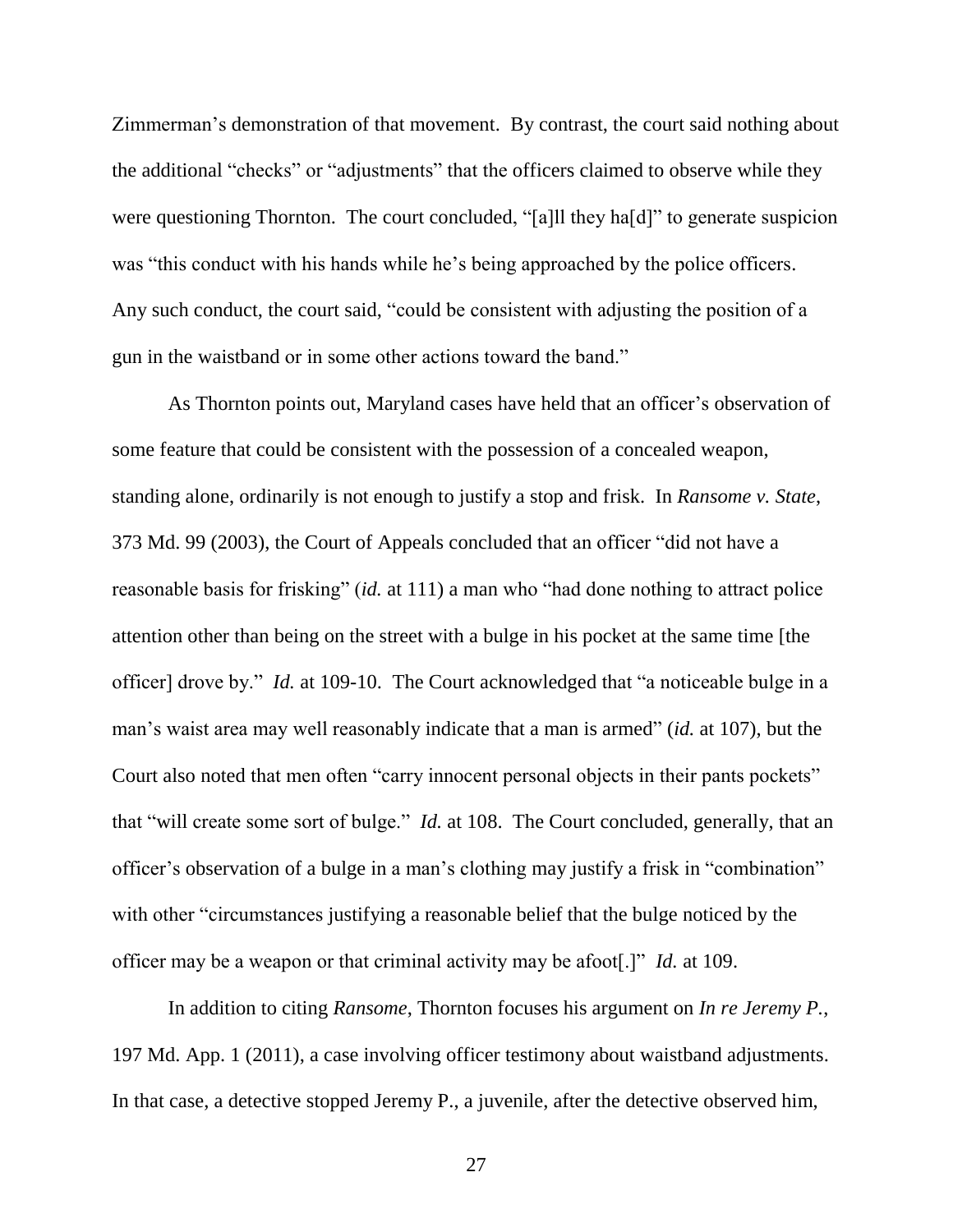while walking on the street with a friend, make "maybe two or three" movements that the detective characterized as "indicative of somebody constantly carrying a weapon on them." *Id.* at 5. The detective gave a series of vague descriptions of the movements: that Jeremy P. "kept playing around with his waistband area"; that he "kept making firm movements in his waistband area"; and that he was "adjusting hi[m]self from the front area" by "fixing" his shirt. *Id.* at 4. The detective asserted that the front waistband area is a "high risk area" for possible weapons. *Id.* at 4, 5.

In light of *Ransome*, this Court reasoned that, "just as a bulge may be created by a wide variety of objects other than a weapon, so, too, can a person touching the area of his waistband be indicative of a wide variety of causes other than adjusting a concealed weapon." *Id.* at 13. The Court noted that, "[a]lthough there can be no bright-line rule given the individualized nature" of each case, the cases generally hold that "a police officer's observation of a suspect making an adjustment in the vicinity of his waistband does not give rise to reasonable suspicion sufficient to justify a *Terry* stop." *Id.* at 14. "Typically, to provide the reasonable and articulable suspicion necessary to warrant an investigative detention in the absence of other suspicious behavior indicating the possibility of criminal activity, the officer must be able to recount specific facts, *in addition to the waistband adjustment*, that suggest [that] the suspect is concealing a weapon in that location, such as a distinctive bulge consistent in appearance with the presence of a gun." *Id.* (emphasis added).<sup>10</sup>

<sup>&</sup>lt;sup>10</sup> *Jeremy P*. addresses the legality of an initial stop, but does not address the legality of a subsequent frisk. Nevertheless, its analysis is salient here because carrying a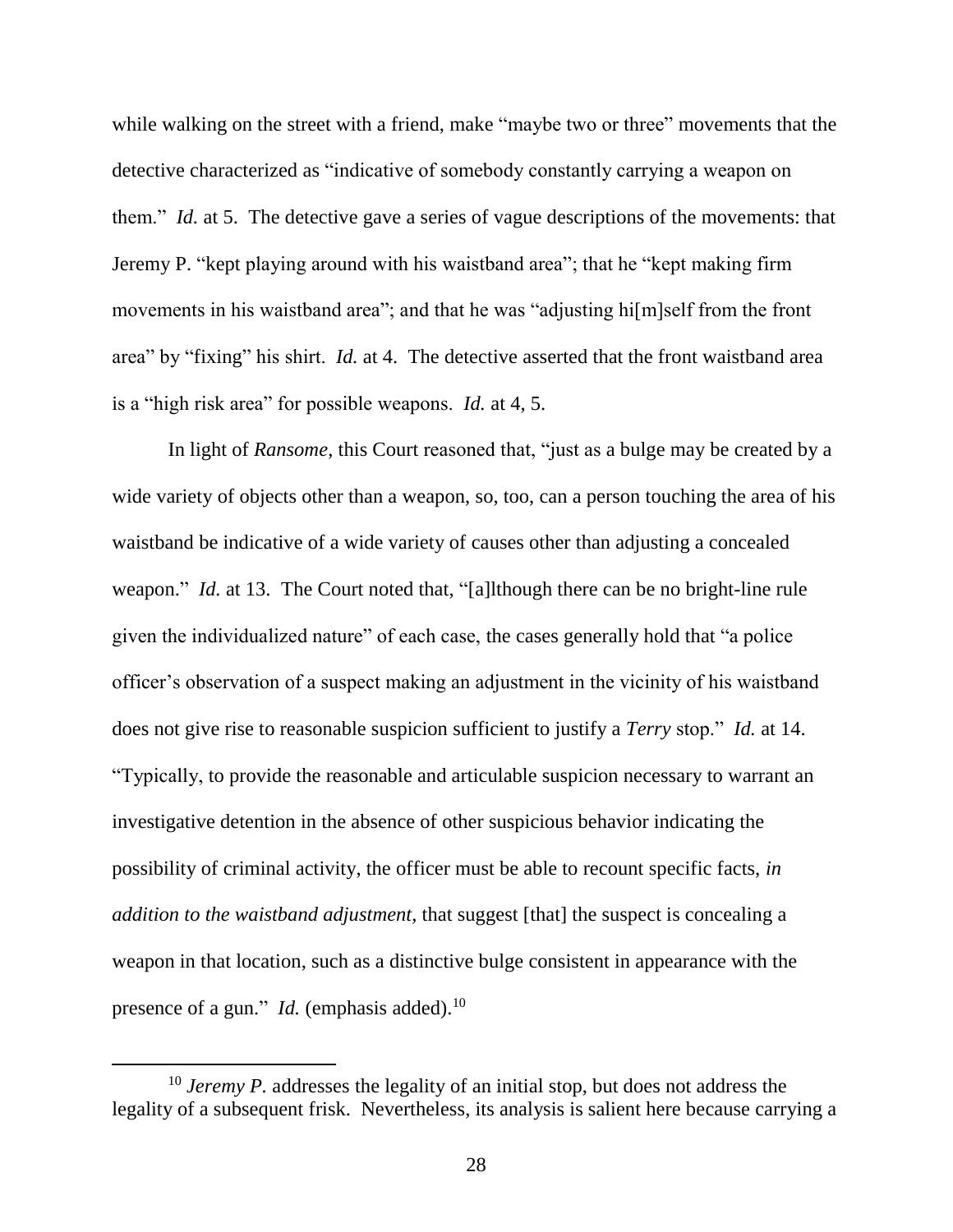On the record before it, the *Jeremy P.* Court concluded that the detective's testimony lacked sufficient "descriptive details about the specific movements he observed" and lacked sufficient articulation of "why [the detective] considered [Jeremy P.]'s movements to be indicative of a concealed weapon." *Id.* at 20. Thornton argues that Officer Zimmerman's testimony was similarly deficient. As in *Jeremy P.*, there was no testimony here, "[a]part from th[e] waistband adjustments," to suggest that Thornton was "behaving in [a] suspicious manner." *Id.* Officer Zimmerman "did not testify that he observed a bulge consistent with the presence of a weapon[,]" nor did he "ascribe an apparent weight or size that might have indicated a gun." *Id.* at 20-21.

In response, the State contends that Officer Zimmerman provided "precisely the sort of testimony that was missing" in the *Jeremy P.* case. The State notes that the detective in *Jeremy P.* mentioned only general experience with "gang-related" crime (*In re Jeremy P.*, 197 Md. App. at 4, 21), while Officer Zimmerman specifically mentioned his training and experience in identifying armed persons. The State asserts that Officer Zimmerman rationally explained how Thornton's movements were consistent with those of a person trying to "conceal something" in the person's front waistband. The State points out that, unlike in *Jeremy P.*, Officer Zimmerman testified that he saw Thornton reach toward his waistband while Thornton was watching the officers approach him. The State argues that "the circumstances permitted the reasonable inference [that] Thornton

concealed weapon was the only criminal activity that the detective suspected that Jeremy P. was committing. *Cf. Russell v. State*, 138 Md. App. 638, 651 (2001) (analyzing the legality of a stop and frisk together where "the suspected criminal activity *was* that [the defendant] was unlawfully carrying a handgun") (emphasis in original).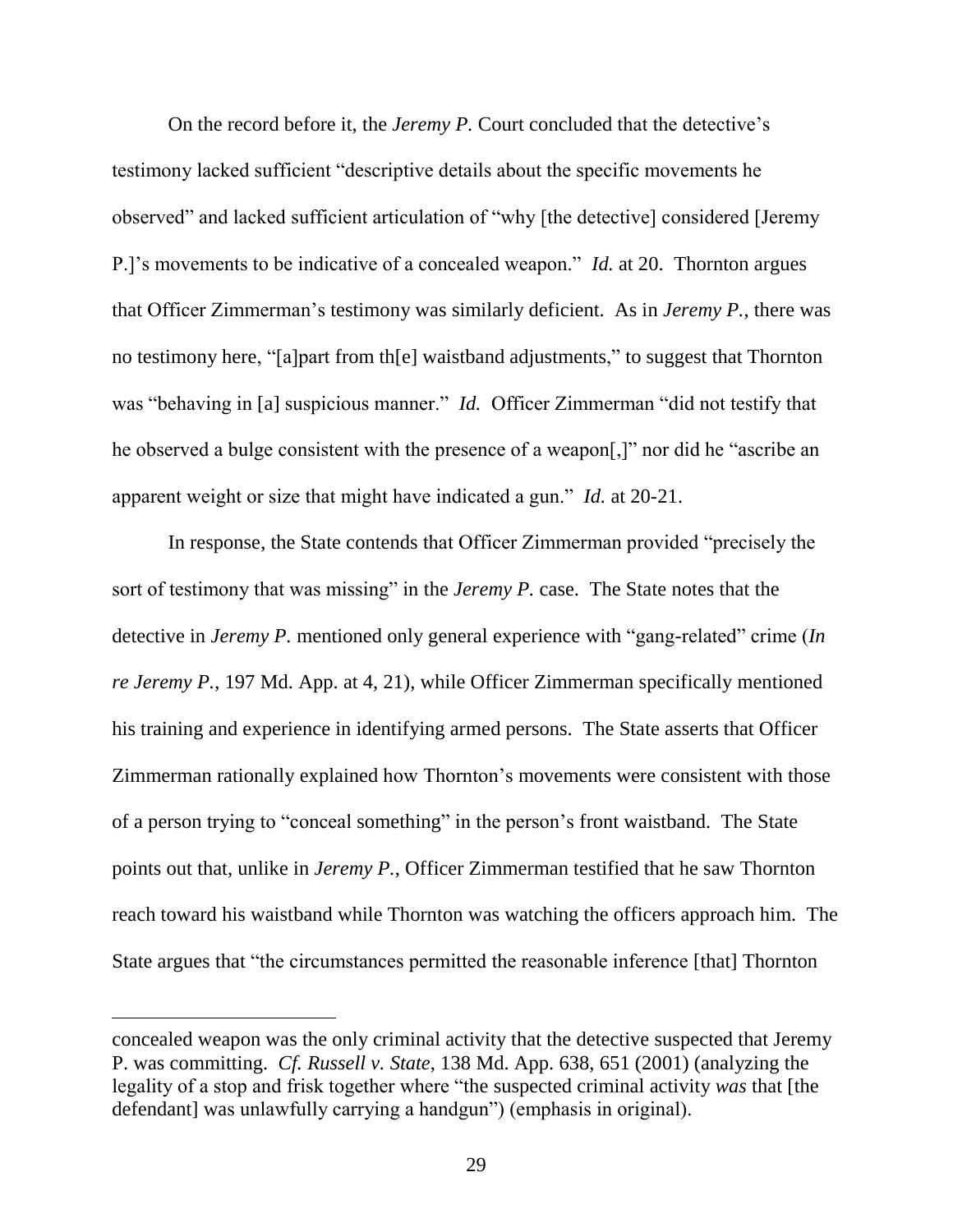was actively concealing something in his waistband." In the State's view, such an inference would help to dispel the likelihood that the object was "merely a cell phone or another innocent object." *In re Jeremy P.*, 197 Md. App. at 20.

The State insists that the present case is more analogous to *Matoumba v. State*, 162 Md. App. 39 (2005), *aff'd*, 390 Md. 544 (2006), in which this Court concluded that an officer had reasonable suspicion to frisk the passenger of a vehicle during a traffic stop.<sup>11</sup> There, the officer testified that the passenger "repeatedly looked back at the police cruiser while the officers were [e]ffecting the stop" and "appeared to dip his right shoulder down to the floor as [the officer] approached[.]" *Id.* at 43. Yet in that case, the passenger also "placed his right hand *behind his back* as [the officer] actually reached" the vehicle (*id.*  (emphasis added)), which this Court characterized as an "obvious attempt to conceal some item *behind his back*[.]" *Id.* at 50 (emphasis added). The passenger then "maintained constant eye contact" with the officer and "demonstrated visibly shaking hands when commanded to show them." *Id.* at 43. The Court's determination of reasonable suspicion gave "due weight" to this "nervous conduct" (*id.* at 50) in combination with what it described as the "'evasive action.'" *Id.* at 48.

*Matoumba* is one of several Maryland cases to conclude that furtive hand movements, in combination with other factors, can contribute to reasonable suspicion that the occupant of a vehicle is armed and dangerous. *See Chase v. State*, 449 Md. 283, 307-

<sup>&</sup>lt;sup>11</sup> The Court of Appeals affirmed the judgment without reaching the issue of reasonable suspicion. The Court had granted certiorari only to address whether a police officer was required to be qualified as an expert when testifying at a suppression hearing. *Matoumba v. State*, 390 Md. at 546.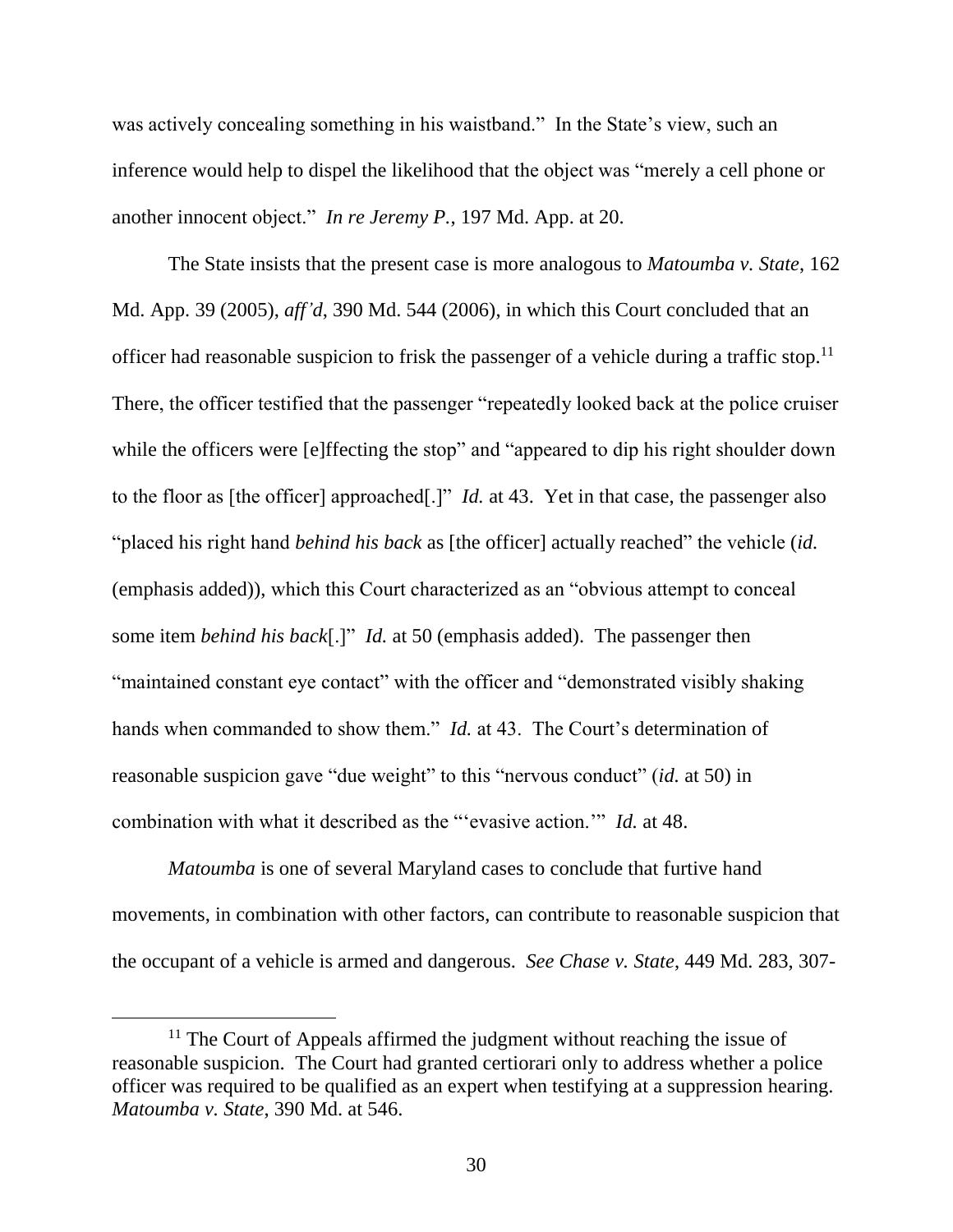08 (2016) (upon stopping vehicle for suspected illegal drug activity, officers observed driver and passenger reach under seat as officers were approaching); *Goodwin v. State*, 235 Md. App. 263, 281-83 (2017) (officers observed passenger engage in suspected illegal drug activity, driver did not stop immediately when officers signaled for him to stop, and driver bent toward floor area of car out officers' view), *cert. denied*, 457 Md. 671 (2018); *Underwood v. State*, 219 Md. App. 565, 569-75 (2014) (driver had bulging pockets, driver showed extraordinarily stiff demeanor during traffic stop, officer knew that driver was on probation for prior handgun offense, and driver moved hand towards his pocket as officer reached for hand); *Russell v. State*, 138 Md. App. 638, 653-54 (2001) (during traffic stop in area in which guns are frequently recovered, passenger appeared extremely nervous when asked for his license and then attempted to conceal something in a pocket large enough to hold a handgun).

As these cases illustrate, a "factor that, by itself, may be entirely neutral and innocent, can, when viewed in combination with other circumstances, raise a legitimate suspicion in the mind of an experienced officer." *Ransome v. State*, 373 Md. at 105. Still the State cites no case, in Maryland or elsewhere, holding that testimony about a movement by the occupant of a vehicle while an officer is approaching is enough to generate reasonable suspicion that the occupant is armed and dangerous. This Court would need to venture beyond our existing precedent to conclude that Officer Zimmerman's testimony established justification for the frisk, where essentially all other objective circumstances indicated that Thornton was peaceful, compliant, and lawabiding, save for a minor parking infraction.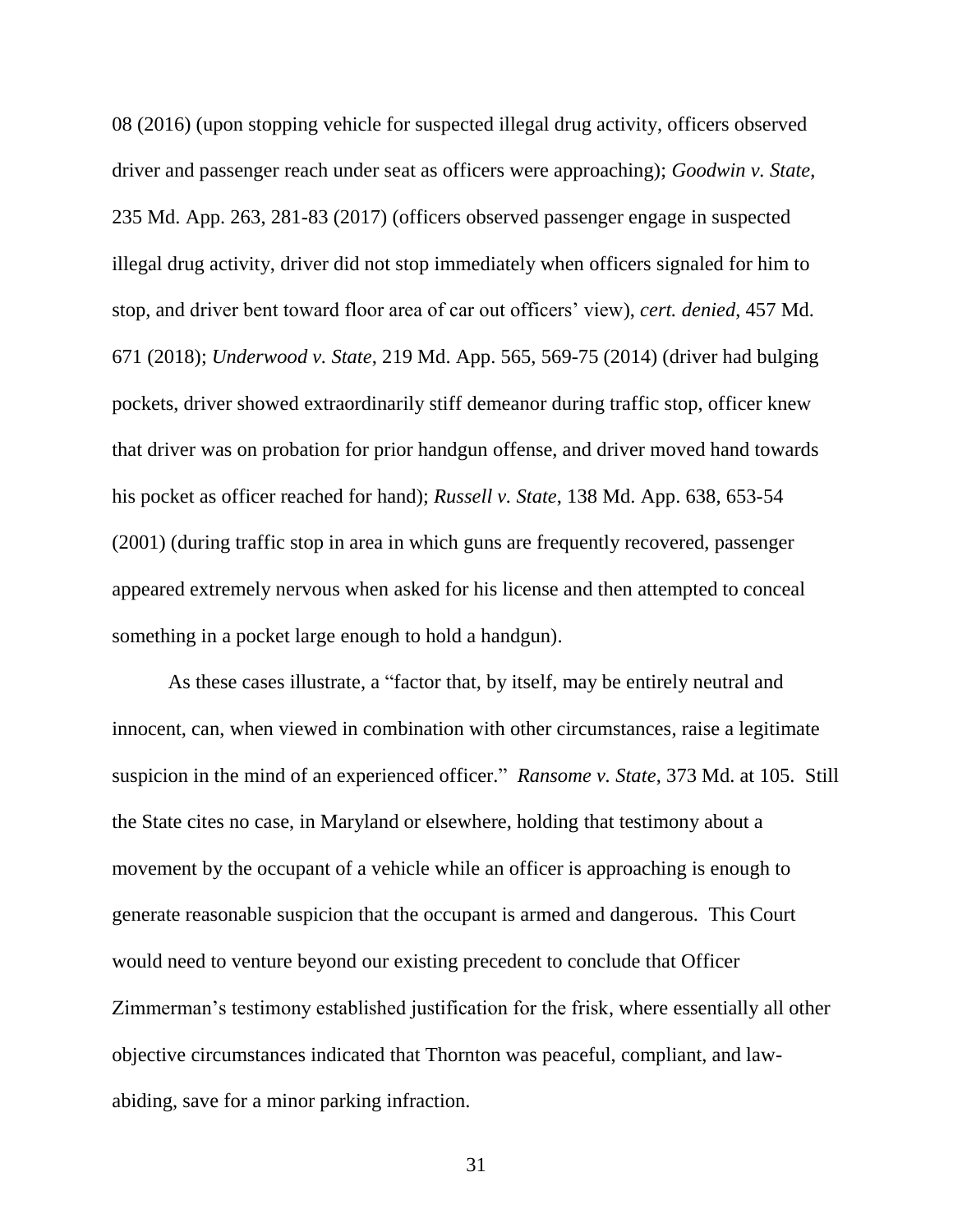In sum, our review of the controlling case law leads us to the same impasse reached by the circuit court. We agree with the court's observation that, although Officer Scott's testimony was comparable to that of the detective in *Jeremy P.*, Officer Zimmerman's testimony was relatively more specific and objective. We further agree that it was still "very questionable" whether those marginal improvements were enough to establish reasonable suspicion. The task of resolving that issue for the first time at the appellate level is further complicated by the standard of review, which requires deference to the circuit court's fact-finding and inferences favorable to the party that prevails on an issue in the circuit court. As explained above, it is unclear whether Thornton truly prevailed on the issue and, if so, whether he may have prevailed on factual grounds as well as legal grounds.

In his reply brief, Thornton suggests that, if this Court concludes "that the circuit court's ruling as to reasonable suspicion is overly ambiguous," then this Court should remand the case so that the circuit court may clarify its ruling. *See generally* Md. Rule 8-  $604(d)(1)$  (authorizing appellate court to remand case for further proceedings if "the substantial merits of a case will not be determined by affirming, reversing or modifying the judgment," or if "justice will be served by permitting further proceedings"); *Wilkerson v. State*, 420 Md. 573, 597-99 (2011) (ordering limited remand for circuit court to conduct supplemental hearing and for court to make "appropriate findings" about issue on which court had made no ruling). It is possible that such a remand might help this Court determine exactly what findings and conclusions the circuit court actually made on the issue of reasonable suspicion. *See Wilkerson v. State*, 420 Md. at 597 ("as is often the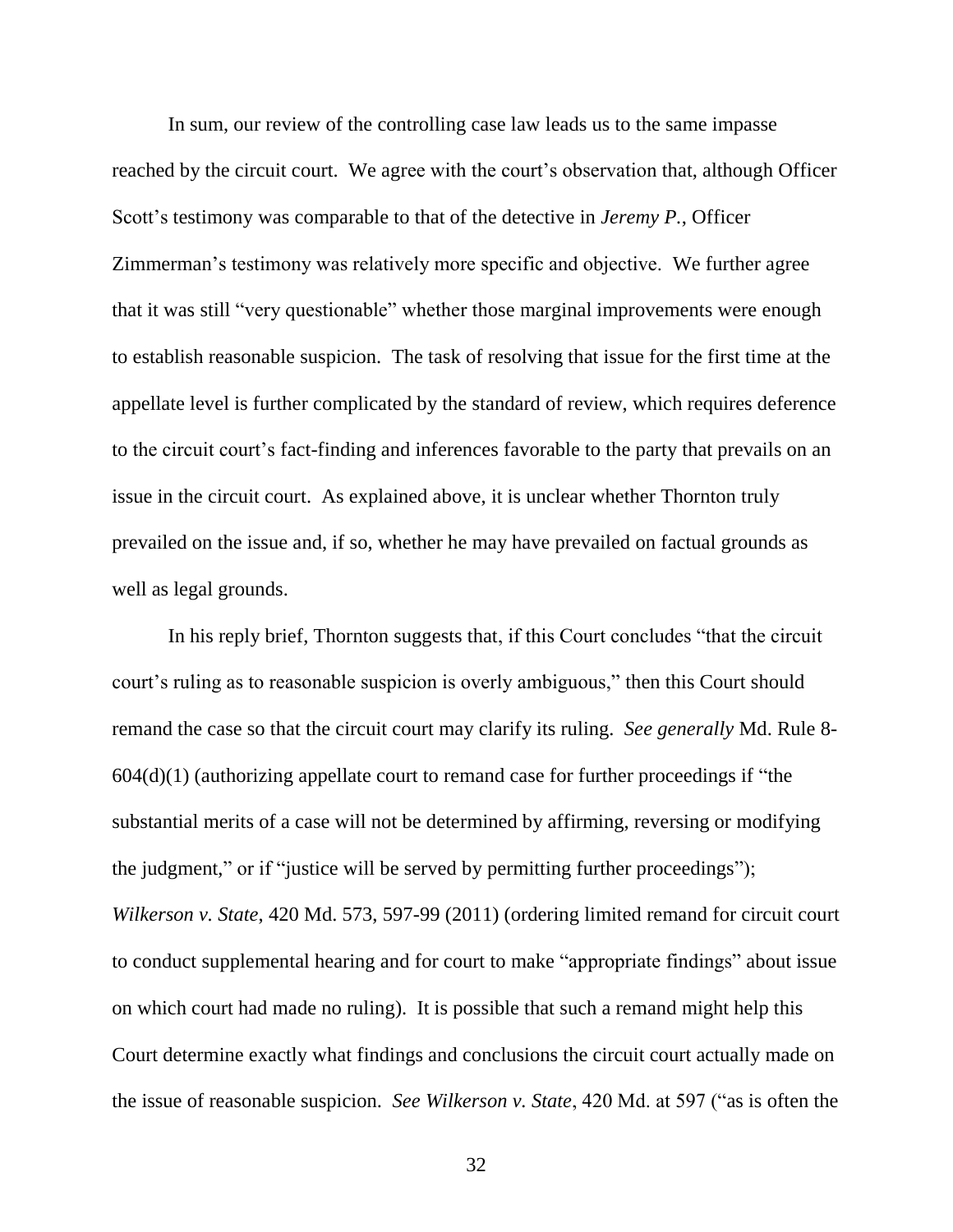case, appellate courts need trial courts to explicate, to some degree, just what they are deciding or finding so that we may perform our tasks").

Ultimately, however, a remand is unnecessary. We shall assume, as the circuit court apparently did, that the officers lacked objectively reasonable suspicion to conduct the pat-down. The circuit court proceeded to deny the motion anyway, based on the attenuation doctrine. The existing record is sufficient for this Court to review that conclusion. As explained below, we shall uphold the suppression ruling solely on that ground. Consequently, we need not decide whether the pat-down was reasonable. *See Cox v. State*, 397 Md. 200, 209-10 (2007) (declining to address issue of whether police conduct was reasonable and instead holding that, under the attenuation doctrine, the evidence should not be suppressed even if officers lacked probable cause or reasonable suspicion); *Myers v. State*, 395 Md. 261, 277-78 (2006) (same).

#### **D. Relationship Between Primary Illegality and Discovery of Evidence**

Thornton contends that the circuit court erred in concluding that his act of fleeing from the officers attenuated the connection between any unlawful police conduct and the discovery of the handgun. Because the State prevailed on that issue in the circuit court, we consider the record regarding that issue in the light most favorable to the State. *See Hailes v. State*, 442 Md. at 499. Although we owe deference to the circuit court's factual findings, we conduct a non-deferential review of "legal conclusions, the application of the law to the facts, and the determination of whether the evidence should be suppressed[.]" *Myers v. State*, 395 Md. at 274; *see Cox v. State*, 397 Md. at 211 (reasoning that the ultimate issue of attenuation involves a question of law that is subject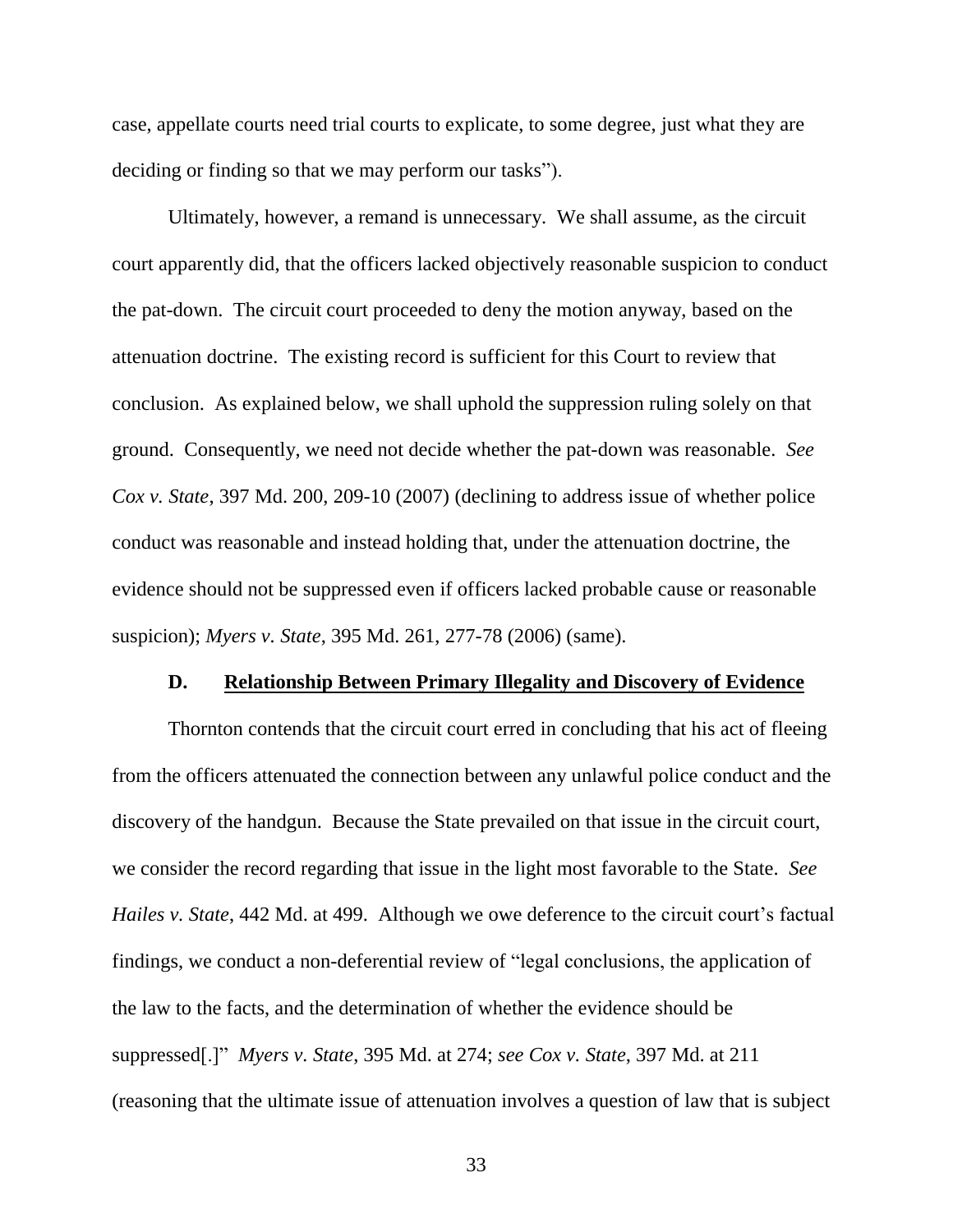to de novo appellate review).

The Supreme Court has long recognized that even evidence that "would not have come to light but for the illegal actions of the police" (*Wong Sun v. United States*, 371 U.S. at 488) should not be excluded if "the connection between the lawless conduct of the police and the discovery of the challenged evidence ha[s] 'become so attenuated as to dissipate the taint.'" *Id.* at 487 (quoting *Nardone v. United States*, 308 U.S. 338, 341 (1939)). This so-called attenuation doctrine "evaluates the causal link between the government's unlawful act and the discovery of the evidence[.]" *Utah v. Strieff*, 136 S. Ct. at 2061. Evidence should not be suppressed if "the connection between unconstitutional police conduct and the evidence is remote or has been interrupted by some intervening circumstance, so that 'the interest protected by the constitutional guarantee that has been violated would not be served by suppression of the evidence obtained.'" *Id.* (quoting *Hudson v. Michigan*, 547 U.S. 586, 593 (2006)).

The attenuation doctrine entails "a fact-specific analysis that focuses on when and the manner in which" evidence was obtained "in relation to the unlawful conduct." *Sizer v. State*, 456 Md. at 376. The Supreme Court has identified three factors to guide this analysis: (1) "the 'temporal proximity' between the unconstitutional conduct and the discovery of evidence"; (2) "'the presence of intervening circumstances'" between the misconduct and the discovery of evidence; and (3) "'the purpose and flagrancy of the official misconduct.'" *Utah v. Strieff*, 136 S. Ct. at 2062 (quoting *Brown v. Illinois*, 422 U.S. 590, 603-04 (1975)). This analysis "involves a balancing test, and 'no single factor is dispositive on the issue of attenuation.'" *Cox v. State*, 421 Md. at 653 (quoting *Cox v.*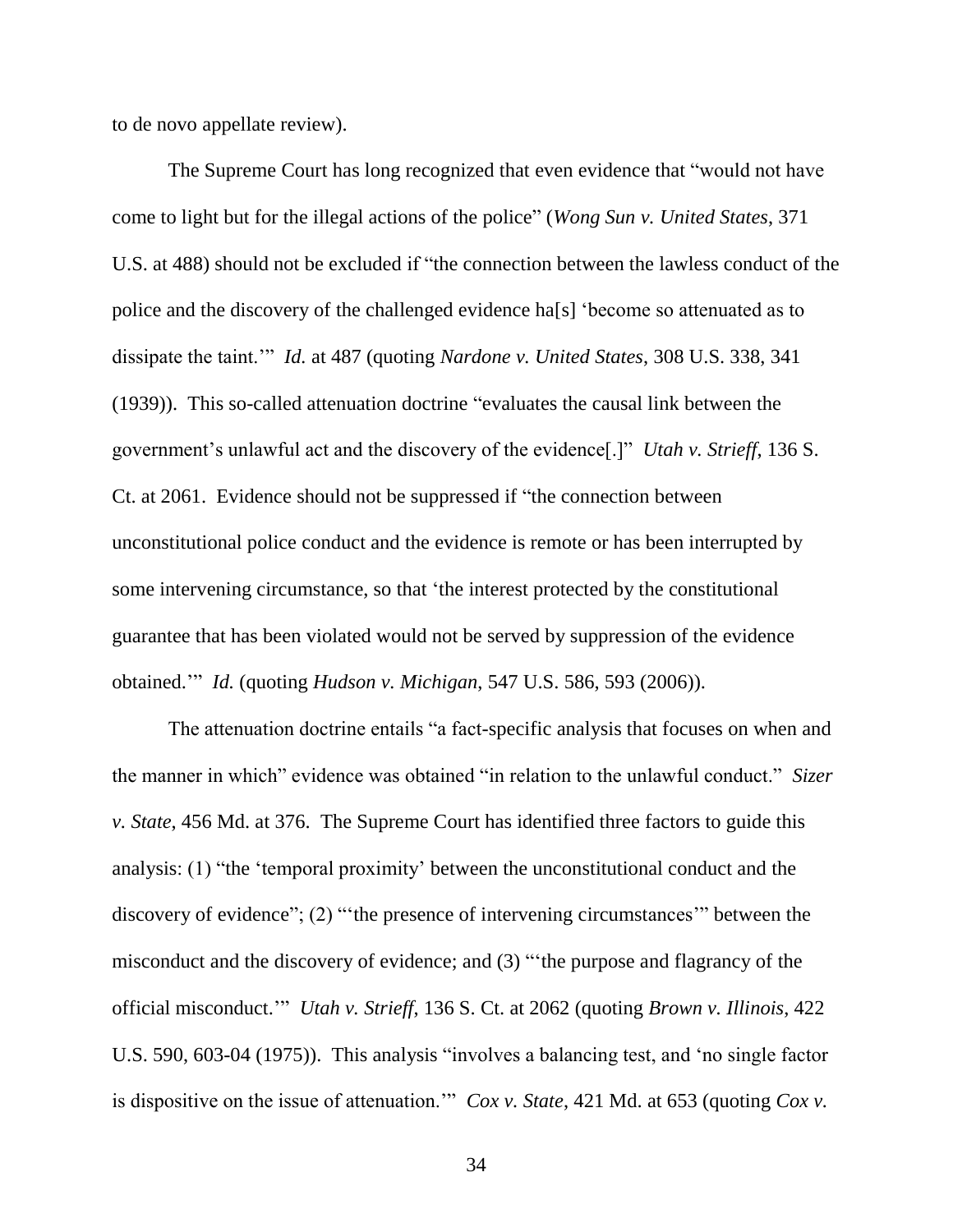*State*, 397 Md. at 219).

Before addressing the issue of attenuation, the State argues in its brief that the "correct approach" should be to bypass the usual doctrinal framework and instead to make a free-standing assessment of whether "the curative benefit of exclusion outweighs its social harm" here. To the extent that the State is proposing a separate ground for affirmance, the State's argument is misguided, because the policies underlying the exclusionary rule are already embedded into the fruits-of-the-poisonous-tree doctrine and its exceptions. *See, e.g.*, *Williams v. State*, 372 Md. 386, 410 (2002) (citing *Nix v. Williams*, 467 U.S. 431, 442-44 (1984)). The three-factor attenuation analysis "'attempts to mark the point at which . . . the deterrent effect of the exclusionary rule no longer justifies its cost.'" *Myers v. State*, 395 Md. at 286 (quoting *Brown v. Illinois*, 422 U.S. at 609 (Powell, J., concurring)); *see also Gibson v. State*, 138 Md. App. at 403 ("the underlying purpose of the attenuation test is to mark 'the point of diminishing returns of the deterrence principle'") (quoting Anthony G. Amsterdam, *Search, Seizure, and Section 2255: A Comment*, 112 U. Pa. L. Rev. 378, 390 (1964)). In particular, these concepts are "embodied in the third factor" of the attenuation analysis, which "requires an examination of the flagrancy of the police misconduct in obtaining evidence" from a defendant. *Miles v. State*, 365 Md. 488, 537 (2001).

Invoking the notion of "good faith," the State argues that exclusion is improper because "Officer Zimmerman had (at least) a *subjective* belief that Thornton was armed" even if that belief was objectively unreasonable. As Thornton aptly notes in his reply brief, however, the cases refusing to exclude evidence based on a police officer's "good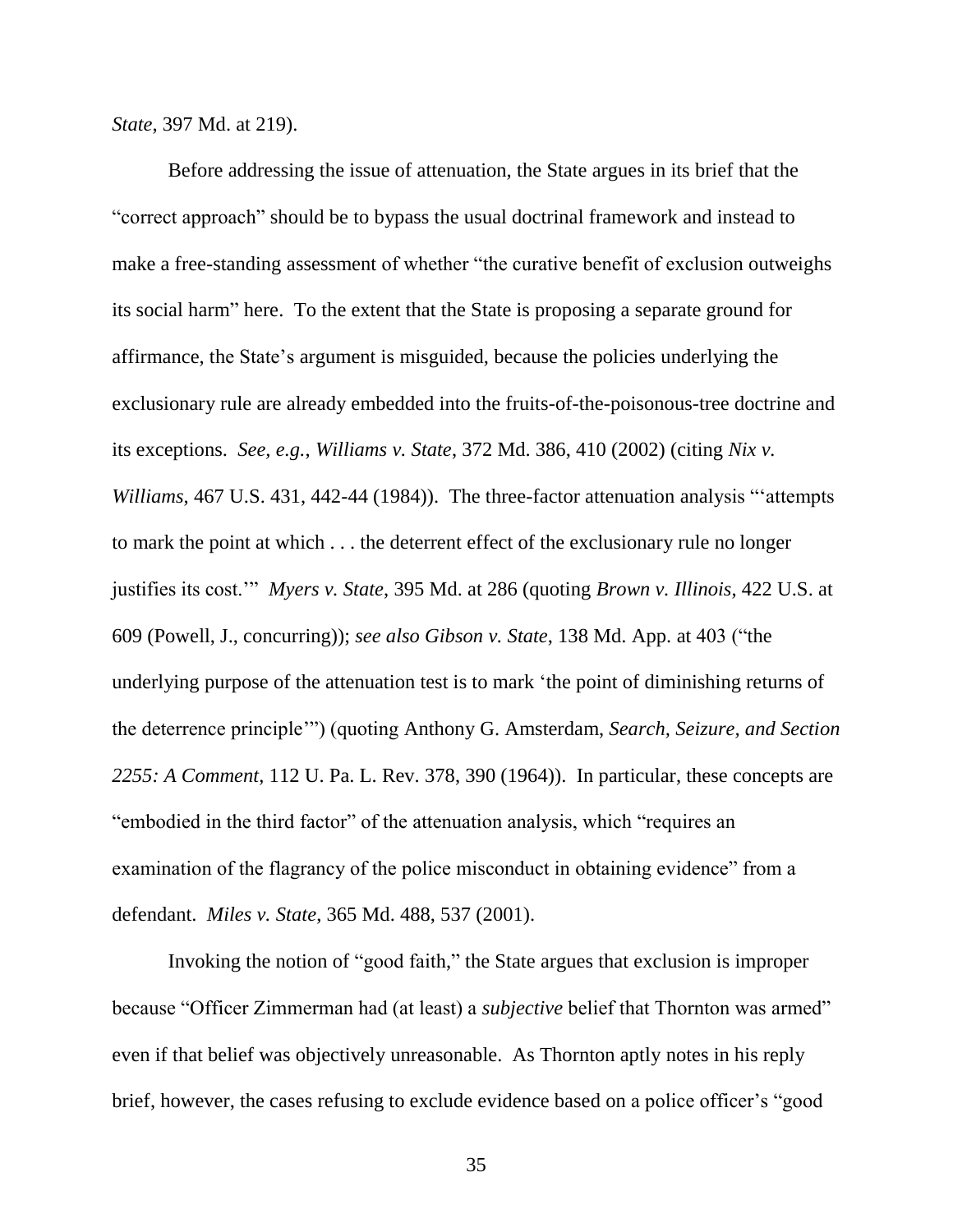faith" belief in the lawfulness of his or her conduct also require that the officer's belief be "objectively reasonable."<sup>12</sup> The absence of bad faith is significant here only within the assessment of the third attenuation factor, which examines the purpose and flagrancy of police misconduct. *See, e.g.*, *Utah v. Strieff*, 136 S. Ct. at 2063; *Cox v. State*, 397 Md. at 220.

# *Temporal Proximity*

The first of the three attenuation factors requires the court "'to determine how closely the discovery of evidence followed the unconstitutional search.'" *Sizer v. State*, 456 Md. at 375 (quoting *Utah v. Strieff*, 136 S. Ct. at 2062). The "likelihood that the taint has been purged increases in proportion to the time that has elapsed between the unlawful conduct and the evidence derived" from the unlawful conduct. *Ferguson v. State*, 301 Md. 542, 550 (1984).

Although neither officer here was asked to make a specific estimate, all of the testimony indicates that the officers discovered the handgun a matter of seconds after they initiated the pat-down. The interval was only long enough for them to see Thornton

<sup>&</sup>lt;sup>12</sup> See Davis v. United States, 564 U.S. 229, 232 (2011) ("objectively reasonable" reliance on binding appellate precedent); *Arizona v. Evans*, 514 U.S. 1, 14-16 (1995) ("objectively reasonable" reliance on police computer record erroneously indicating existence of warrant); *Illinois v. Krull*, 480 U.S. 340, 349-50 (1987) ("objectively reasonable" reliance on statute later determined to be unconstitutional); *Massachusetts v. Sheppard*, 468 U.S. 981, 988 (1984) ("objectively reasonable" reliance on warrant issued by a detached and neutral magistrate later determined to be invalid); *United States v. Leon*, 468 U.S. 897, 922 (1984) (same); *see also Heien v. North Carolina*, 574 U.S. \_\_\_, \_\_\_, 135 S. Ct. 530, 539 (2014) (explaining that the "Fourth Amendment tolerates only *reasonable* mistakes, and those mistakes—whether of fact or of law—must be *objectively*  reasonable") (emphases in original).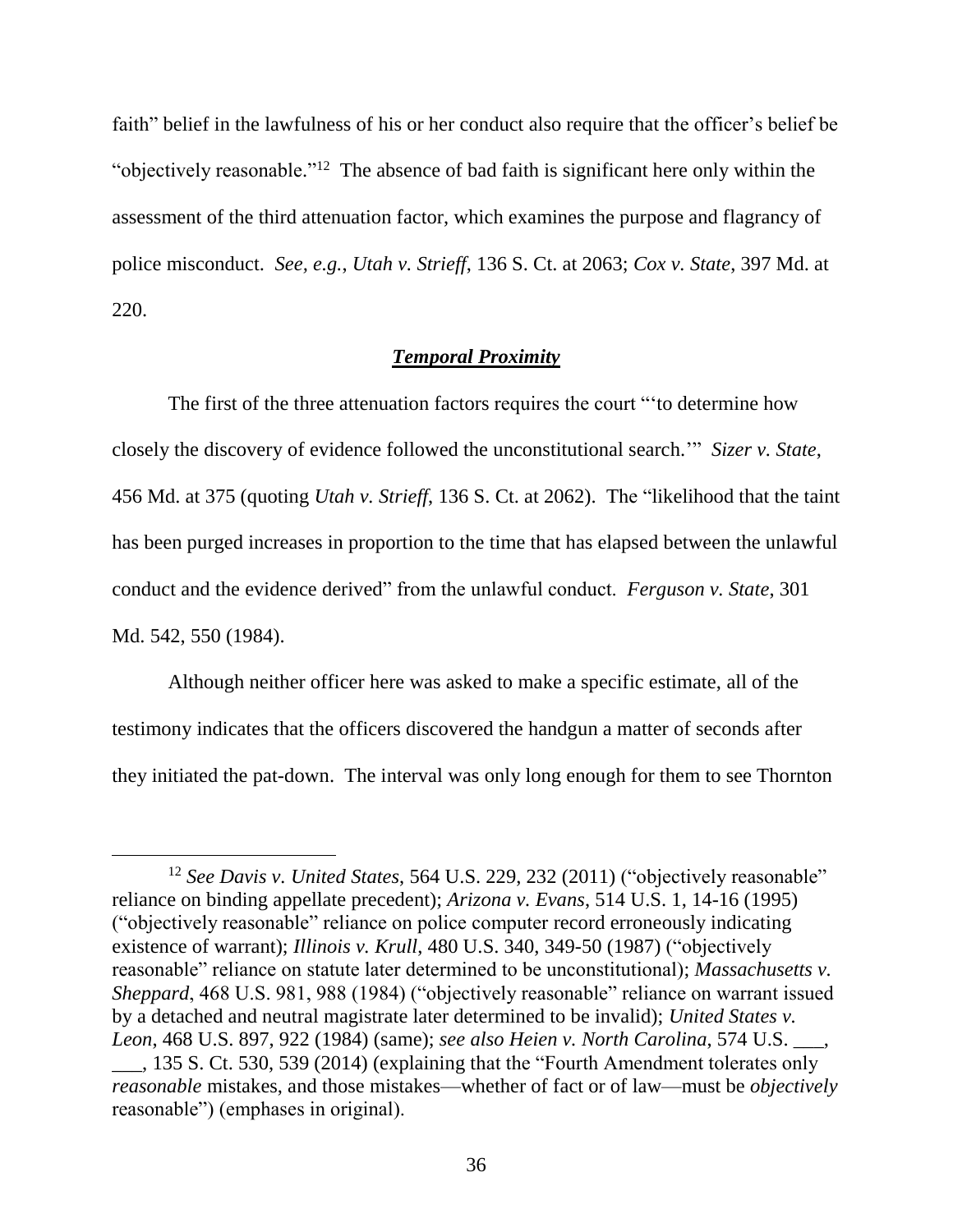run a short distance, to see him fall, to handcuff him, and to move him from where he fell. The circuit court concluded that this time lapse was "very small, very short."

The State concedes that the factor of temporal proximity weighs in Thornton's favor. Indeed, this factor weighs in a defendant's favor where "only minutes" have elapsed between an unlawful act and when the evidence is obtained. *Utah v. Strieff*, 136 S. Ct. at 2062. The time lapse "can hardly be less than it was here." *Cox v. State*, 397 Md. at 218 (weighing temporal proximity factor in defendant's favor where time lapse was "merely two minutes").

Nevertheless, the Court of Appeals has said that temporal proximity is "'relatively unimportant'" among the three factors. *Cox v. State*, 421 Md. at 654 (quoting *Ferguson v. State*, 301 Md. at 550). Even where the discovery of evidence is "nearly contemporaneous" with the police conduct, the brief time lapse can be outweighed if the other two factors weigh in the State's favor. *Cox v. State*, 397 Md. at 218.

# *Presence of an Intervening Circumstance*

The parties disagree over whether Thornton's flight from the officers during the pat-down is an "intervening circumstance" that might weigh in favor of attenuation. An intervening circumstance is an event that is said to "'break[] the causal connection between the unlawful conduct and the derivative evidence.'" *Sizer v. State*, 456 Md. at 389 (quoting *Ferguson v. State*, 301 Md. at 551).

The circuit court here cited *Myers v. State*, 395 Md. 261 (2006), when it characterized Thornton's flight as an intervening circumstance. *Myers* establishes that the discovery of an outstanding warrant for the arrest of a detainee during an otherwise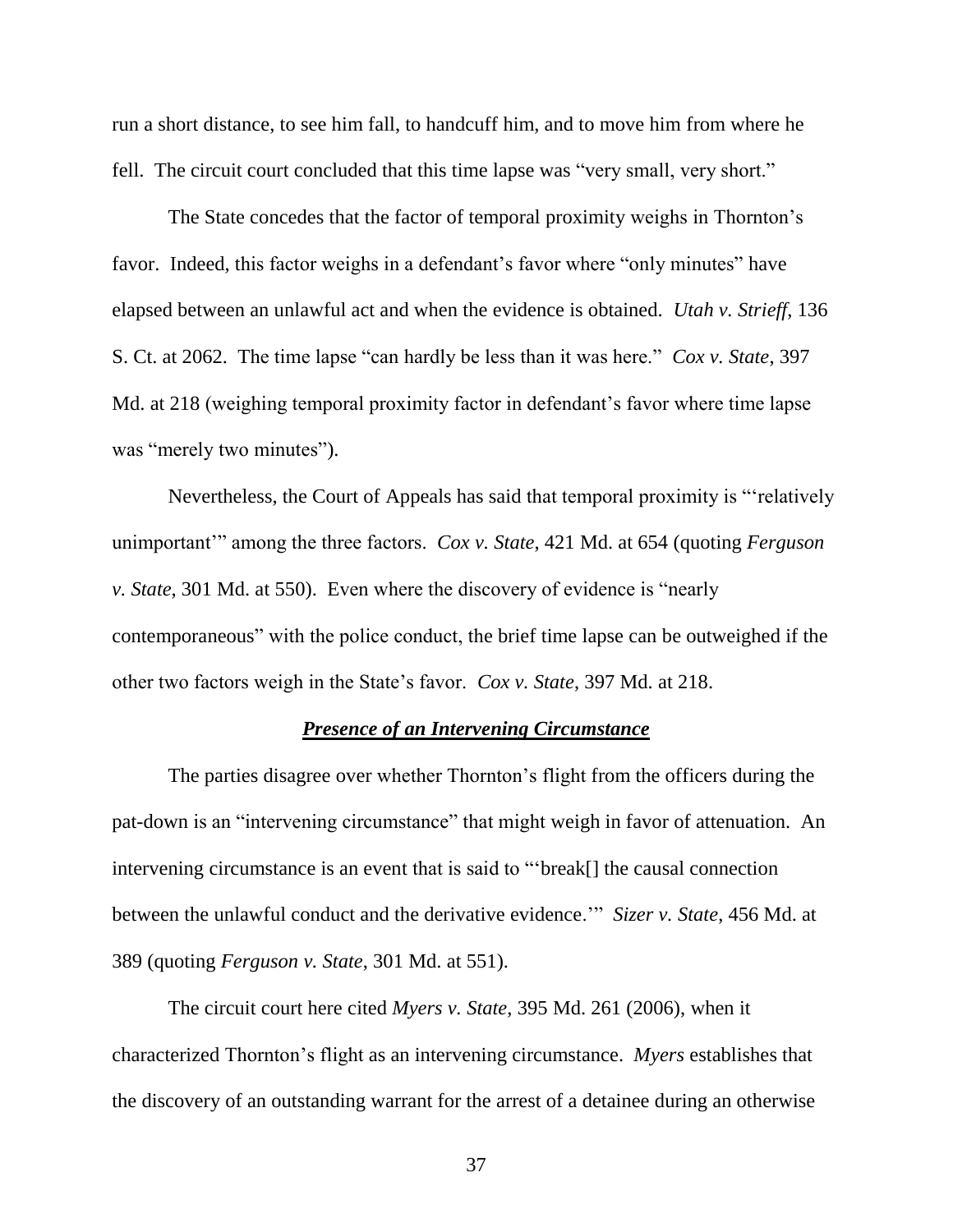illegal traffic stop is "an intervening circumstance capable of attenuating the taint of the illegal stop." *Id.* at 291. In reaching its decision, the Court of Appeals reasoned that, once an officer discovers an outstanding arrest warrant, the officer "gain[s] an independent and intervening reason to arrest" the detainee. *Id.* at 293. The lawful arrest based on the outstanding warrant, in turn, justifies a lawful search incident to that arrest. *Id.* at 293-94. The Court of Appeals has reaffirmed the rationale of *Myers* on two occasions. *Sizer v. State*, 456 Md. at 376-77; *Cox v. State*, 397 Md. at 219. Likewise, the Supreme Court has held that the discovery of an outstanding arrest warrant during an illegal stop is an intervening circumstance that "strongly favors the State[,]" because "once [an officer] discover[s] the warrant, [the officer] ha[s] an obligation to arrest" the detainee, and, once the arrest is authorized, it is "undisputedly lawful to search [the detainee] as an incident of" that arrest. *Utah v. Strieff*, 136 S. Ct. at 2062-63.

In *State v. Holt*, 206 Md. App. 539 (2012), *aff'd on other grounds*, *Holt v. State*, 435 Md. 443 (2013), this Court considered a similar issue of whether "a new crime committed by a defendant after an illegal search or seizure is a sufficient intervening circumstance that can attenuate the taint of an illegal search or seizure." *Id.* at 563. At the hearing on Holt's suppression motion, detectives testified that, after they pulled over Holt's vehicle and walked up to it, Holt pulled out a handgun to point it directly at one detective and drove his vehicle towards another detective. *Id.* at 546-47.

Although this Court concluded that the stop was lawful, we went on to conclude that, "assuming [that] the stop was not supported by articulable reasonable suspicion, any new crimes committed by [the defendant] immediately following the stop, such as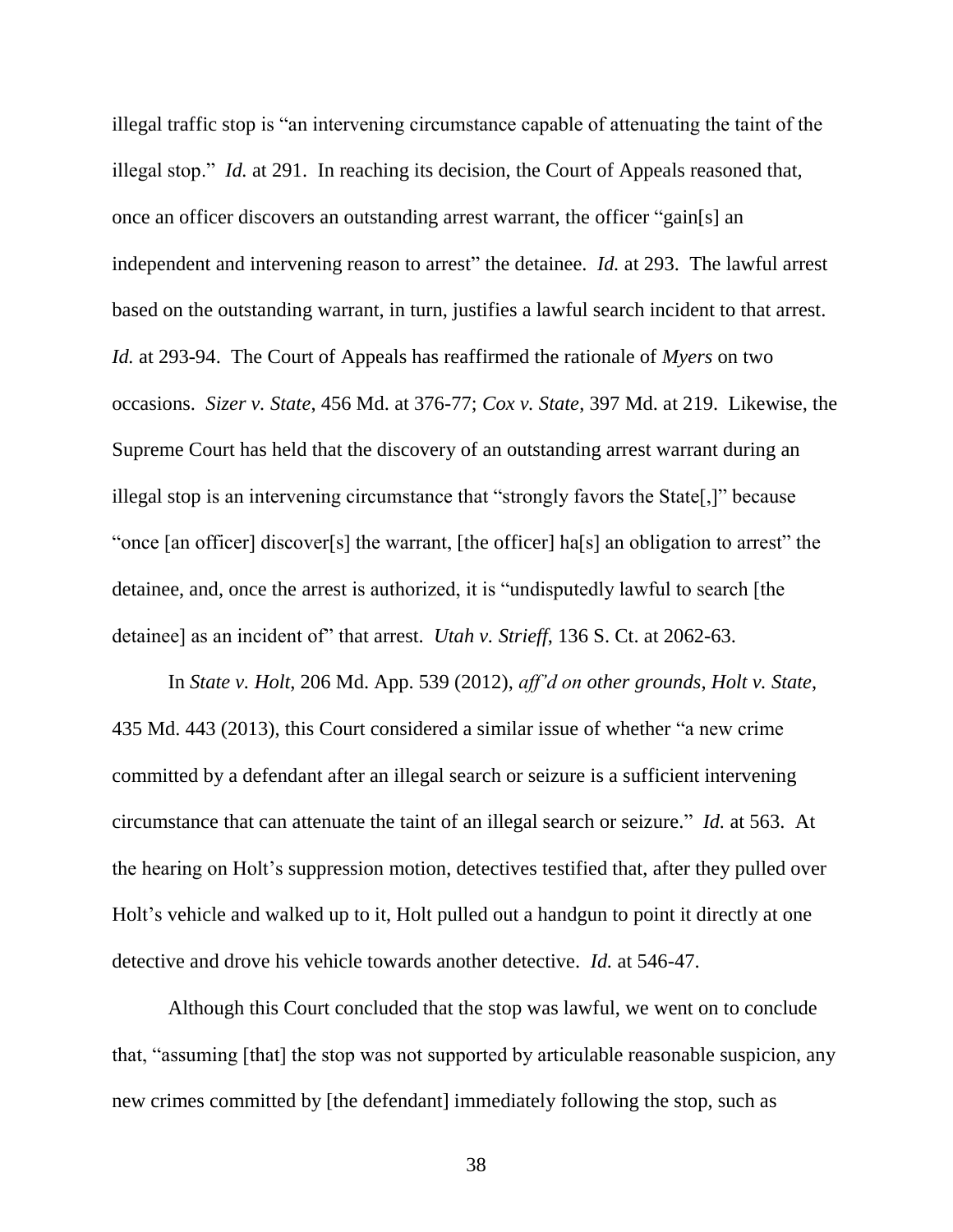possessing, raising and pointing the firearm at [one detective] and accelerating his vehicle towards [another detective] purged the taint of the unlawful stop[.]" *Id.* at 551. We followed a number of cases holding that an earlier Fourth Amendment violation does not require the suppression of evidence of a subsequent crime by the defendant. *Id.* at 563 & n.4 (collecting authorities). In light of these authorities, we concluded that a defendant's "new crime, even if causally linked to illegal activity on behalf of law enforcement, is an intervening circumstance that attenuates the taint from that illegality." *Id.* at 565.<sup>13</sup>

This Court further held that the testimony that the suspect pointed the gun at a detective was not limited to proof of the crimes associated with that act: assault and the use of a firearm in the commission of a crime of violence. *Id.* at 566. The testimony could also be used to prove the crime of being a felon in possession of a firearm, which was a "preexisting crime" revealed through his response to the police conduct. *Id.* The Court concluded that the evidence could be used to prove the crime of possession because "it was not innocent conduct which revealed [the defendant's] possession of the firearm, but instead criminal conduct[,]" and because "the officers did not discover the firearm before [the defendant's] criminal activity[.]" *Id.* at 568. In sum: "The detectives did not

<sup>&</sup>lt;sup>13</sup> The Court of Appeals granted certiorari to address whether "'any and all new crimes committed by a defendant'" after an unlawful search of seizure "'purge[ ] the taint of the illegal actions of the police[.]'" *Holt v. State*, 435 Md. at 457. Because the Court concluded that the stop was lawful, the Court did not reach that question in its majority opinion. *Id.* In dissent, Judge Greene, joined by Judge Harrell, criticized this Court's suggestion that *any* new crime attenuates the taint form an unlawful search or seizure, opining that the "decision of whether a subsequent crime constitutes an intervening circumstance must be determined on a case-by-case basis[.]" *Id.* at 471 (Greene, J., dissenting).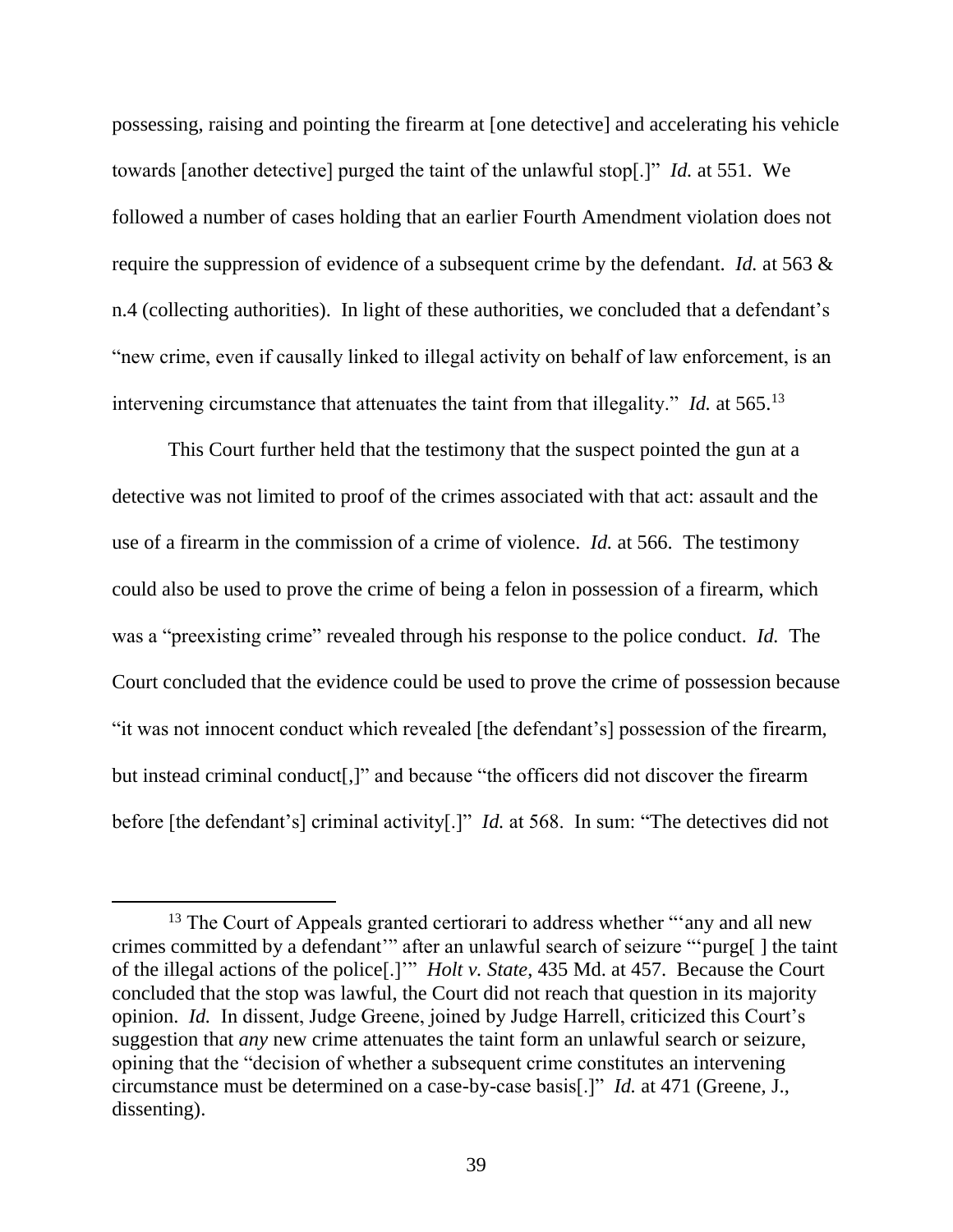learn about the gun through [unlawful police conduct], but rather through [the defendant's] subsequent criminal actions." *Id.*

The circuit court here concluded that Thornton's act of running from the officers during the pat-down qualified as an intervening circumstance. The State argues that the circuit court was correct because Thornton's flight from the officers is "functionally similar" to the crimes committed by Holt. Thornton responds that a person's flight in response to an unlawful search or seizure does not automatically qualify as an intervening circumstance. Generally, "'a noncriminal act that merely *reveals* a crime that has been or is being committed by the time of the official misconduct'" is not treated as an intervening circumstance. *State v. Holt*, 206 Md. App. at 567 (quoting *United States v. Bailey*, 691 F.2d 1009, 1017 (11th Cir. 1983)); *accord* 6 Wayne R. LaFave, *Search and Seizure: A Treatise on the Fourth Amendment* § 11.4(j), at 490 (5th ed. 2012) (explaining that the "'new crime' exception is inapplicable when the defendant's response to the police illegality is not itself criminal but merely exposes an ongoing crime").

As persuasive authority, Thornton cites *United States v. Gallinger*, 227 F. Supp. 3d 1163 (D. Idaho 2017), *appeal dismissed*, 2017 WL 6945879 (9th Cir. Feb. 7, 2017), which turned on whether the defendant's flight constituted a new crime. In that case, the defendant fled on foot (*id.* at 1166) during the course of what the district court determined to be an unlawful detention. *Id.* at 1171. The defendant was charged with unlawfully possessing a handgun that the officers had recovered in the path of the defendant's flight. *Id.* at 1166. The court rejected the government's argument that a defendant's flight from an illegal seizure was, in itself, an intervening circumstance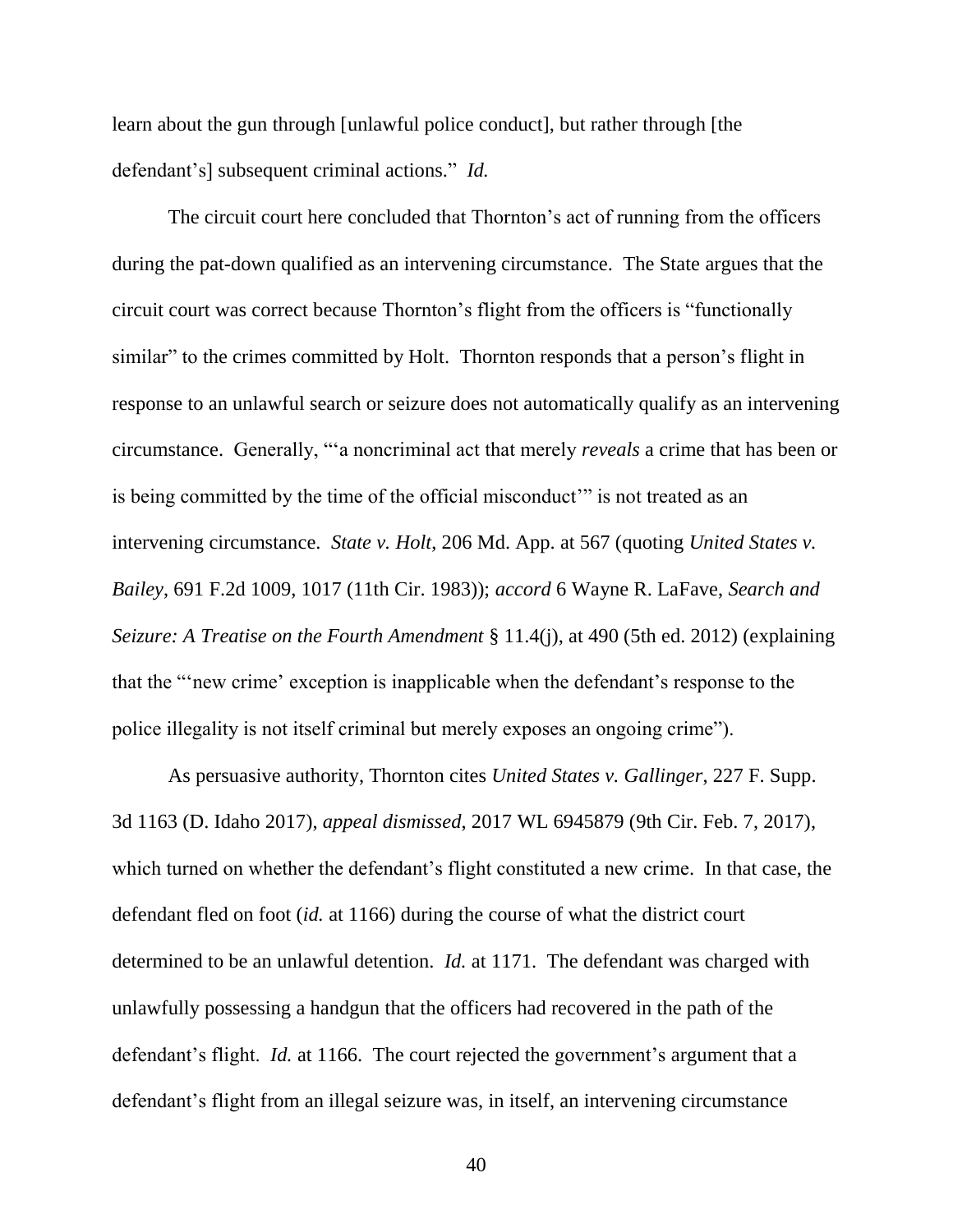capable of purging the taint of the illegal seizure. *Id.* at 1172 (citing *United States v. Brodie*, 742 F.3d 1058, 1060 (D.C. Cir. 2014); *United States v. Beck*, 602 F.2d 726 (5th Cir. 1979)). The district court explained: "Where [c]ourts have found attenuation in a defendant's flight, it has been premised on a determination that the flight was a truly independent and voluntary act by the defendant; constituted a new, distinct crime; or posed a serious risk to public safety." *United States v. Gallinger*, 227 F. Supp. 3d at 1172-73 (citing *United States v. Allen*, 619 F.3d 518, 526 (6th Cir. 2010); *United States v. Boone*, 62 F.3d 323, 324 (10th Cir. 1995); *United States v. Bailey*, 691 F.2d at 1016-18). Under the facts of that case, the court concluded that the defendant's act of running away from the illegal seizure "was not a coincidental act of his free will" and did not "constitute a new distinct crime or threat to public safety." *United States v. Gallinger*, 227 F. Supp. 3d at 1173.

Thornton asserts that, "in no way" may his own flight "be construed as" an independent and voluntary act, or as a new and distinct crime, or as a serious risk to public safety. He asserts that his "flight, in short, 'was a direct result of his *illegal detention*.'" (Emphasis added.) Yet through this attempted comparison, Thornton has unintentionally highlighted the crucial distinction: there was no "illegal detention" in this case. The officers were lawfully detaining Thornton when they initiated (what we have assumed to be) an unlawful pat-down. When Thornton took off running down the street, he was not simply avoiding an unlawful search of his person. Objectively, his conduct was also a flight from the lawful detention for a traffic violation.

Under Maryland's vehicle laws, fleeing on foot during a traffic stop can be a crime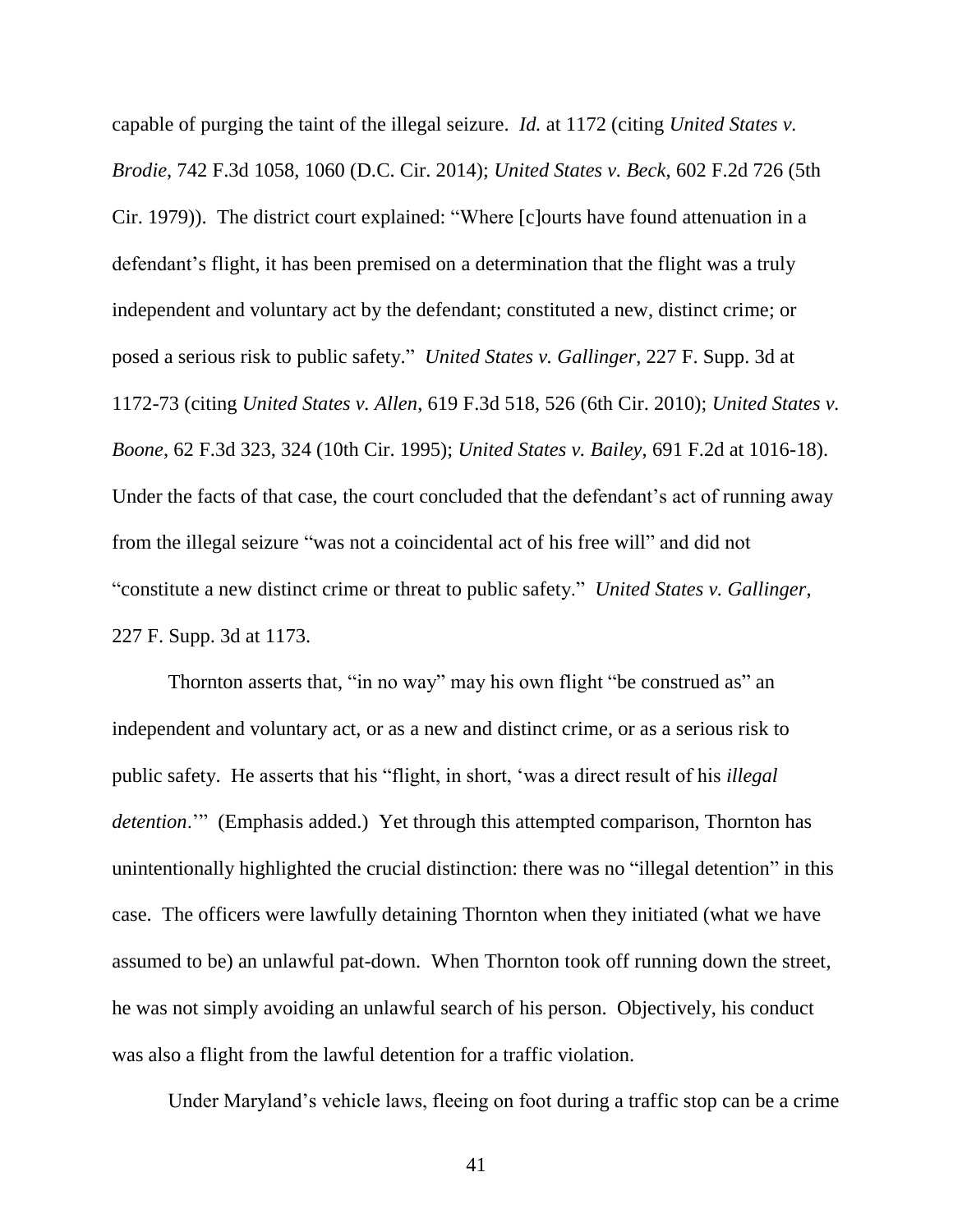in itself. Section 21-904(b)(2) of the Transportation Article of the Maryland Code provides: "If a police officer gives a visual or audible signal to stop and the police officer is in uniform, prominently displaying the police officer's badge or other insignia of office, a driver of a vehicle may not attempt to elude the police officer by . . . [f]leeing on foot[.]" As used in this provision, the term "'visual or audible signal' includes a signal by . . . emergency light[.]" *Id.* § 21-904(a). Lawfulness of the police conduct is not an element of this "offense of fleeing and eluding police, as the plain language of the statute[] demonstrates." *Scriber v. State*, 437 Md. 399, 412 (2014).

The officers here observed Thornton flee on foot in an apparent attempt to elude them within a minute after they had signaled for him to stop by activating the emergency lights on their vehicle and approached his car with their insignia of office prominently displayed. Those observations supplied the officers with at least probable cause to believe that Thornton was committing the offense of fleeing and eluding the officers. Thus, the officers had an objectively reasonable basis to arrest Thornton. *See* Md. Code (2002, 2008 Repl. Vol.), § 2-202(b) of the Criminal Procedure Article (authorizing a warrantless arrest if the officer has probable cause to believe that the person is committing a misdemeanor in the officer's presence or view).

Consequently, the officers acted lawfully when they physically seized Thornton after his apparent attempt to flee. That lawful arrest in response to Thornton's flight would have justified a search incident to that lawful arrest. A search was not even necessary, however, because the officers happened to discover the handgun through the seizure itself, finding it on the ground as soon as they moved Thornton from where he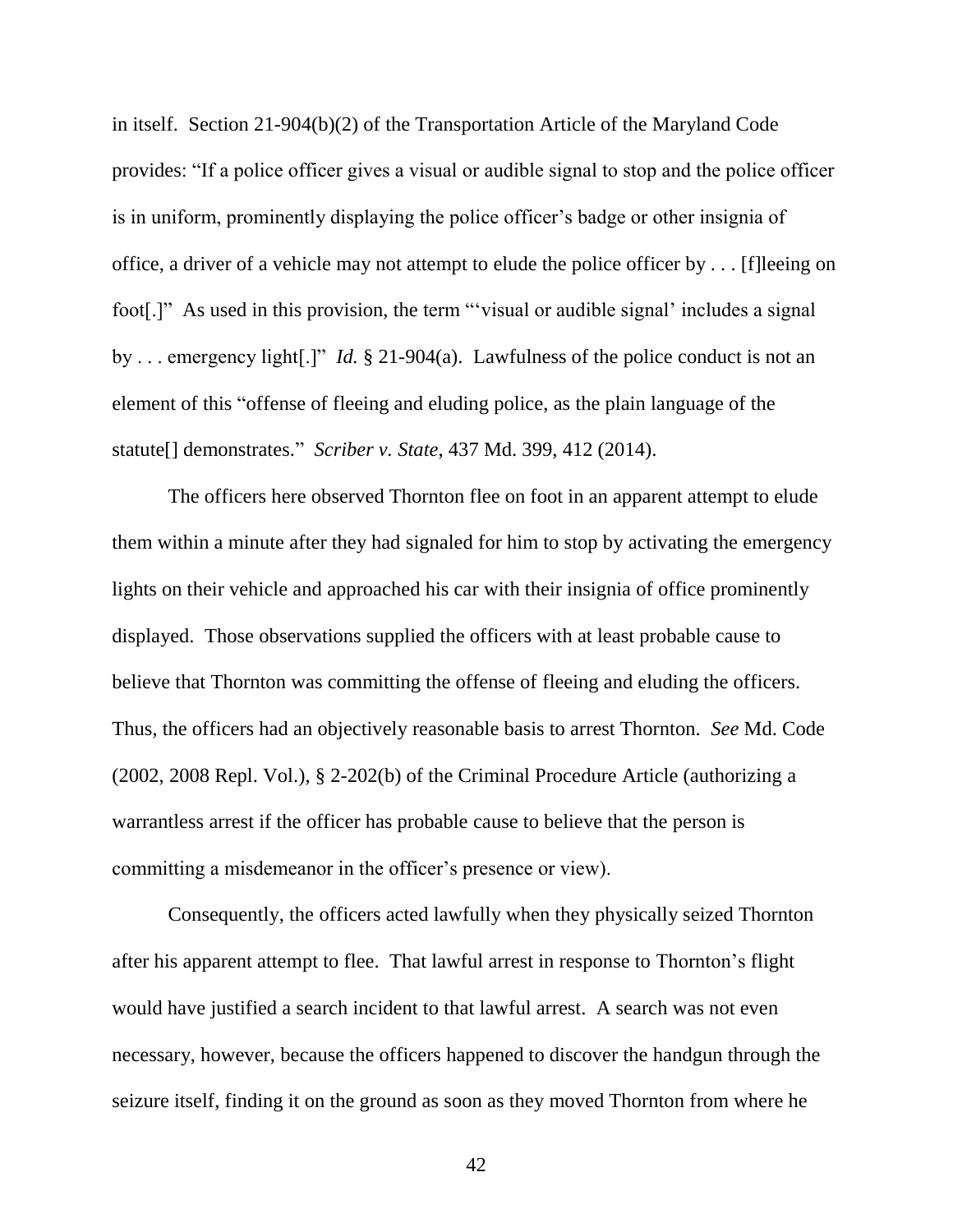had fallen.

The officers further testified that Thornton "pushed" Officer Zimmerman in his attempt to run away. Pushing an officer is a criminal battery even if the degree of force used is minimal. *See Hicks v. State*, 189 Md. App. 112, 125 (2009) (holding that defendant's "thrust of his elbow" at an officer attempting to frisk the defendant was an assault that justified a warrantless arrest and search); *State v. Blackman*, 94 Md. App. 284, 305 (1992) (holding that a defendant's "shove" of an officer attempting to frisk him "albeit arguably minimal, was a battery" and the commission of that crime was "all that was required to justify" an arrest of the defendant and a search incident to arrest); *see also Purnell v. State*, 375 Md. 678, 684, 696 (2003) (characterizing testimony that a defendant "pushed [an officer] into a wall and ran" as "evidence that the [defendant] assaulted [that officer] as he attempted to effect his escape"). Under Maryland law, a person ordinarily has no right to use force against an officer to resist a frisk, even if the frisk is unlawful. *State v. Holt*, 206 Md. App. at 565 (citing *Barnhard v. State*, 86 Md. App. 518 (1991), *aff'd*, 325 Md. 602 (1992); *State v. Blackman*, 94 Md. App. 284 (1992); *State v. Leatherberry*, 4 Md. App. 300, 304 (1968)).

The circuit court here focused on Thornton's flight, without saying whether it believed the testimony that Thornton actually "pushed" Officer Zimmerman. Nonetheless, the evidence supported the court's finding that Thornton fled from a lawful traffic stop. Under the circumstances, his flight evidently violated TA § 21-904(a). The apparent commission of this "new crime" may be an intervening circumstance in our attenuation analysis even though it was "causally linked" to the unlawful pat-down. *State*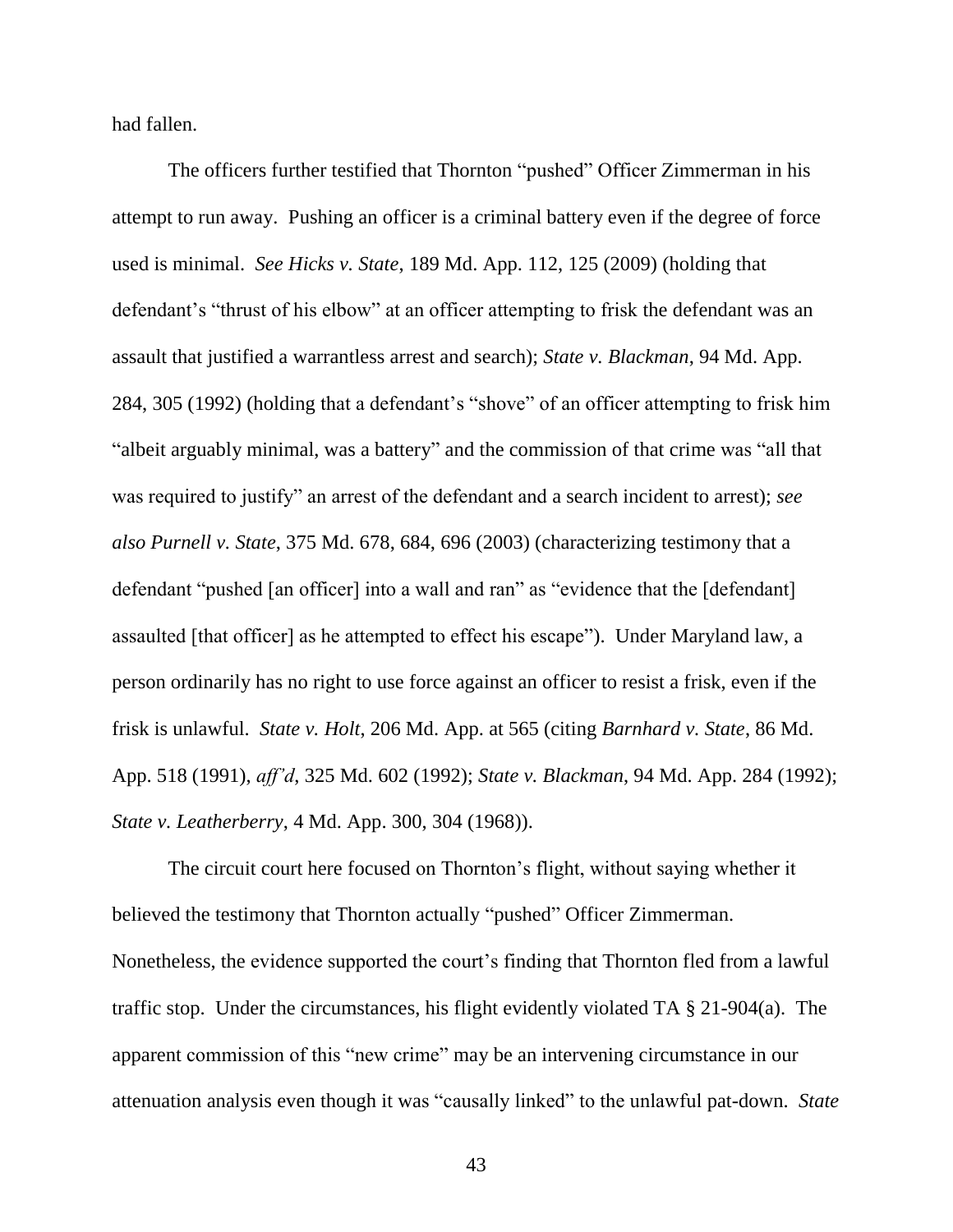*v. Holt*, 206 Md. App. at 565. This case is not one in which the defendant's flight on foot from an illegal detention did not amount to a new crime. *Cf. United States v. Gallinger*, 227 F. Supp. 3d at 1173.

In addition to his reliance on *Gallinger*, Thornton has asked this Court to follow *State v. Owens*, 992 N.E.2d 939 (Ind. Ct. App. 2013), *transfer denied*, 999 N.E.2d 417 (Ind. 2013). In that case, an appellate court concluded that evidence that Owens possessed cocaine was tainted from the illegality of the initial stop, even though the evidence "was not actually discovered until after Owens's attempted flight from and battery of the officers[.]" *Id.* at 942. The court's conclusion rested on one fact: "the decision to arrest Owens was made *before* his flight, rendering discovery of the evidence all but inevitable." *Id.* (emphasis in original).The court reasoned: "Because the cocaine had all but been discovered before Owens's flight, his actions cannot be said to have caused its discovery in any meaningful sense." *Id.* The unique rationale of *Owens*, although it may have some intuitive appeal, is in serious tension with this Court's *Holt*  opinion, which concluded that the commission of a new crime can be an intervening circumstance even if that crime is "causally linked to illegal activity on behalf of law enforcement[.]" *State v. Holt*, 206 Md. App. at 565.

In reaching that conclusion, the *Holt* Court relied principally on *United States v. Bailey*, 691 F.2d 1009 (11th Cir. 1983). In that case, DEA agents had not only *decided* to arrest and search Bailey, but the court assumed that the agents had, in fact, arrested him illegally when they began escorting him away from an airport terminal to a police precinct so that they could search him for drugs. *Id.* at 1012. Bailey took off running and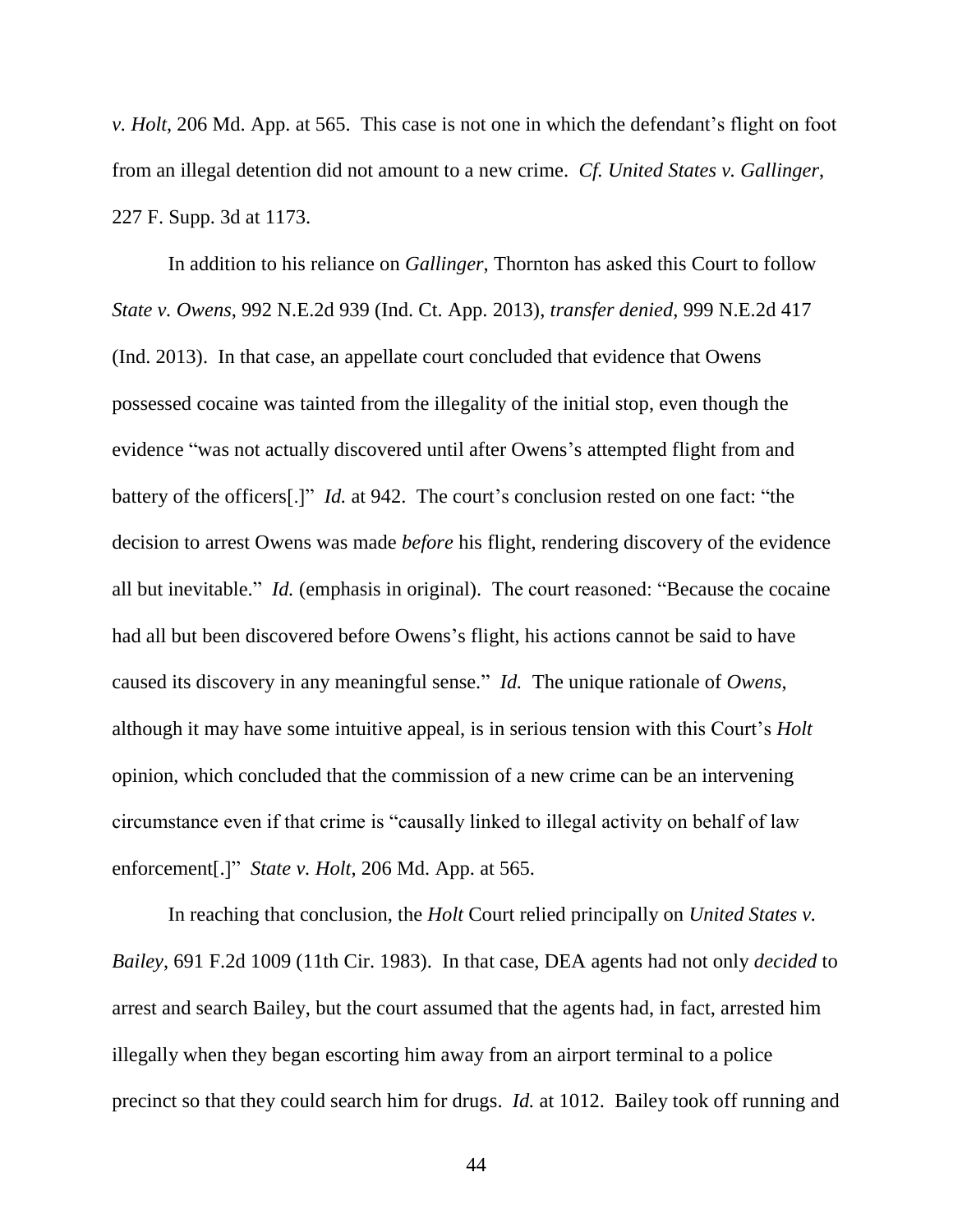fought with the agents, before they arrested him a second time and found cocaine in an ensuing search. *Id.* The court recognized that Bailey's decision to run was not "a mere coincidental decision' . . . unrelated to police conduct[,]" and that "'it would be sheer fiction'" to treat his decision as "'caused by anything other than the illegal stop.'" *Id.* at 1015 (quoting *United States v. Beck*, 602 F.2d at 730).

The Eleventh Circuit explained, however, that "'the question of causation'" under the attenuation doctrine "'cannot be decided on the basis of causation in the logical sense alone, but necessarily includes other elements . . . (relating to) the fundamental tenets of the exclusionary rule.'" *United States v. Bailey*, 691 F.2d at 1017 (quoting *United States v. Ceccolini*, 435 U.S. 268, 274 (1978)). The Eleventh Circuit observed that there are "strong policy reasons" to permit the police to arrest a defendant for "a new, distinct crime" committed in response to police misconduct. *United States v. Bailey*, 691 F.2d at 1017. "A contrary rule[,]" the court said, "would virtually immunize a defendant from prosecution for all crimes he might commit that have a sufficient causal connection to the police misconduct." *Id.* Under the circumstances, Bailey had "no right to flee and to strike" the agent to resist the unlawful arrest, so his illegal resistance gave the agents probable cause to make a second arrest, thus justifying "a lawful search incident to the lawful second arrest." *Id.* at 1018-19. The evidence was admissible against Bailey even though the government dropped the charges of resisting arrest and prosecuted him for the possession crimes alone. *See id.* at 1012 n.1.

It would be a mistake to adopt a narrow focus on logical causation without considering the policy rationale articulated in the *Bailey* line of cases.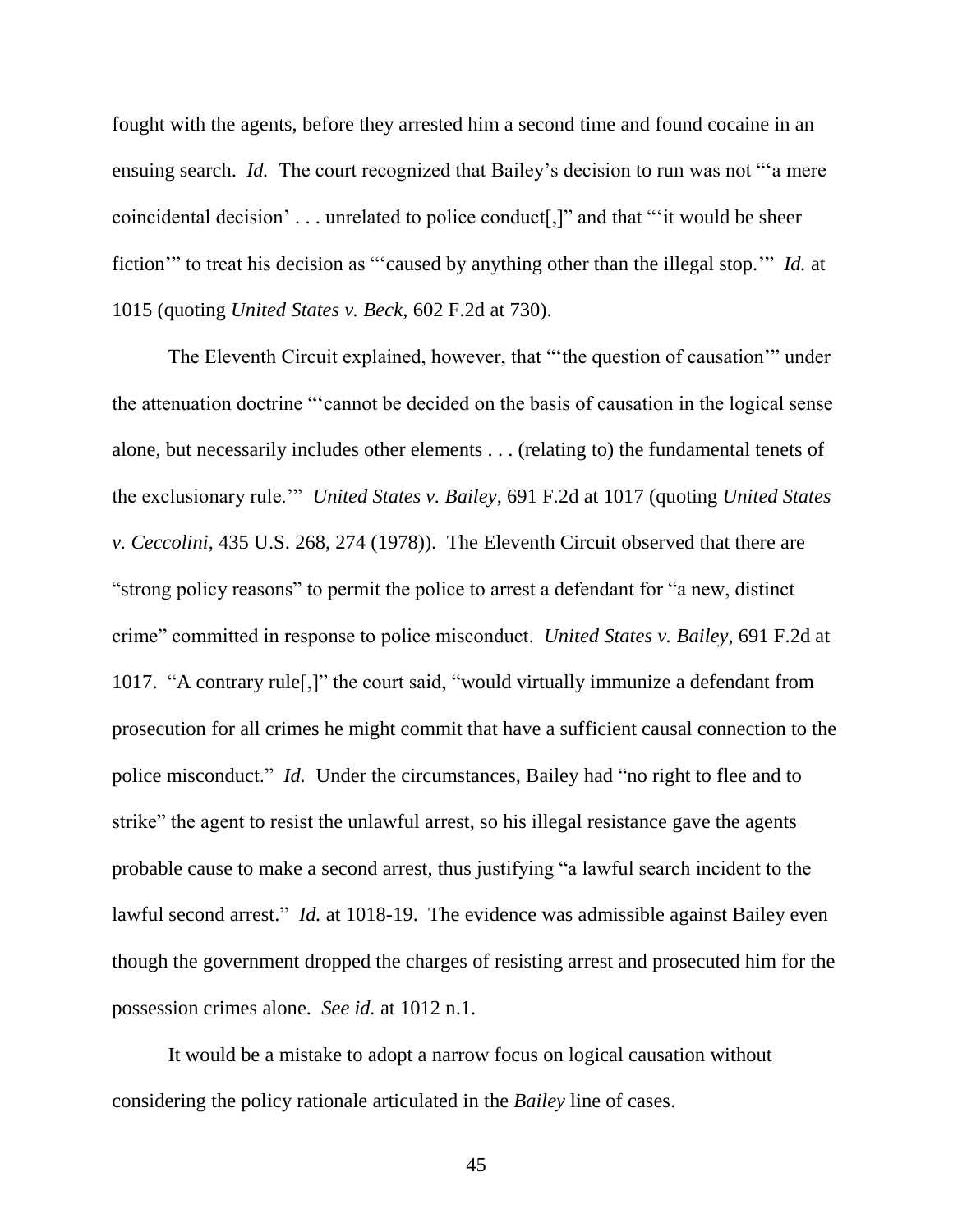"[N]otwithstanding a strong causal connection in fact between lawless police conduct and a defendant's response, if the defendant's response is itself a new, distinct crime, then the police constitutionally may arrest the defendant for that crime." *United States v. Bailey*, 691 F.2d at 1016-17; *accord State v. Holt*, 206 Md. App. at 564. Thornton's apparent crime of fleeing from the traffic stop and eluding the officers, even if it was "triggered by" an illegal search, was still "a sufficient intervening event to provide independent grounds for arrest." *United States v. Sprinkle*, 106 F.3d 613, 619 (4th Cir. 1997) (following *United States v. Bailey*, 691 F.2d at 1017); *accord State v. Holt*, 206 Md. App. at 565.

We do not need to go as far as we did in *State v. Holt*, 206 Md. App. at 565, and to suggest that a defendant's commission of *any* new crime automatically attenuates the taint from an unlawful frisk. Rather, the "decision of whether a subsequent crime constitutes an intervening circumstance must be determined on a case-by-case basis[.]" *Holt v. State*, 435 Md. at 471 (Greene, J., dissenting). The decision necessarily examines both the crime itself and the context in which it was committed. *See id.* This case involves Thornton's flight from an allegedly unlawful frisk that occurred during what was an admittedly lawful stop. In these specific circumstances, where Thornton appeared to commit the new and separate offense of fleeing and eluding an officer after a lawful stop, we hold that his conduct represented an intervening circumstance.

The officers here discovered the handgun through a second, lawful seizure in response to the intervening event of Thornton's apparent commission of a new crime in their presence. This intervening circumstance weighs in favor of the State.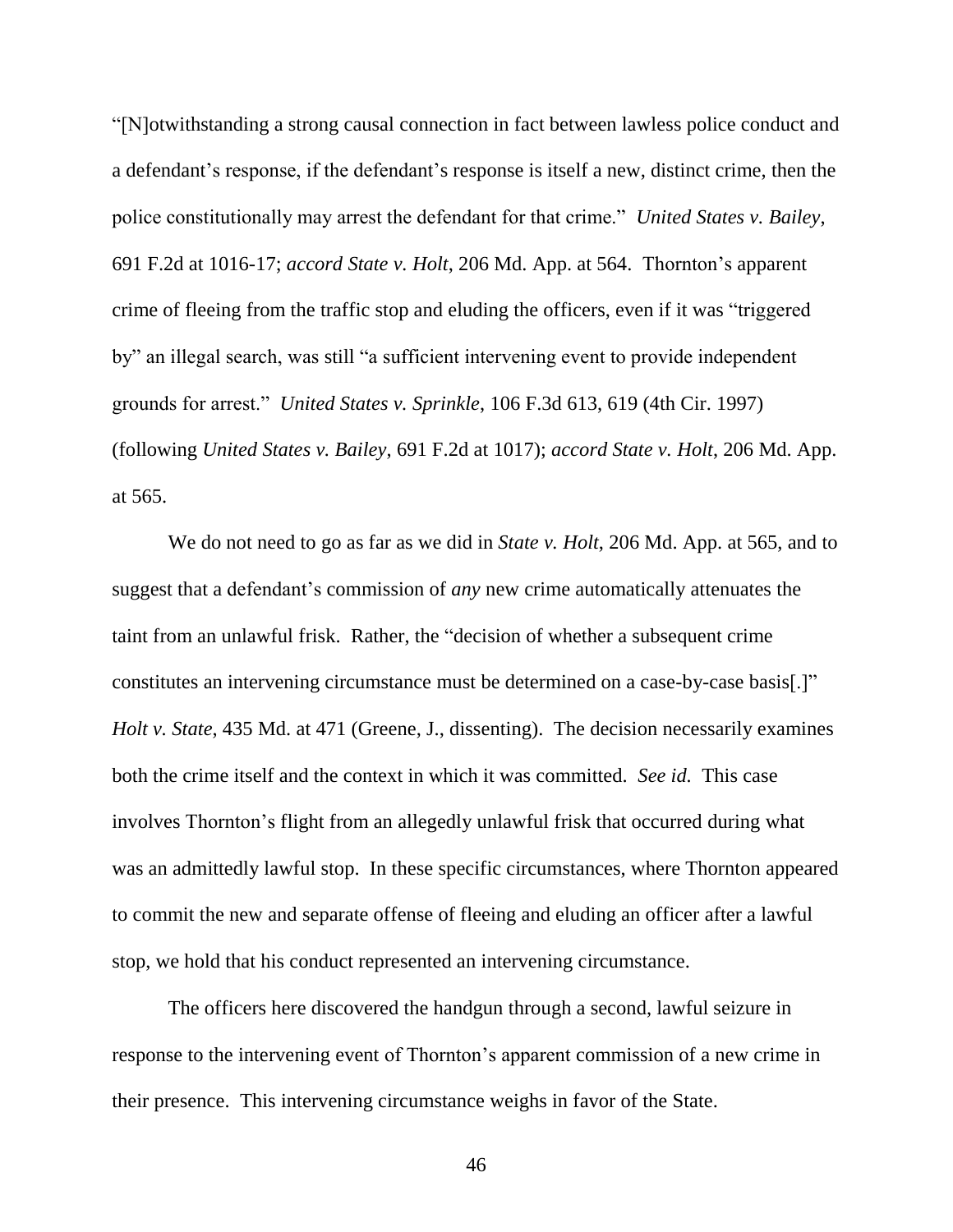#### *Flagrancy and Purposefulness of Misconduct*

The mere presence of an intervening circumstance does not itself mean that the evidence discovered after that event is admissible. The third factor, which examines the "'purpose and flagrancy'" of the police misconduct, is "'particularly' significant" among the three factors. *Utah v. Strieff*, 136 S. Ct. at 2062 (quoting *Brown v. Illinois*, 422 U.S. at 604); *see also Myers v. State*, 395 Md. at 292 (stating that this factor "forms the lynchpin of our attenuation analysis"). This factor reflects the underlying rationale of the exclusionary rule "by favoring exclusion only when the police misconduct is most in need of deterrence—that is, when it is purposeful or flagrant." *Utah v. Strieff*, 136 S. Ct. at 2063. If the officers here had blatantly disregarded Thornton's rights, exclusion might be necessary to deter that kind of misconduct, regardless of subsequent events that interrupted the chain of causation. *See Holt v. State*, 435 Md. at 471 (Greene, J., dissenting) (reasoning that "[t]o ignore the third attenuation factor" by finding attenuation solely based on the commission of a new crime "would be to ignore the very purpose underlying the exclusionary rule").

Despite the importance of this factor, Thornton does little to explain his assertion that it weighs in his favor. As best as we can determine, Thornton has not suggested that the officers purposefully violated his rights, knowing that the pat-down was unlawful. The State asserts that the record reveals no reason to doubt that the officers made a goodfaith effort to comply with the law. Viewing the record in the light most favorable to the State, we are inclined to agree. Indeed, when the circuit court discussed this factor, the court indicated that it did not perceive any improper motive when it said that the officers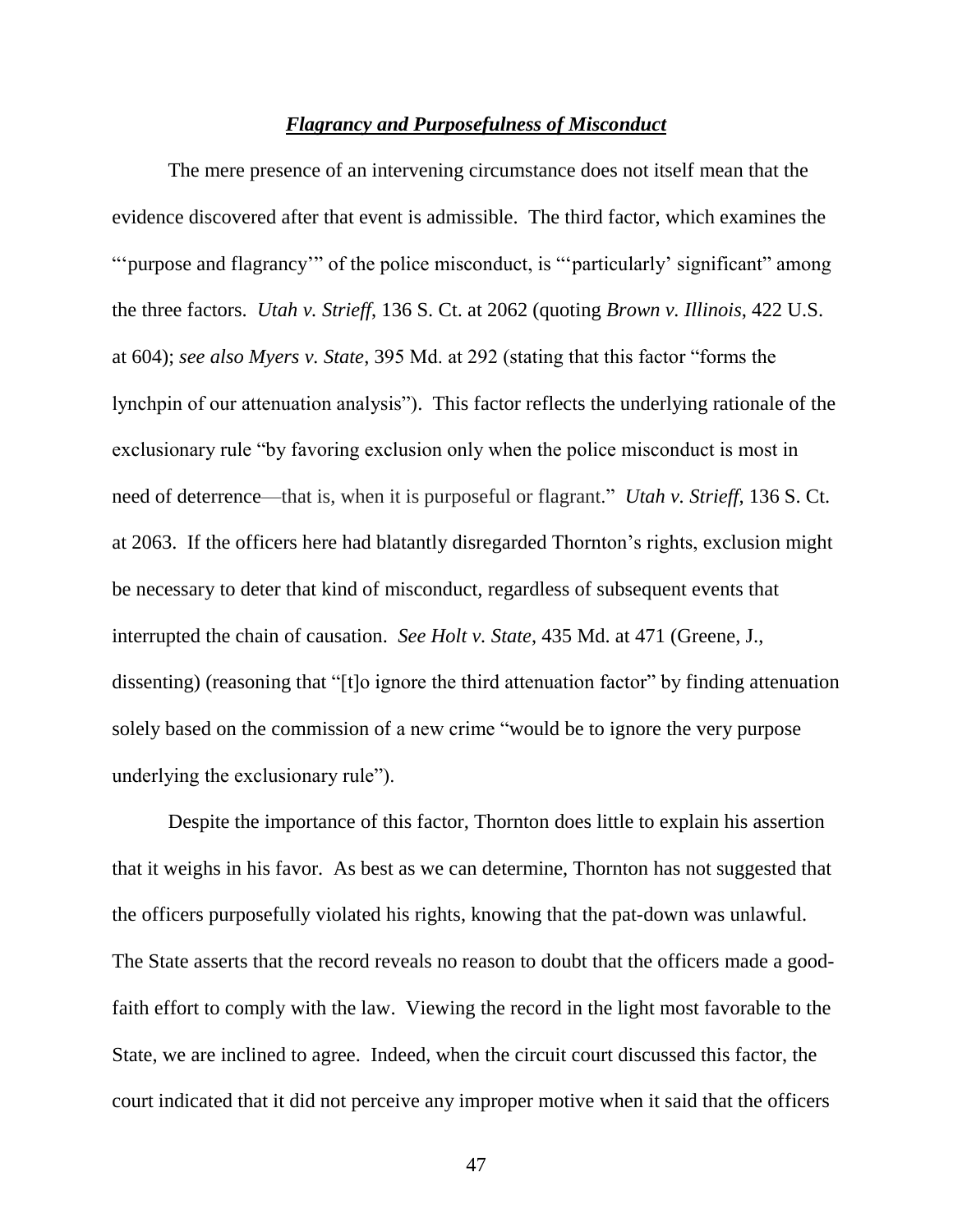"at least possibly" may have made "a reasonable error of law" by initiating a search that "might in fact very well have been improper." Thornton has not disputed the State's assertions that the officers acted in good faith.

Thornton nevertheless asserts that the conduct at issue, the pat-down of his waistband, "was especially egregious because any well-trained officer in Maryland would be expected to know the decisions in *Jeremy P.* and *Ransome*[.]" According to Thornton, "the flagrancy of the pat-down, which lacked reasonable suspicion, was palpable."

The suggestion that the officers here committed "flagrant" misconduct seems to conflate the violation itself with the flagrancy of that violation. An officer's conduct is not considered to be flagrant solely because the conduct is determined to violate the Fourth Amendment. *See Cox v. State*, 397 Md. at 220; *Myers v. State*, 395 Md. at 293. Where an officer acts with some colorable basis for suspicion, but is "at most negligent" in not realizing that the suspicion is not objectively reasonable, the "error[] in judgment hardly rise<sup>[s]</sup> to a purposeful or flagrant violation" of the suspect's Fourth Amendment rights. *Utah v. Strieff*, 136 S. Ct. at 2063. As the State points out, the attenuation doctrine would make little sense if it "only applied when police had an objectively reasonable articulable suspicion" to justify the police conduct.

Any conclusion that the pat-down of Thornton was unlawful in light of *Jeremy P.* and *Ransome*, even if ultimately correct, is far from obvious. Neither case declares that waistband adjustments are somehow immunized from police scrutiny. To the contrary, the *Jeremy P.* opinion recognized that "there can be no bright-line rule given the individualized nature" of cases involving waistband adjustments. *In re Jeremy P.*, 197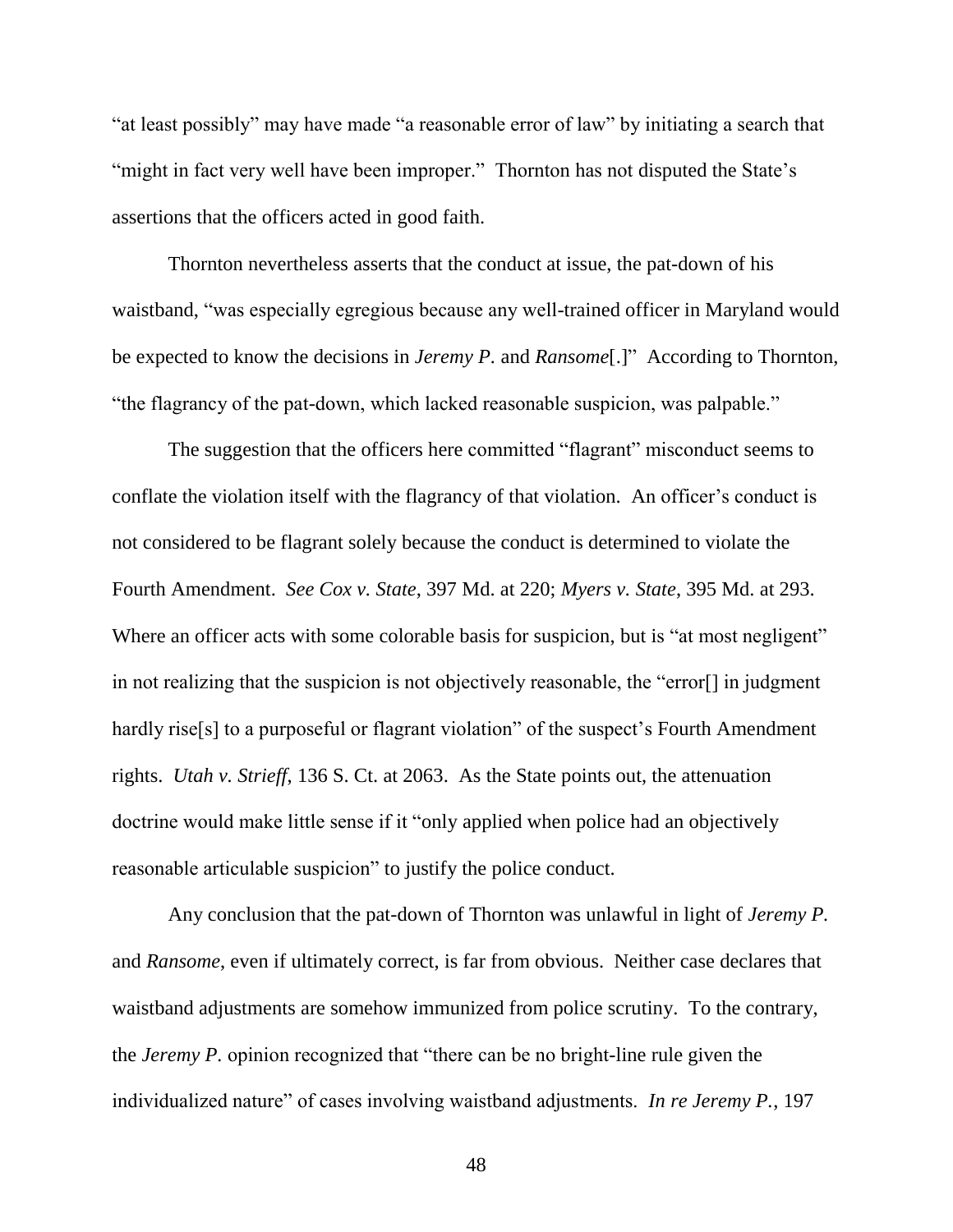Md. App. at 14. Likewise, the *Ransome* opinion emphasized that courts must "look at the 'totality of the circumstances' and not parse out each individual circumstance for separate consideration" in determining the existence of reasonable suspicion. *Ransome v. State*, 373 Md. at 104. The most important additional circumstance here is that, although Jeremy P. and Ransome were simply standing or walking on the street, the officers in this case testified that Thornton made a movement toward his waistband while he could see that he was in the presence of officers lawfully detaining him. We agree with the circuit court that the pat-down was "arguably illegal," but not flagrantly so, where the suspicion was based on what could be characterized as "furtive motions of the hands" while the officers approached.

As explained earlier in this opinion, the determination of whether the officers had objectively reasonable suspicion that Thornton was armed and dangerous is not obvious to a court, even with the full benefit of briefing and oral argument. Certainly, officers who are concerned for their safety do not commit flagrant misconduct if they resolve that question inaccurately within the few seconds allotted to them. Any misconduct by the two officers here in initiating the pat-down cannot be characterized as purposeful or flagrant. Thus, this factor weighs in favor of the State.

## *Weighing of the Three Factors*

Upon consideration of all three factors, we conclude that the presence of an intervening circumstance and the absence of flagrant or purposeful misconduct outweigh the close temporal proximity between the pat-down and the discovery of the evidence. *See Utah v. Strieff*, 136 S. Ct at 2063; *Sizer v. State*, 456 Md. at 376; *Cox v. State*, 397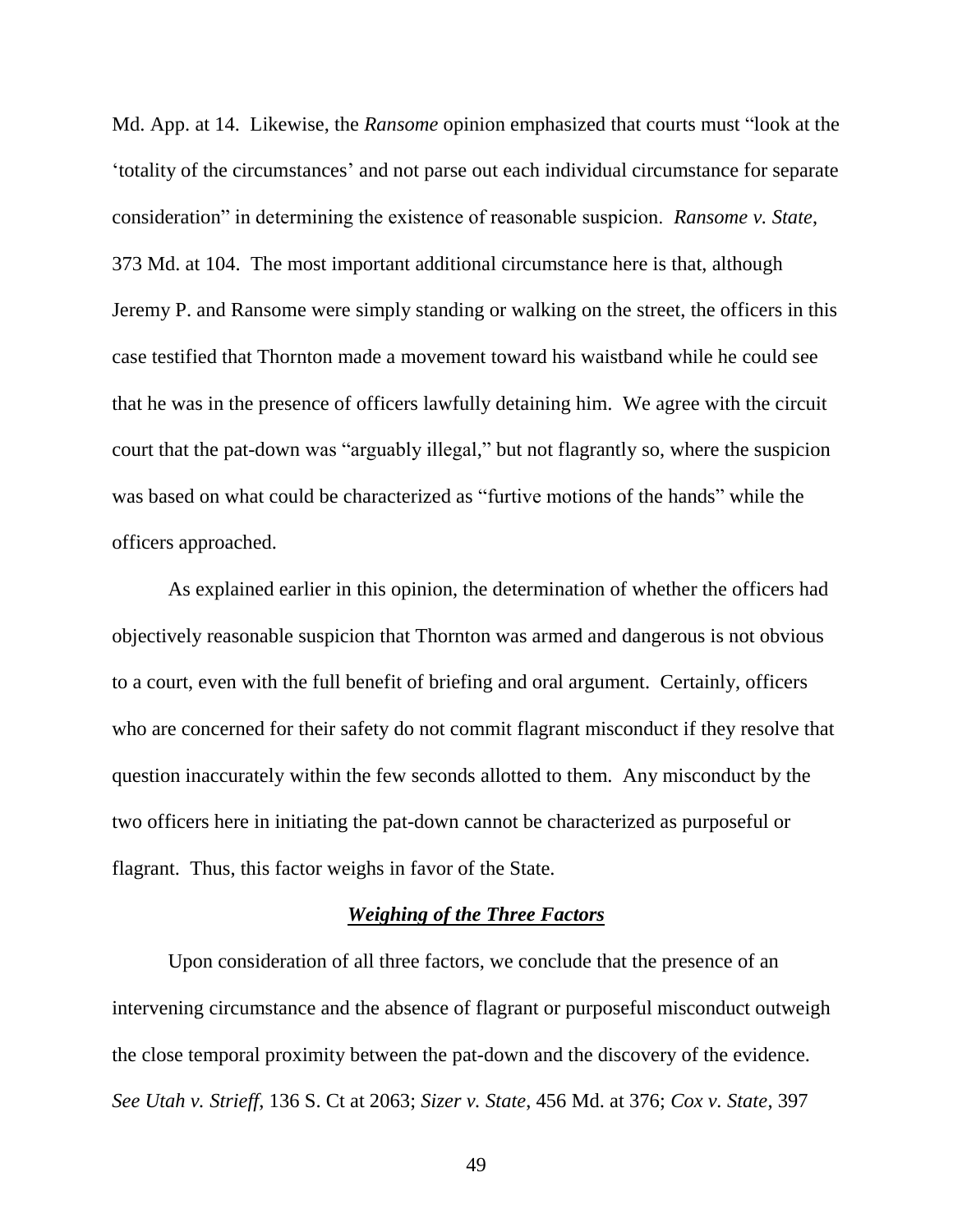Md. at 218. The connection between the initial pat-down and the evidence of handgun possession is sufficiently attenuated that the evidence should not be suppressed.

## **CONCLUSION**

A sequence of four main events revealed Thornton's criminal possession of a handgun. First, the officers conducted a lawful traffic stop. Second, the officers initiated a pat-down, which was arguably unlawful but not flagrantly unlawful. Third, Thornton appeared to commit a new crime by running away from the officers (and possibly assaulting one of them). Finally, the officers seized Thornton and found the handgun in the process. We conclude, as the circuit court did, that the evidence of the discovery of the handgun is too attenuated from the pat-down to require the exclusion of the evidence.

In resolving the issue in this manner, we are mindful of the considerations that have led the Court of Appeals to restrict the expansion of the common-law right to resist an illegal arrest (*Rodgers v. State*, 280 Md. 406, 415-16 (1977)) and have led this Court to reject the notion that a person may resist an unlawful stop (*Barnhard v. State*, 86 Md. App. at 527-28) or frisk. *State v. Blackman*, 94 Md. App. at 306-07. In *Rodgers v. State*, 280 Md. at 418, the Court of Appeals quoted an address to the American Law Institute, in which Judge Learned Hand stated that "[t]he idea that you may resist peaceful arrest . . . because you are in debate about whether it is lawful or not, instead of going to the authorities which can determine" the answer to that debate "[is] not a blow for liberty but on the contrary, a blow for attempted anarchy." The Court added that a citizen's exercise of self-help not only endangers police officers, but often also "involve[s] passersby or other citizens, some of whom may be inclined to enter the fray, to their detriment – others